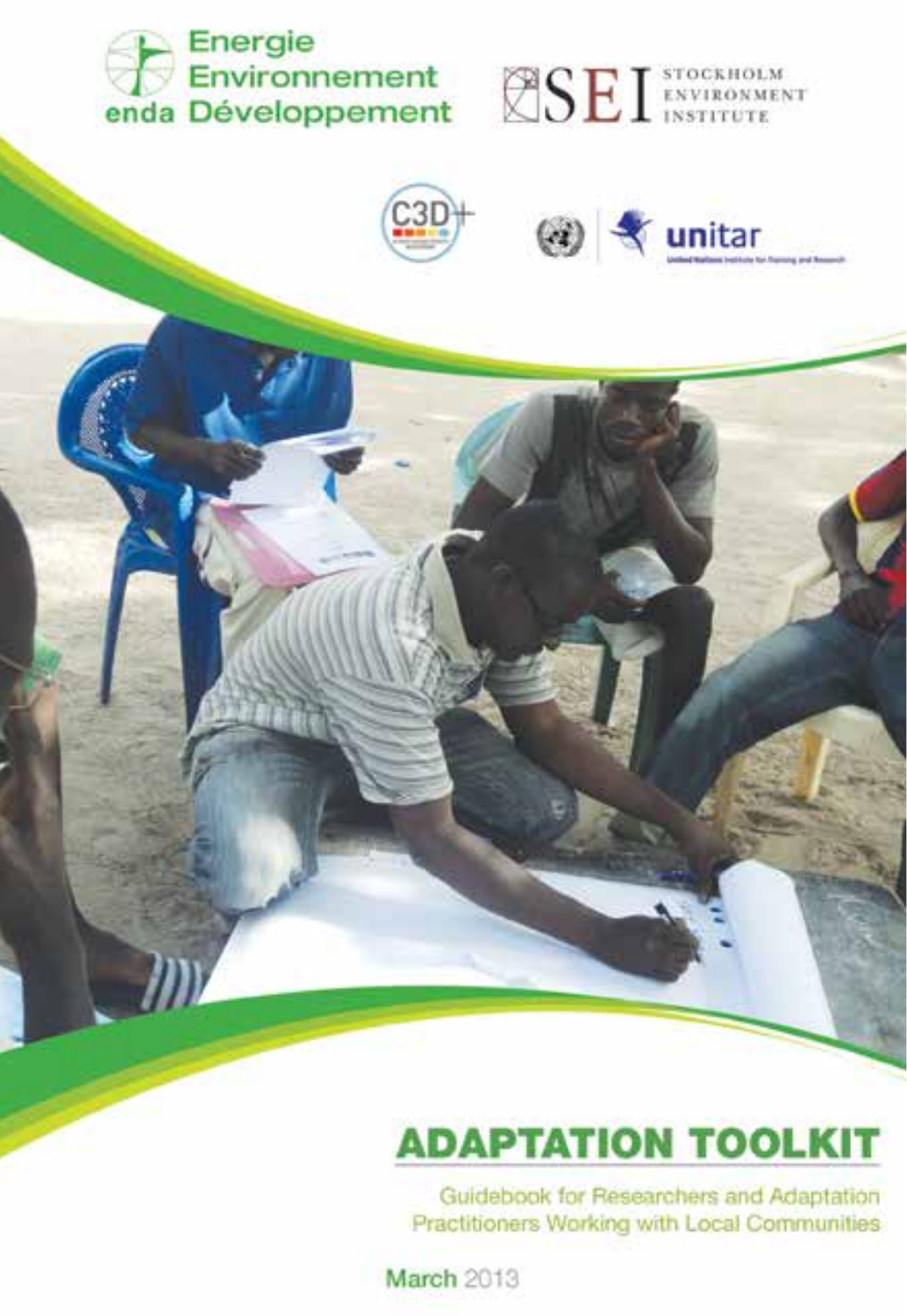# Collaboration between:







**National Environment** Agency - Gambia



Agency for the Development of Women and Children - Gambia

### Authors:

Gifty Ampomah, ENDA - Energie Environnement Développement, Dakar, Senegal. Tahia Devisscher, Stockholm Environment Institute (SEI), Oxford, UK.

### Editor:

Anna Taylor, Stockholm Environment Institute (SEI), Oxford, UK.

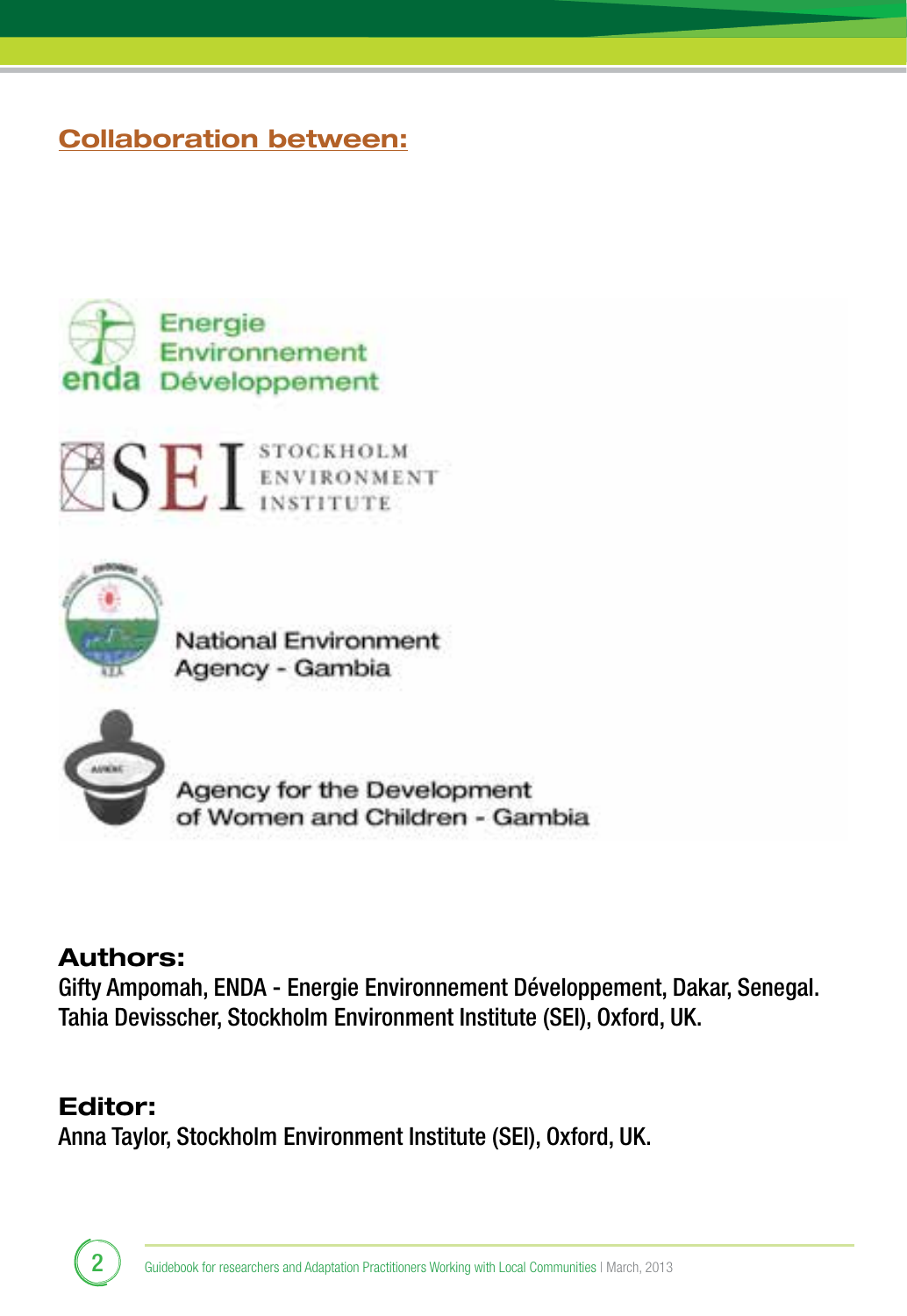# Acknowledgement

The authors would like to thank the United Nations Institute for Training and Research (UNITAR) for the funding support granted through the C3D+ project. Our appreciation also goes to the staff of ENDA and SEI for their contributions to the development of this toolkit, especially Laurent Badji for producing the French version and Jean-Philippe Thomas for reviewing it, Anna Taylor for her insights when editing this document, Richard Taylor and Sukaina Bharwani for their ideas and support to develop the tools in this toolkit. Thank you also to CIFOR colleague Anne Marie Tiani, for sharing her experience in applying some of these tools in the field, which helped us to combine or refine them further. We also want to thank our research partners in Gambia, Lamin B.J Samatey of National Environment Agency (NEA) and Faburama Fofana of the Agency for the Development of Women and Children (ADWAC) for providing support in the testing and refinement of the toolkit.

We also would like to acknowledge the Department of Water Resources, the National Environment Agency and all stakeholder organisations in The Gambia for their institutional support to this project. Finally, we wish to thank members of Ebo town and Lamin community in the Greater Banjul Area of Gambia for allowing us to test these tools in their community.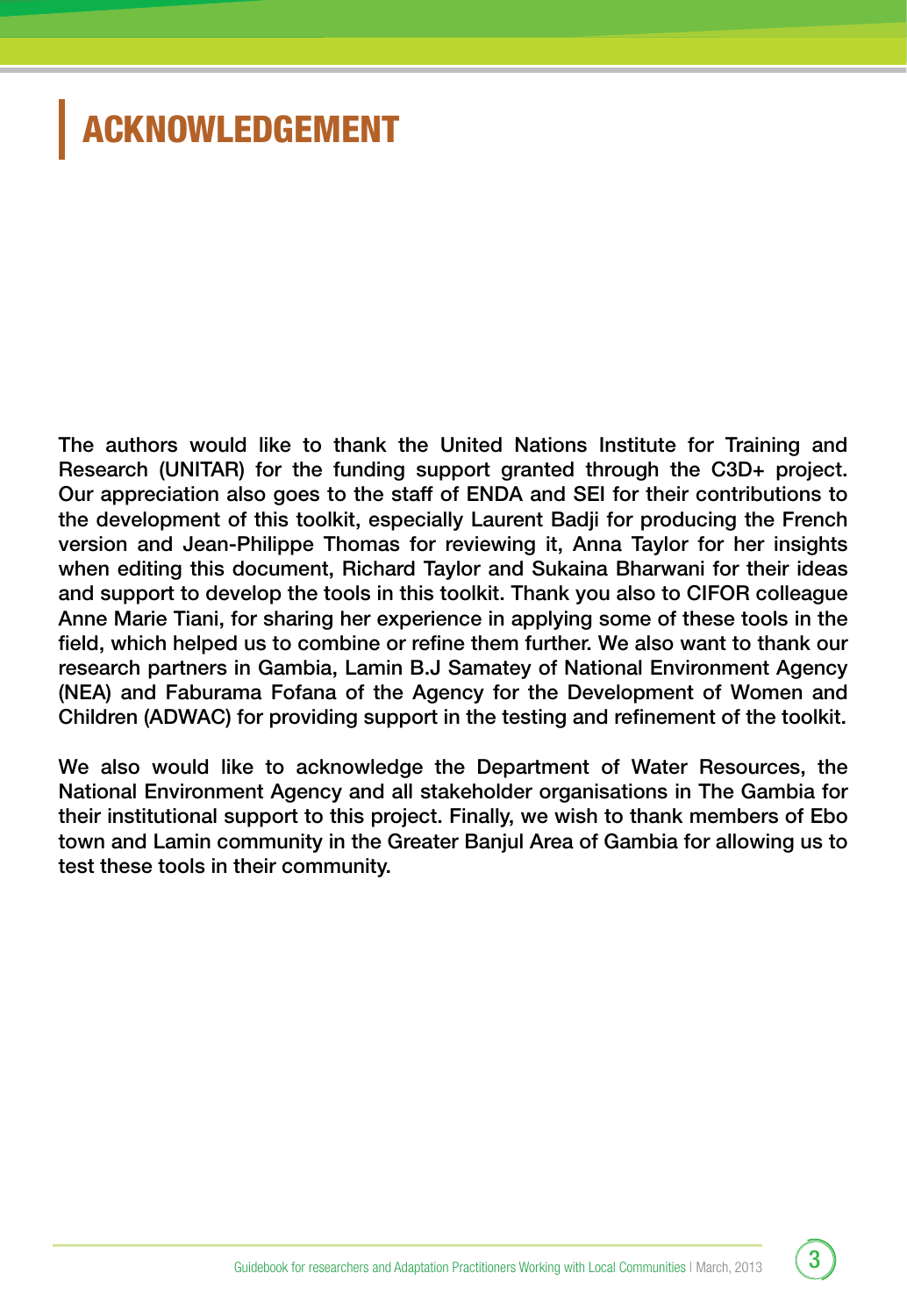# TABLE OF CONTENTS

| <b>ACKNOWLEDGEMENT</b><br><b>TABLE OF CONTENTS</b><br><b>LIST OF FIGURES</b><br><b>LIST OF TABLES</b>                                                 | 3<br>4<br>$6\phantom{a}$<br>$\overline{7}$ |
|-------------------------------------------------------------------------------------------------------------------------------------------------------|--------------------------------------------|
| <b>EXECUTIVE SUMMARY</b>                                                                                                                              | 8                                          |
| <b>INTRODUCTION</b>                                                                                                                                   | 9                                          |
| <b>1. RESOURCE MAPPING</b>                                                                                                                            | 12                                         |
| 1.1 BRIEF DESCRIPTION<br>1.2 SPECIFIC OBJECTIVES<br>1.3 EXPECTED OUTCOMES<br>1.4 ACTIVITIES<br>1.5 RESOURCES/FACILITIES<br>1.6 EXPECTED OUTPUT        | 12<br>12<br>12<br>12<br>14<br>14           |
| <b>2. CAPACITY AND ASSET MAPPING</b>                                                                                                                  | 15                                         |
| 2.1 BRIEF DESCRIPTION<br>2.2 SPECIFIC OBJECTIVES<br>2.3 EXPECTED OUTCOMES<br>2.4 ACTIVITIES<br>2.5 RESOURCES/FACILITIES<br>2.6 EXPECTED OUTPUT        | 15<br>15<br>15<br>15<br>18<br>18           |
| <b>3. TREND ANALYSIS AND HISTORICAL</b><br><b>DISTURBANCE PROFILE</b>                                                                                 | 19                                         |
| 3.1 BRIEF DESCRIPTION<br>3.2 SPECIFIC OBJECTIVES<br>3.3 EXPECTED OUTCOMES<br>3.4 ACTIVITIES<br>3.5 RESOURCES/FACILITIES<br>3.6 EXPECTED OUTPUT        | 19<br>19<br>19<br>19<br>23<br>23           |
| <b>4. CURRENT VULNERABILITY MAPPING</b>                                                                                                               | 24                                         |
| 4.1 BRIEF DESCRIPTION<br>4.2 SPECIFIC OBJECTIVES<br>4.3 EXPECTED OUTCOMES<br><b>4.4 ACTIVITIES</b><br>4.5 RESOURCES/FACILITIES<br>4.6 EXPECTED OUTPUT | 24<br>24<br>24<br>24<br>26<br>26           |

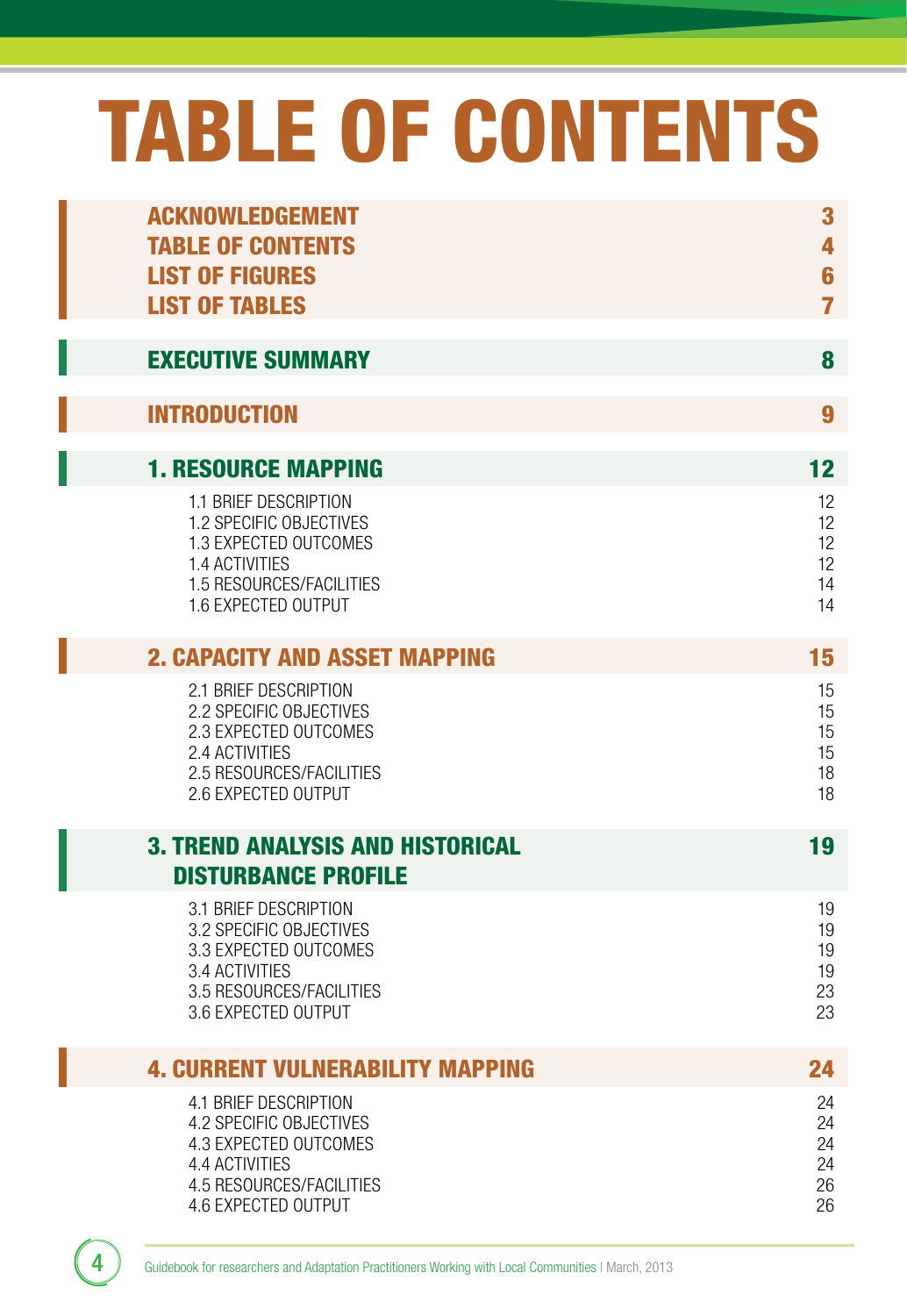| <b>5. CLIMATE CHANGE PERCEPTIONS</b>                                 | 27 |
|----------------------------------------------------------------------|----|
| 5.1 BRIEF DESCRIPTION                                                | 27 |
| 5.2 SPECIFIC OBJECTIVES                                              | 27 |
| 5.3 EXPECTED OUTCOMES                                                | 27 |
| 5.4 ACTIVITIES                                                       | 27 |
| 5.5 RESOURCES/ FACILITIES                                            | 28 |
| 5.6 EXPECTED OUTPUTS                                                 | 28 |
| <b>6. PARTICIPATORY SCENARIO BUIDLING</b><br><b>AND BACK-CASTING</b> | 29 |
| 6.1 BRIEF DESCRIPTION                                                | 29 |
| <b>6.2 SPECIFIC OBJECTIVES</b>                                       | 29 |
| 6.3 EXPECTED OUTCOMES                                                | 29 |
| 6.4 ACTIVITIES                                                       | 29 |
| 6.5 RESOURCES/ FACILITIES                                            | 30 |
| 6.6 EXPECTED OUTPUT                                                  | 30 |
| <b>7. ADAPTATION SCREENING</b>                                       | 31 |
| 7.1 BRIEF DESCRIPTION                                                | 31 |
| <b>7.2 SPECIFIC OBJECTIVES</b>                                       | 31 |
| 7.3 EXPECTED OUTCOMES                                                | 31 |
| 7.4 ACTIVITIES                                                       | 31 |
| 7.5 RESOURCES/FACILITIES                                             | 40 |
| 7.6 EXPECTED OUTPUT                                                  | 40 |
| <b>8. LOCAL RESEARCH: GOOD PRACTICES</b>                             | 41 |
| 8.1 SYNOPSIS OF THE CASE STUDY                                       | 41 |
| 8.2 TOOLS APPLICATION: LESSONS LEARNED                               | 43 |
| <b>REFERENCES AND FURTHER READINGS</b>                               | 44 |
| <b>ANNEX I: GLOSSARY</b>                                             | 45 |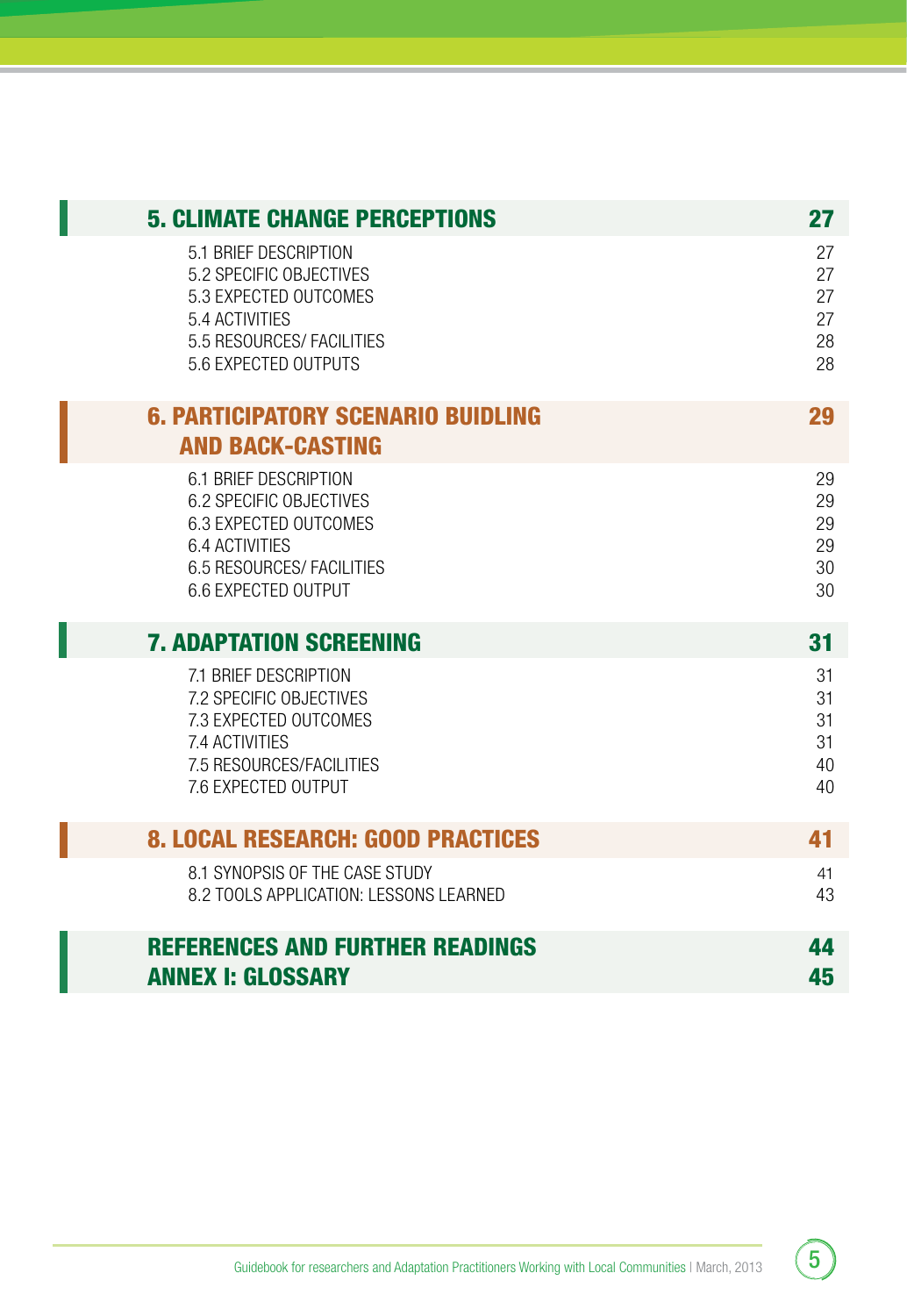# List of Figures

| FIGURE 1:  | MAKING A COMMUNITY MAP- GAMBIA                                                    | 12 |
|------------|-----------------------------------------------------------------------------------|----|
| FIGURE 2:  | A RESOURCE MAP OF EBO TOWN COMMUNITY, BANJUL - GAMBIA.                            | 13 |
| FIGURE 3:  | AN EXAMPLE OF A RESOURCE MAPPING OUTPUT                                           | 14 |
| FIGURE 4:  | EXAMPLE OF INSTITUTIONAL MAPPING LAMIN COMMUNITY- GAMBIA                          | 16 |
| FIGURE 5:  | AN OUTPUT OF INSTITUTIONAL MAPPING. STAKEHOLDERS' WORKSHOP - GAMBIA               | 18 |
| FIGURE 6:  | AN EXAMPLE OF A HISTORICAL DISTURBANCE MATRIX, STAKEHOLDERS' WORKSHOP,            | 19 |
|            | BANJUL - GAMBIA                                                                   |    |
| FIGURE 7:  | MAKING A HISTORICAL DISTURBANCE PROFILE, STAKEHOLDERS WORKSHOP, BANJUL- GAMBIA 20 |    |
| FIGURE 8:  | AN EXAMPLE OF A PLOTTED TREND ANALYSIS, EBO TOWN COMMUNITY- GAMBIA                | 21 |
| FIGURE 9:  | EXAMPLE OF CLIMATE RELATED DISTURBANCE DESCRIPTION (LAMIN COMMUNITY- GAMBIA       | 22 |
| FIGURE 10: | EVALUATION OF COPING STRATEGIES (LAMIN COMMUNITY, GAMBIA)                         | 23 |
| FIGURE 11: | EXAMPLE OF VULNERABILITY-EXPOSURE MATRIX: IMPACTS OF HAZARDS                      | 25 |
|            | ON MAJOR LIVELIHOOD RESOURCES (LAMIN COMMUNITY- GREATER BANJUL, GAMBIA).          |    |
| FIGURE 12: | ASSESSING CLIMATE CHANGE PERCEPTIONS IN EBO TOWN. THE GAMBIA                      | 28 |
| FIGURE 13: | A MAP OF CLIMATE CHANGE PERCEPTIONS (FROM RESEARCHERS TRAINING IN THE GAMBIA)     | 28 |
| FIGURE 14: | EXAMPLE OF OUTPUT ON PARTICIPATORY SCENARIO BUILDING AND BACK CASTING             | 30 |
|            | (LAMIN COMMUNITY- GAMBIA)                                                         |    |
| FIGURE 15: | TWO METHODS WITHIN THE ADX SHELL                                                  | 32 |
| FIGURE 16: | VOTING SCREEN: LEFT ARROW SHOWS THE "DROP-DOWN BOX"                               | 32 |
|            | AND RIGHT ARROW POINTS TO THE "VOTE BUTTON".                                      |    |
| FIGURE 17: | SCREEN SHOT OF THE ADAPTATION OPTIONS BROWSER                                     | 33 |
| FIGURE 18: | VOTING CARD- LEFT ARROW POINTS TO NAME OF VOTER                                   | 34 |
|            | AND RIGHT ARROW SHOWS VOTES ALREADY TAKEN.                                        |    |
| FIGURE 19: | CHANGE IN THE "DROP-DOWN BOX" WHEN THE NUMBER OF VOTES REQUIRED IS CHANGED        | 35 |
| FIGURE 20: | FINALISE POLL BY CLICKING ON THE "FINALISE POLL" BUTTON.                          | 36 |
| FIGURE 21: | THE VOTING RESULTS SCREEN                                                         | 37 |
| FIGURE 22: | AN ADX RESULT CASE WHERE THERE ARE TWO OPTIONS TYING FOR A SECOND POSITION.       | 38 |
| FIGURE 23: | A PAIR-WISE COMPARISON OF THE AHP METHOD                                          | 39 |
| FIGURE 24: | ADX COMPARISON TABLE SHOWING THE RESULTS FROM THE GREATER                         | 40 |
|            | BANJUL CASE STUDY IN GAMBIA                                                       |    |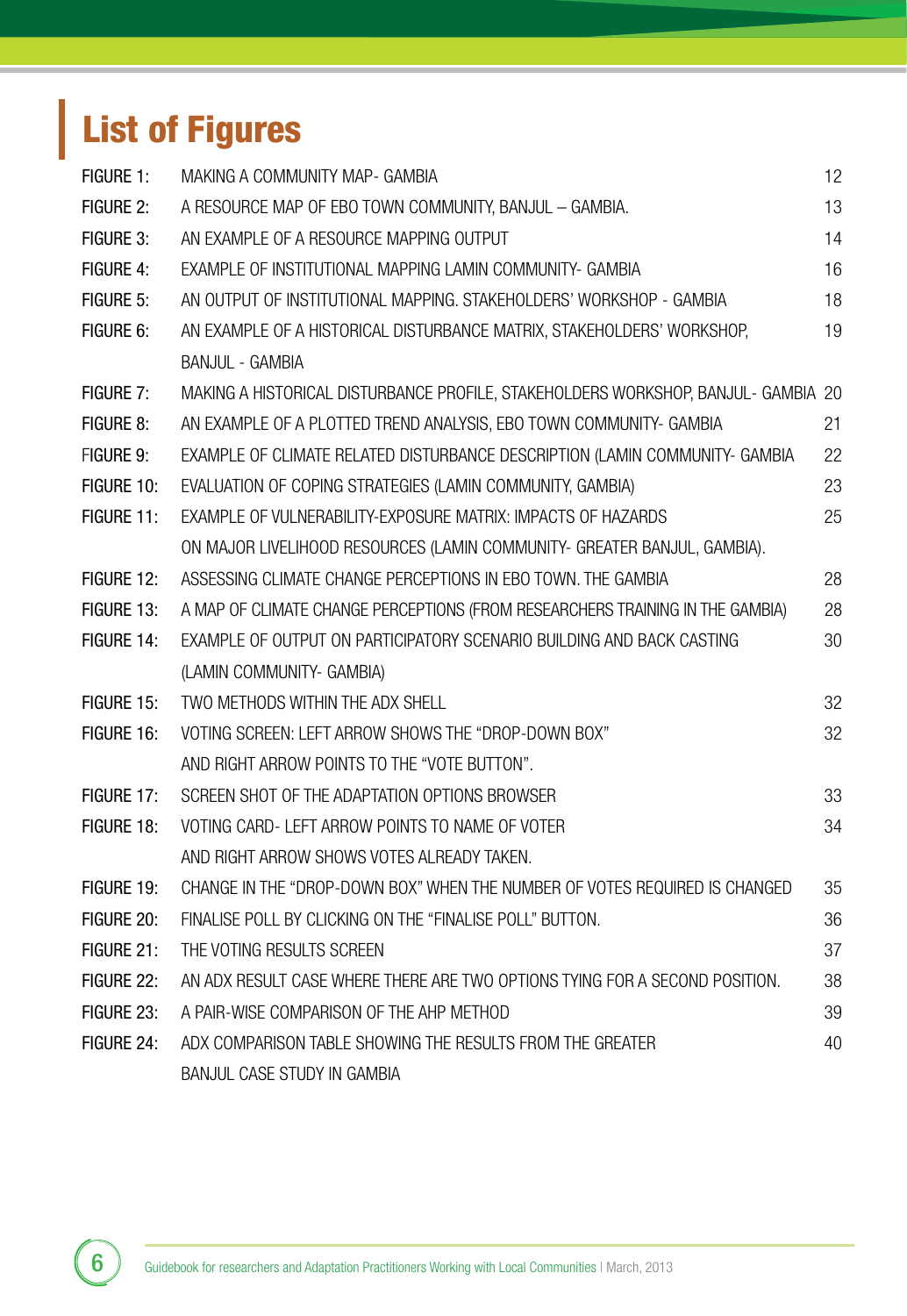# **BOX**

BOX 1: SUSTAINABLE LIVELIHOOD FRAMEWORK 17

# List of Tables

| TARI F 1: | OUTHNE OF TOOLS                                      | 10. |
|-----------|------------------------------------------------------|-----|
| TABLE 2:  | EXAMPLE OF DIRECT RESOURCE USES                      | 13. |
| TABLE 3:  | EXAMPLE OF TABLE FOR SHOWING TREND DESCRIPTIONS      | 20  |
| TARI F 4: | EXAMPLE OF A TABLE FOR VULNERABILITY-EXPOSURE MATRIX | 25  |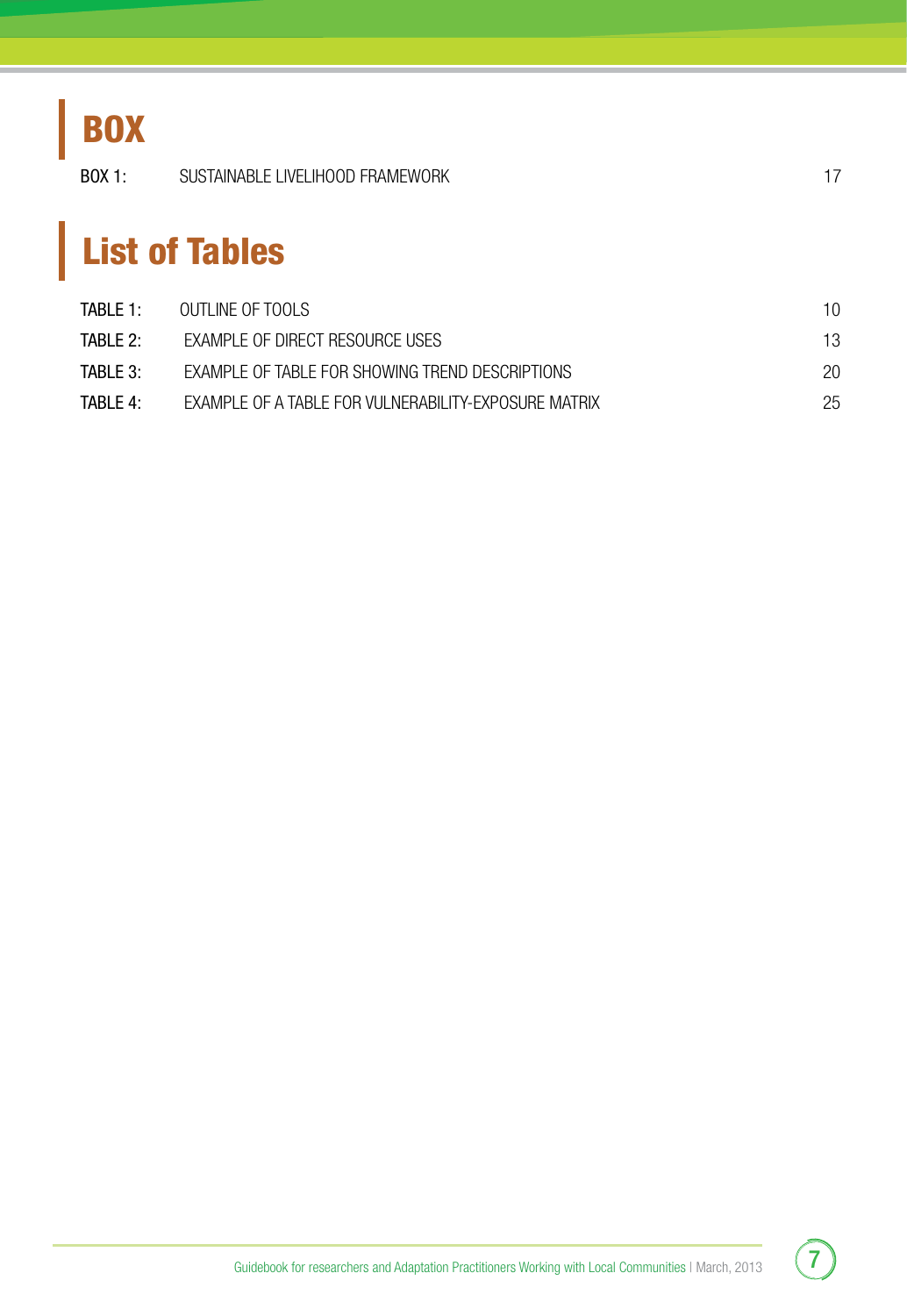# EXECUTIVE SUMMARY

Increasing climate variability and change is presenting a number of challenges in developing countries against the backdrop of low infrastructure development, rapid urbanisation and limited financial and technical capacity. Consequently, vulnerability assessment and adaptation planning (V&A) is gaining much attention and is generating the need for research knowledge, skills and tools. The Climate Change Capacity Development project (C3D+), which is supported by the European Union and managed by United Nations Institute for Training and Research (UNITAR), has over the years promoted north-south collaborations between organisations to develop tools and enhance capacities of governments, nongovernmental and community-based organisations to undertake climate change V&A. Through this initiative ENDA - Energy, Environment and Development - in collaboration with the Stockholm Environment Institute (SEI) have jointly developed a tool kit for undertaking climate change vulnerability assessment and adaptation planning. This activity began in October 2011, was concluded in December 2012 and was undertaken in three major phases:

1) Development of the toolkit: In this first phase various participatory research tools were collected from both SEI and ENDA research libraries. These were reviewed to identify their utility within the V&A process and written up to produce a first draft of the toolkit.

2) Testing and refinement of toolkit: The second phase was to test the tools in a pilot case study in Gambia. Two main research partners within Gambia were identified, namely the National Environmental Agency (NEA) and The Agency for the Development of Women and Children (ADWAC). Other local organisations working on environmental issues in Gambia were also involved in the testing. Two pilot communities in the Greater Banjul Area were selected. Researchers first participated in hands-on training to learn about the tools before commencing with the research activities. After the exercises were completed and the data collected in the pilot communities, the tools were refined based on feedback from the field.

3) Stakeholders' workshop: The third phase involved engaging researchers and adaptation practitioners working with local communities in a workshop to integrate their inputs into the toolkit. A 3-day workshop was conducted where participants were taken through each step of the toolkit in hands-on exercises. Feedback on each tool was given and tools were further refined to make them more user-friendly.

When used in combination, the tools in this toolkit help conduct a climate change vulnerability assessment and develop adaptation strategies based on current capacities. Specifically, researchers are able to: identify current capacities, skills and assets in a project site, understand climate related events in the past and coping strategies used as well as current climatic/environmental hazards that shape vulnerability; and on this basis facilitate a multi-stakeholder process for developing locally suitable adaptation strategies. Also documented in this kit are the research experiences and lessons learned during the testing and refinement process.

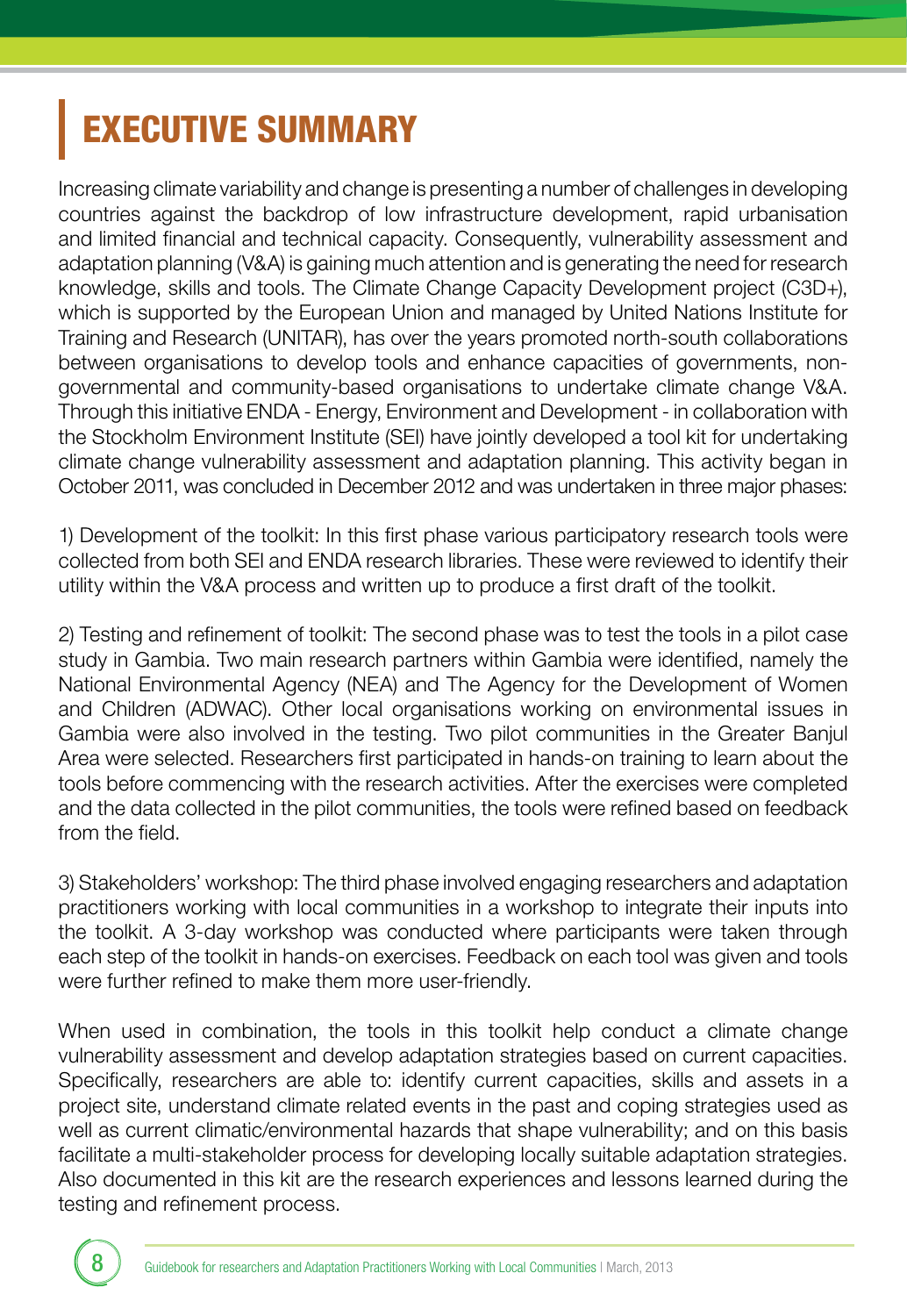# **INTRODUCTION**

Climate change vulnerability assessment and adaptation planning (V&A) is gaining attention in least developed countries where many people, infrastructures and ecosystems are exposed or highly sensitive to variability and long-term changes in the climate and have low capacity to cope, respond or recover from related impacts. This interest is creating a need for knowledge, skills and tools to support V&A. While several tools for V&A have been developed, these tools are not readily available, especially for local organisations and research individuals in these countries, and there is a need to contextualize and tailor them to local needs. The use of tailored participatory tools ensures exchange of knowledge on climate variability between researchers and local people and this contributes much to making adaptation plans and choices.

In many cases in Africa, responses of local communities to the impacts of extreme climatic events have mostly been reactive instead of proactive due to their unpreparedness. Adequate preparations for these extreme events can be informed by research at all levels. For this reason, through a joint collaboration between ENDA, SEI and local partners in Gambia, a toolkit for V&A has been co-developed, tested and refined for its use by local practitioners in developing countries. The toolkit also contains examples of tool application in Gambia. This joint initiative is supported by UNITAR through the C3D+ project.

The table below presents an outline of the tools. These tools were selected on the basis of their ability to guide researchers and practitioners in the implementation of a participatory climate vulnerability assessment that can inform adaptation choices at the community level. When used in combination, the tools in this toolkit help to examine the differentiated exposure of a social group, resource or activity in the community to impacts of increased climatic variability or extreme events, as well as the local current adaptive capacity in the community. More so, results generated through the application of these tools could inform policy makers to take adaptation decisions at the local level. Each tool in the toolkit could be used as a stand-alone tool, but we recommend using them in combination to fulfil different needs in the assessment and planning process. Ideally, these tools could be used in the sequence in which they are presented in this guide. This order allows gaining a systematic understanding of a study area, its vulnerability to climate variability and extreme events through to the identification of adaptation options. However, users may make a selection of the tools based on their study objectives. Table 1 below presents an outline of these tools and their expected outputs.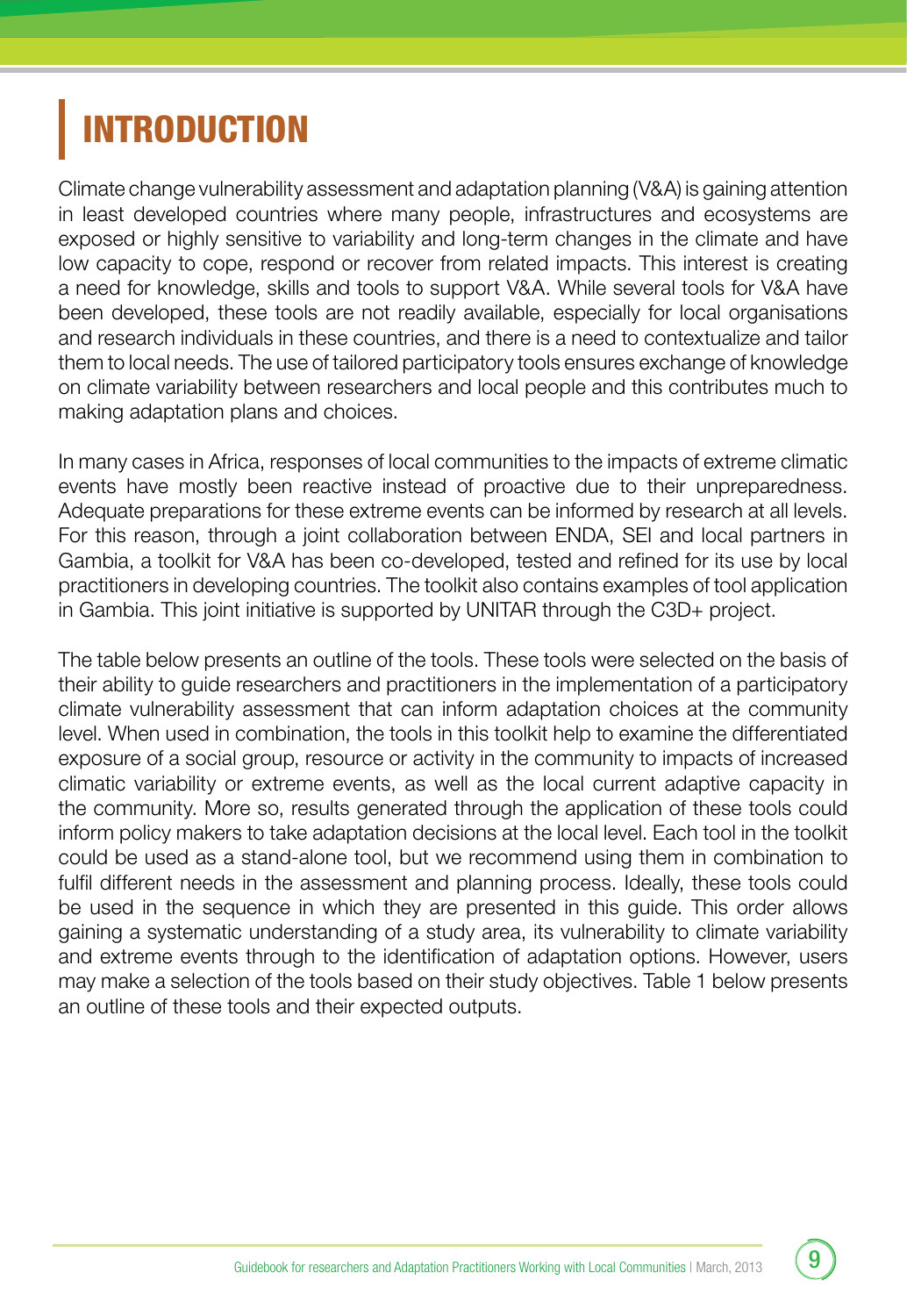# Table 1: Outline of Tools

| <b>DESCRIPTION OF TOOLS</b>                                                                                                                                                                                                                                                                                                                                                                                                                                                                                                 | <b>OUTPUT</b>                                                                                                                                                                                                                                      |
|-----------------------------------------------------------------------------------------------------------------------------------------------------------------------------------------------------------------------------------------------------------------------------------------------------------------------------------------------------------------------------------------------------------------------------------------------------------------------------------------------------------------------------|----------------------------------------------------------------------------------------------------------------------------------------------------------------------------------------------------------------------------------------------------|
| <b>Resource mapping:</b><br>This tool helps to identify or set boundaries<br>to the area you will assess and maps<br>out available biophysical resources and<br>their spatial distribution. It generates<br>discussions around issues like land tenure,<br>resource allocation and management, use<br>and benefits obtained from the resources,<br>and relationships between the different<br>resources. It provides a good basis<br>for discussing what generates climate<br>vulnerabilities and/or the capacity to adapt. | A map showing the study area, available<br>and<br>their<br>resources<br>geographical<br>distribution, and identification of key factors<br>that shape the relationships between the<br>social actors and the biophysical resources<br>in the site. |
| <b>Capacity mapping:</b><br>This tool identifies various capacities, skills<br>and assets in community / stakeholder<br>group / project site that could be further<br>strengthened and built upon for future<br>adaptation.                                                                                                                                                                                                                                                                                                 | A graphic overview of available capacities,<br>skills and assets on site.                                                                                                                                                                          |
| Trend analysis and historical disturbance<br>matrix:<br>This tool helps to identify climate-related<br>events that have affected the area in<br>the past, either positively or negatively,<br>as a basis for understanding current<br>vulnerability.                                                                                                                                                                                                                                                                        | A timeline and a table showing and<br>describing past events/disturbances at the<br>site, consequences and coping strategies.                                                                                                                      |
| <b>Current vulnerability mapping:</b><br>This tool helps to establish the degree<br>and range of impacts of different climate<br>hazards on resources, livelihoods and<br>social groups.                                                                                                                                                                                                                                                                                                                                    | A picture showing the main climatic<br>hazards affecting the project site and who/<br>what is affected to what degree of severity.                                                                                                                 |
| <b>Climate change perceptions:</b><br>tool assesses the community's<br>This:<br>perception of climate change. It helps to<br>bring out and make explicit what local<br>people view as being the drivers and<br>consequences of climate variability and<br>change.                                                                                                                                                                                                                                                           | A narrative of varying views on the dynamics<br>of the climate change phenomenon so that<br>these can be further discussed, debated<br>and compared with available scientific<br>data.                                                             |

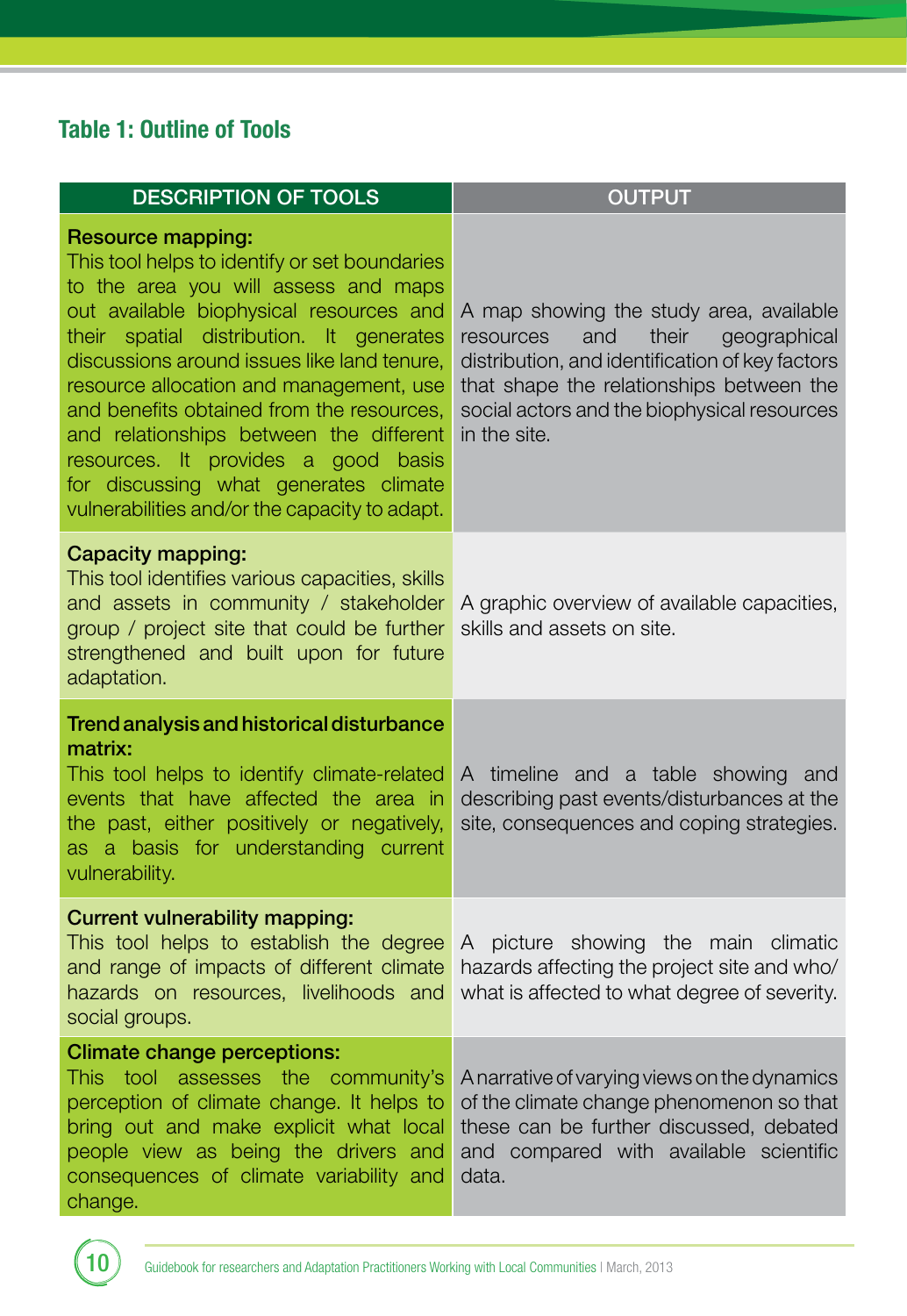| <b>DESCRIPTION OF TOOLS</b>                                                                                                                                                                                                                                         | <b>OUTPUT</b>                                                                                                                                                                             |
|---------------------------------------------------------------------------------------------------------------------------------------------------------------------------------------------------------------------------------------------------------------------|-------------------------------------------------------------------------------------------------------------------------------------------------------------------------------------------|
| Participatory scenario building:<br>This tool aids community members to<br>plan for the future and make adaptation<br>decisions based on their past experiences,<br>current capacity and available assets, and<br>the vision and goals they have for the<br>future. | A consensus view on possible adaptation<br>options drawing on historical experience<br>and current capacity but with an explicit<br>focus on how things might develop into<br>the future. |
| The Adaptation Decision explorer (ADx):<br>ADx is a decision support tool to screen<br>adaptation options. Users are able to<br>access several methods to select the<br>most appropriate and widely preferable<br>adaptation options for their site.                | A subset of identified adaptation options<br>that can be prioritised for implementation<br>because they satisfy multiple criteria and<br>preferences.                                     |

The next sections of this handbook provide a full description of each tool using the following structure: a brief overview of the tool; the specific objectives the tool is designed for; the outcomes that can be expected from using the tool; what steps or activities required to implement tool; the resources and facilities needed to use the tool; an estimation of how much time is required; and the output results generated from applying the tool.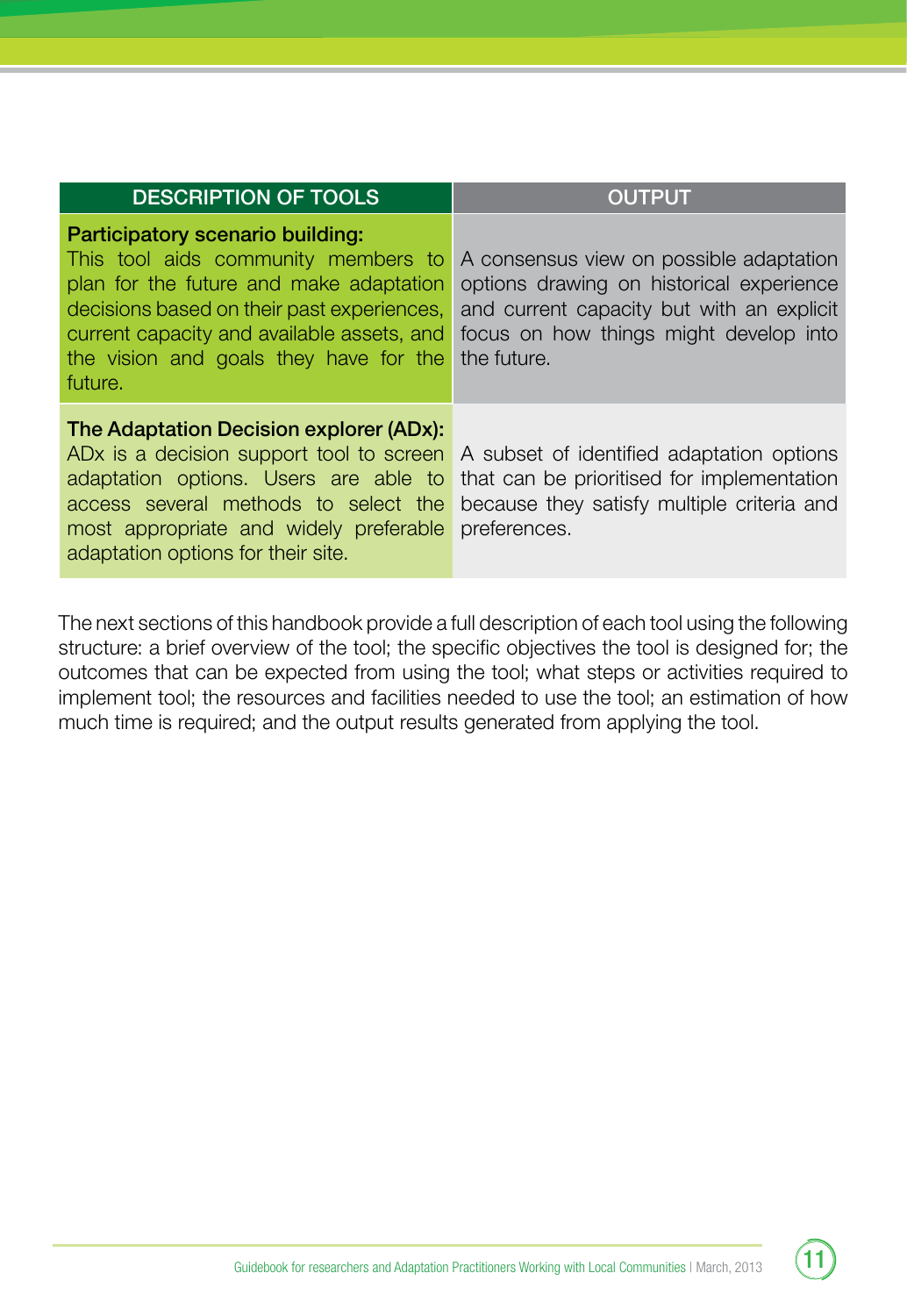# 1. RESOURCE MAPPING

# 1.1 BRIEF DESCRIPTION

This participatory exercise is conducted in mixed or stratified groups (e.g., separate groups of men and women or separate groups of different age or income ranges) to collectively construct an overview or map of the biophysical resources available in the project location. The exercise is interactive and requires the participation of representative stakeholders that will draw the resources on a flipchart or use alternative materials to develop the map. Participants define the visualization of the biophysical resources. Facilitation requires explaining in very clear terms the steps and purpose of the mapping exercise. Once the maps are ready, facilitation is required to encourage discussion and analysis using the maps. This activity takes about one hour.

### 1.2 SPECIFIC OBJECTIVES

The exercise helps to identify the boundaries of the area to be assessed or project site, the different resources in the site and their spatial distribution. It can also be used to generate group discussions around issues like land tenure, resource allocation and management, use and benefits obtained from the resources and relationships between the different resources. This in turn helps to identify how sensitive people are to different climate hazards/stressors and what they have at their disposal for adapting to new conditions.

#### 1.3 EXPECTED OUTCOMES

- Shared understanding among the participants about the resources in the site and their geographical location
- Clear boundaries of the case study set
- Identification of key factors (i.e. institutional settings, customary rights and agreements, regulations, livelihoods, conflicts, etc.) that shape the relationships between the social actors and the biophysical resources in the site.

# 1.4 ACTIVITIES

#### *Step 1: Creating a map*



*Figure 1: Making a community map - Gambia*

In groups, construct a map illustrating the main natural and physical resources of the site. You can use a flipchart and/or other materials to represent the different resources and their spatial distribution in the map. This exercise encourages effective participation and participants are able to make as many corrections as they need to. After an agreement has been reached on a first sketch as a good representation of the project site, participant representatives can then transfer it on a clean flip chart. Figure 1 and 2 show examples of resource maps.

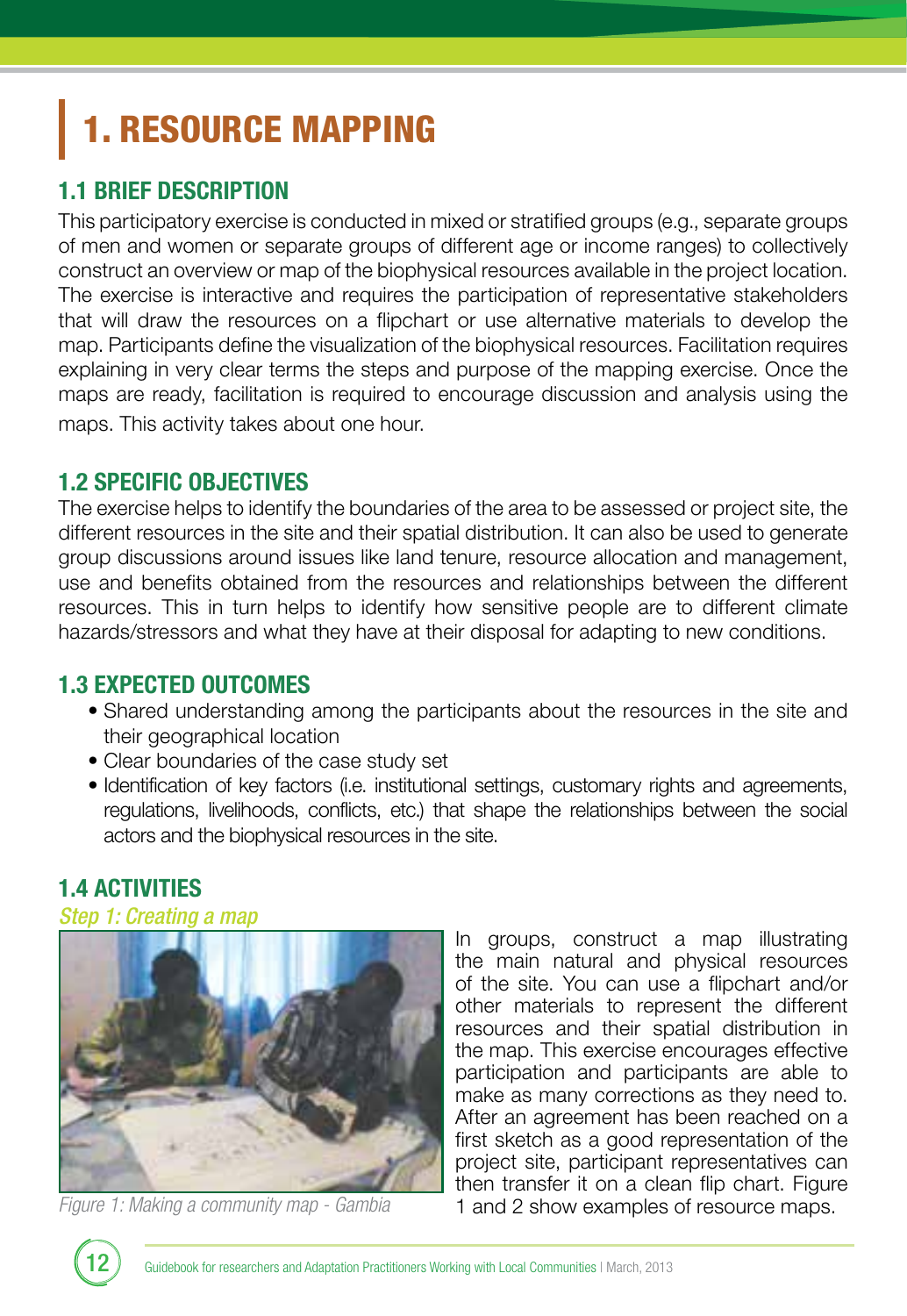#### *Step 2: Discussion*

In the same groups, discuss formal land use tenure and customary rights based on the map (consider different ethnic, religious and livelihoods groups in the discussion). Some questions that you can use to guide the discussion are:

- 1. Who has access to which areas?
- 2. Who does not benefit from customary rights to access resources in the area and why? (Indicate restrictions/barriers).
- 3. What property rights apply in the area?
- 4. What resources are managed under a legal contract? By whom?
- 5. What regulations apply on what areas?
- 6. What livelihoods depend on what resources?
- 7. What conflicts are there on natural resources?

#### *Step 3: Use and benefits analysis*

Working in the same groups, discuss how participants use the resources mapped and how they benefit from them. Use the following questions as a guide:

- 1. What resources in the map are used to satisfy your needs (resources that benefit you)? List the resources and the satisfied needs using a table on a flipchart (Remember needs can be direct and indirect).
- 2. Describe the resource in terms of abundance, seasonality (if natural resources) and/ or functionality (if physical resources). Add this to the table where you listed the resources (see example below).
- 3. How do you use the resources? Add the different uses to the table (see example below). Use stones to define how much of each resource you allocate to the different uses (consider only direct uses, not indirect uses that can be generated by selling or trading the resources).

#### Table 2: Example of direct resource uses

| Resources | Abundance* | Accessibility ** | Seasonality/<br>Functionality | Direct and Indirect Benefits*** |      |                   |                |                 |
|-----------|------------|------------------|-------------------------------|---------------------------------|------|-------------------|----------------|-----------------|
|           |            |                  |                               | Eat                             | Sell | Construc-<br>tion | Health<br>care | <b>Mobility</b> |

\*Abundance: 1 very rare, 2 few, 3 some, 4 abundant, 5 very abundant

\*\*Accessibility: 1 difficult to access, 2 relatively easy to access, 3 very easy to access \*\*\*Note: The participants list the direct and indirect benefits; the ones provided in the table above are only examples.

ANS OF OPPOSITED ERS THAN 112 - 14 Felt 2112 **July - I'd Self 311)**<br>Glash - Hockk Glosh War (Kombe) **Activity Alsowman Fourteent CRPS CKENTHIS A MAY NISH** 住了

*Figure 2: A resource map of Ebo Town community, Banjul – Gambia.*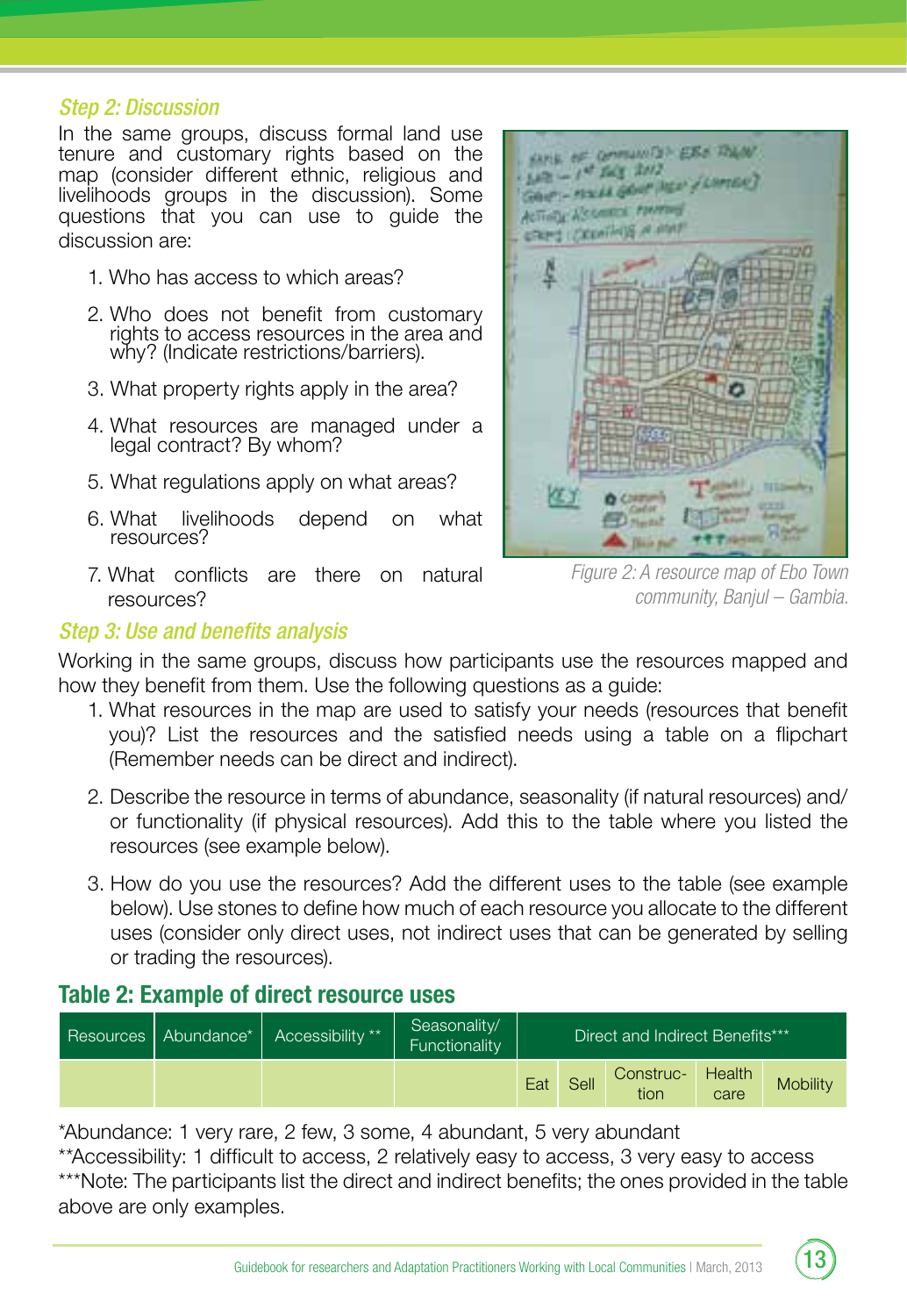**LAWIN** News or County  $417100$ **MATER** GRAND DANCE ATTENDE **MAIN** 427.750 DECLARE 医科 A.T **SIPEZ** 250 **INGRATILE**  $-0.5$ 置 **ALC AVIA Fox Rely R** 24 b2  $\overline{\alpha}$ ø **The Sea** л ö В 36 u, 8 ä  $M = RT_1 / T_4$ 121  $E/L$  $\frac{1}{2}$ r  $\overline{27}$ **OVERED** 47 **KITA KIE**  $E/\bar{e}$ л 23% ш œ 边盘  $\overline{A/\overline{A}}$ Hi a E  $\overline{MS}$ э Alla Alla 10.518 vita **A** 3372 **Click** × ïш **CETA** XV. 弄 **STO** ×  $\sqrt{n}$ A /A e  $23/2$ 75% AJA Dollard  $\frac{1}{2}$ 

*Figure 3: An example of a resource mapping output*

### 1.5 RESOURCES/FACILITIES

The equipment / resources needed for this exercise are:

- Flipcharts
- Markers of different colours
- Post-it notes
- Stones (100 for each group)
- Notebooks to take notes of the discussions

#### 1.6 EXPECTED OUTPUT

The final products of this exercise are maps and tables drawn on flipcharts, as well as a synthesis of the discussions.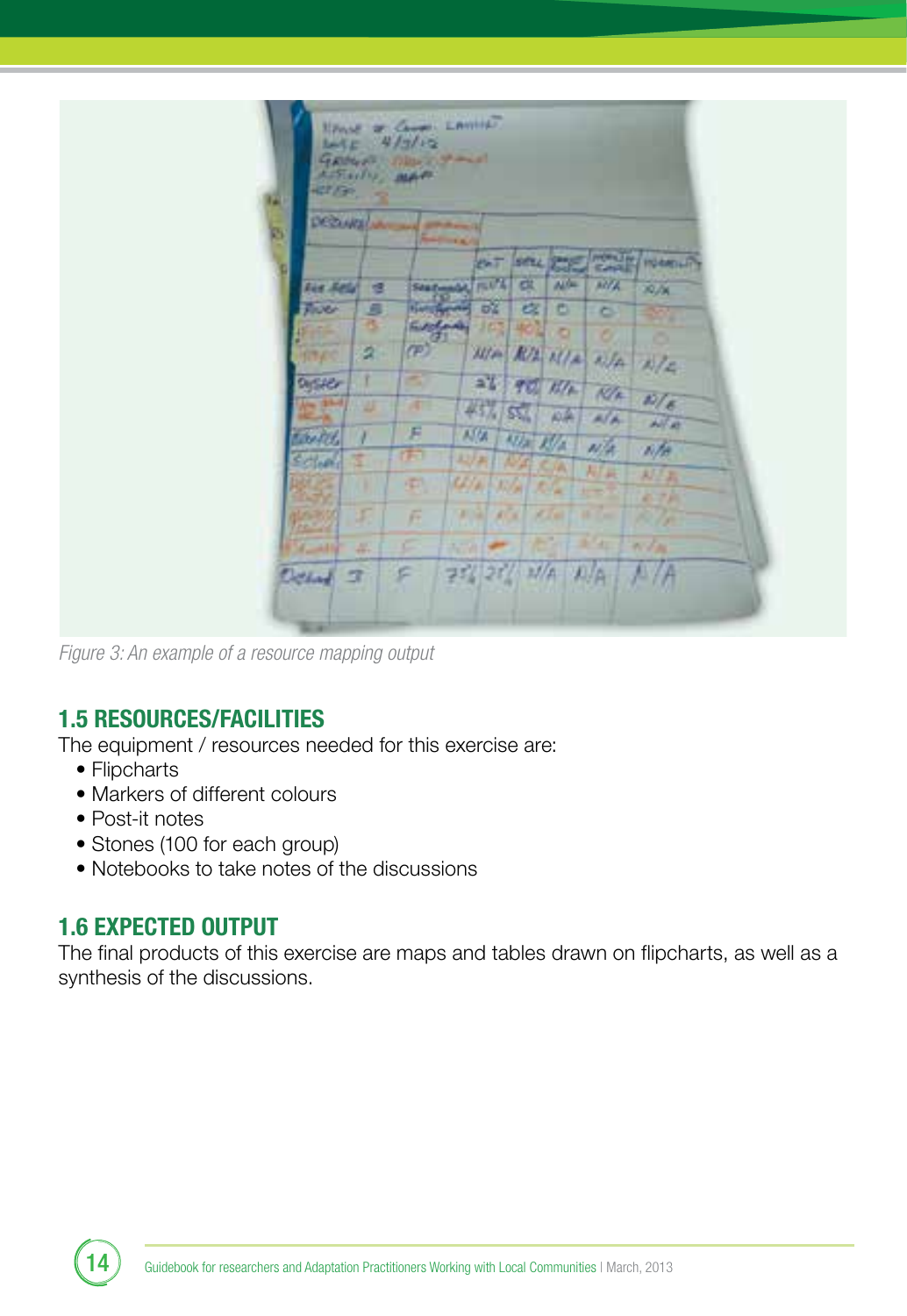# 2. CAPACITY AND ASSET MAPPING

# 2.1 BRIEF DESCRIPTION

This exercise uses a potential-oriented approach in that, instead of focusing on the problems, gaps or issues affecting the site, it focuses on the capacities and positive potential that already exist. This approach is more likely going to create a positive mindset and empower people for their own development 'from the inside out', rather than adopting a victim mentality and relying on intervention by government, international NGOs or others. In this exercise, stakeholders look to the past for where they did well before, narrating stories of success. Then they analyse the present to map assets. Facilitation is important as to build the right environment for people to feel encouraged to share stories about their skills, capacities and assets. This activity takes about an hour and a half.

# 2.2 SPECIFIC OBJECTIVES

The purpose of this exercise is to build a shared understanding of the existing capacities and assets in the site as a way to build on these capacities for future adaptation. Using a potential-oriented approach instead of a problem-oriented approach creates the positive environment for the stakeholders to be empowered and committed to the design and implementation of their adaptation and development strategies, and enables communities to be more strategic, considered and targeted about requesting or accepting assistance from others.

# 2.3 EXPECTED OUTCOMES

- Better understanding of the capacities and skills that exist in the neighbourhood / community / project area
- Identification of assets that can serve as a basis to build adaptive capacity
- Better understanding of the formal and informal organisations in the local area, their collaborations and level of activity

# 2.4 ACTIVITIES

#### *Step 1: Successful stories*

In groups, ask participants to think about successful stories or events in the past and add them to a chronological line. Once they finish, facilitate a discussion around the following questions:

- 1. What makes it a success story?
- 2. For whom was it successful?
- 3. Who contributed to it and how?

#### *Step 2: Formal and informal organisations*

• Using post-it notes, ask participants to identify the different associations/ organisations/ institutions in the local area that play a role in the management of the resources identified in the first activity or/and in the decision-making or development planning activities at the project site.

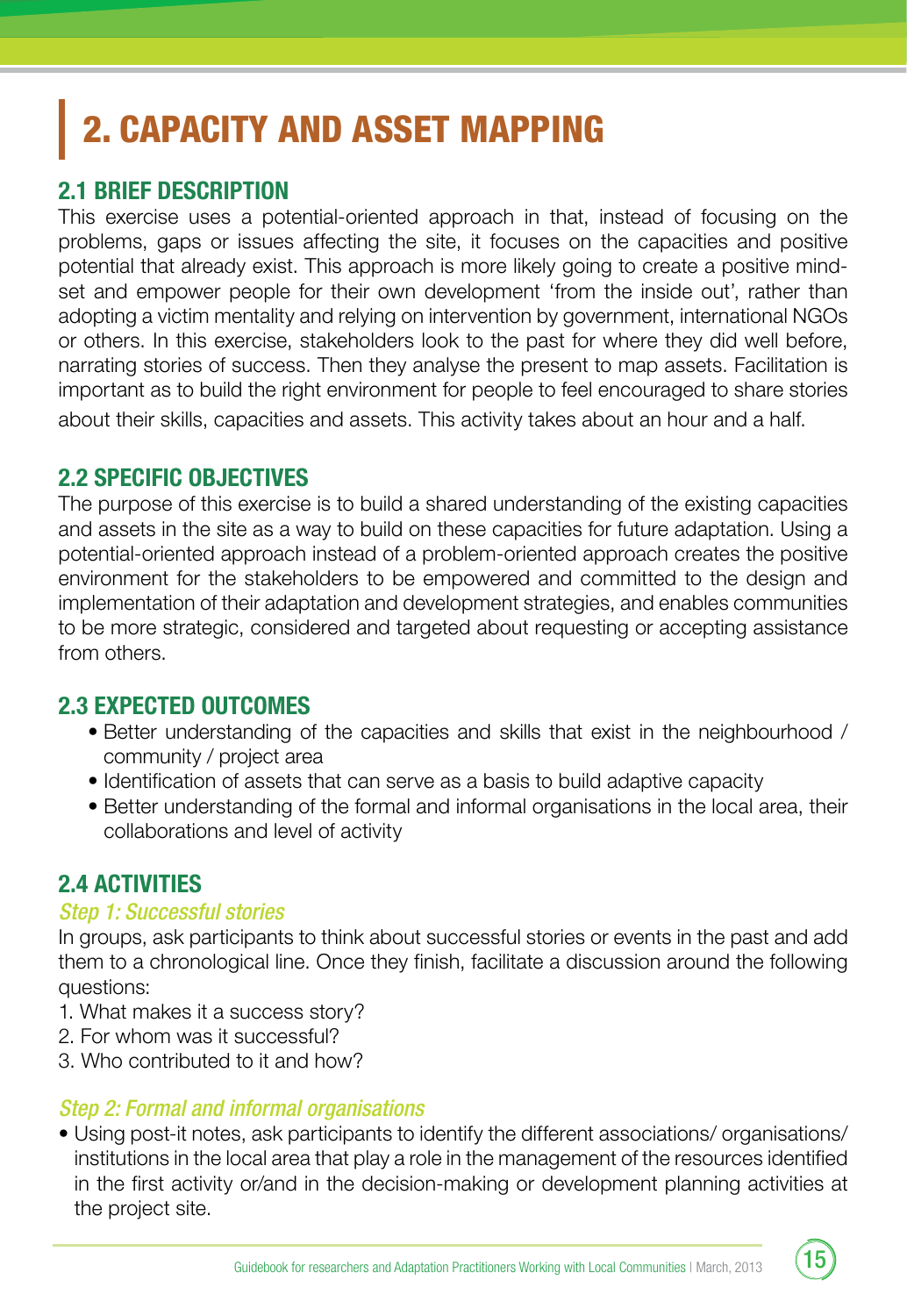These should include both formal and informal entities (e.g. a registered orphanage, a study group and a savings club). On a flipchart, place the organisations according to how they interact with each other and show the linkages/ interactions with arrows. The ones that interact a lot should be placed close to each other on the page, and the organisations with fewer interactions should be placed more distant from each other (see an example in figure 4)



*Figure 4: Example of institutional mapping (Lamin community - Gambia)*

#### *Step 3: Asset mapping*

- Once the organisations are placed, ask participants to record how long they have been in operation/active in the community or project site on the same post-it notes.
- Now create a table with 3 columns and record the full names organisations, their date of operation in the area, their goals and main assets. An example of this is represented in Figure 5. You can use the Sustainable Livelihoods Framework (see Box 1 for more information) as guidance to add assets under each capital (i.e. social, human, natural, physical and financial). In the description of assets, suggest participants to account also for intangible factors such as innovation and flexibility<sup>1</sup>.

NB: As an optional activity, the researcher may further explore outside the group activities of the organisations conducted in the past year. This would help assess how active these organisations are and synergistic/conflicting missions.

<sup>1</sup> Prompting may be needed to ensure participants talk about intangible assets.

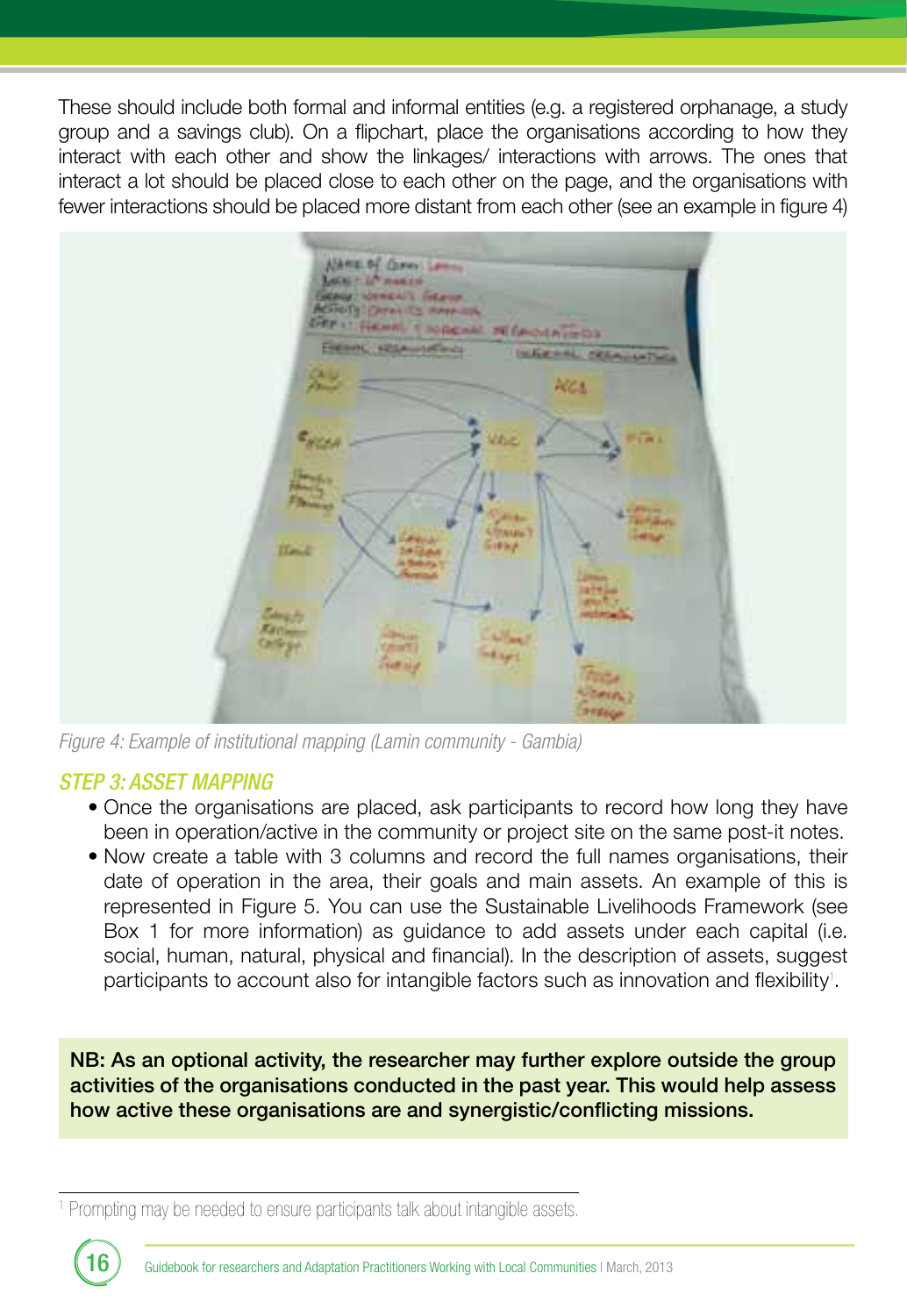#### Box 1: Sustainable livelihood Framework

Human Resources: This refers to skills and knowledge, capacity, and good health important to the pursuit of lives. Examples are education, traditional knowledge, weaving skills, agricultural skills/training, skills on animal husbandry, cottage, industry skills/training, health care skills/training, veterinary skills etc.

Natural Resources: The natural resources upon which people depend for both direct and indirect benefits. Examples are trees. Land, clean air, fish, forest products for (fuel, building, income, food, medicine), land, productive oil, sea coral reefs, sand rocks, Mangrove forests, Wetland systems etc.

Financial Resources: the stocks and flows of money that allow people to achieve their livelihood objectives examples: Cash, savings, Jewelry, pensions, remittances, access to markets, credit systems, Insurance, liquid assets (livestock) loans pensions etc.

Social Resources: Highlights on formal and informal of social relationships and institutions from which people draw in pursuit of their livelihood. Examples are church groups, farmer associations, political organizations, local community-based organization, local/ national/regional NGO, regional/ national government institutions, religious groups and trade associations etc.

Physical Resources: Refers to basic infrastructure and productive capital for energy, transport, communications, water management, buildings and communications. Examples are, roads, water tanks, machines, agricultural implements, airport/ landing sites, Bicycles/ rickshaws, bridges, boats, cars/ trucks, computers, rainwater harvesting systems, roads, waste disposal systems, water delivery systems, water sanitation facilities, wells, etc.

*Source: CRiSTAL users' Manual* <sup>2</sup>

2 http://www.iisd.org/cristaltool/documents/cristal-manual-english-aug2010.pdf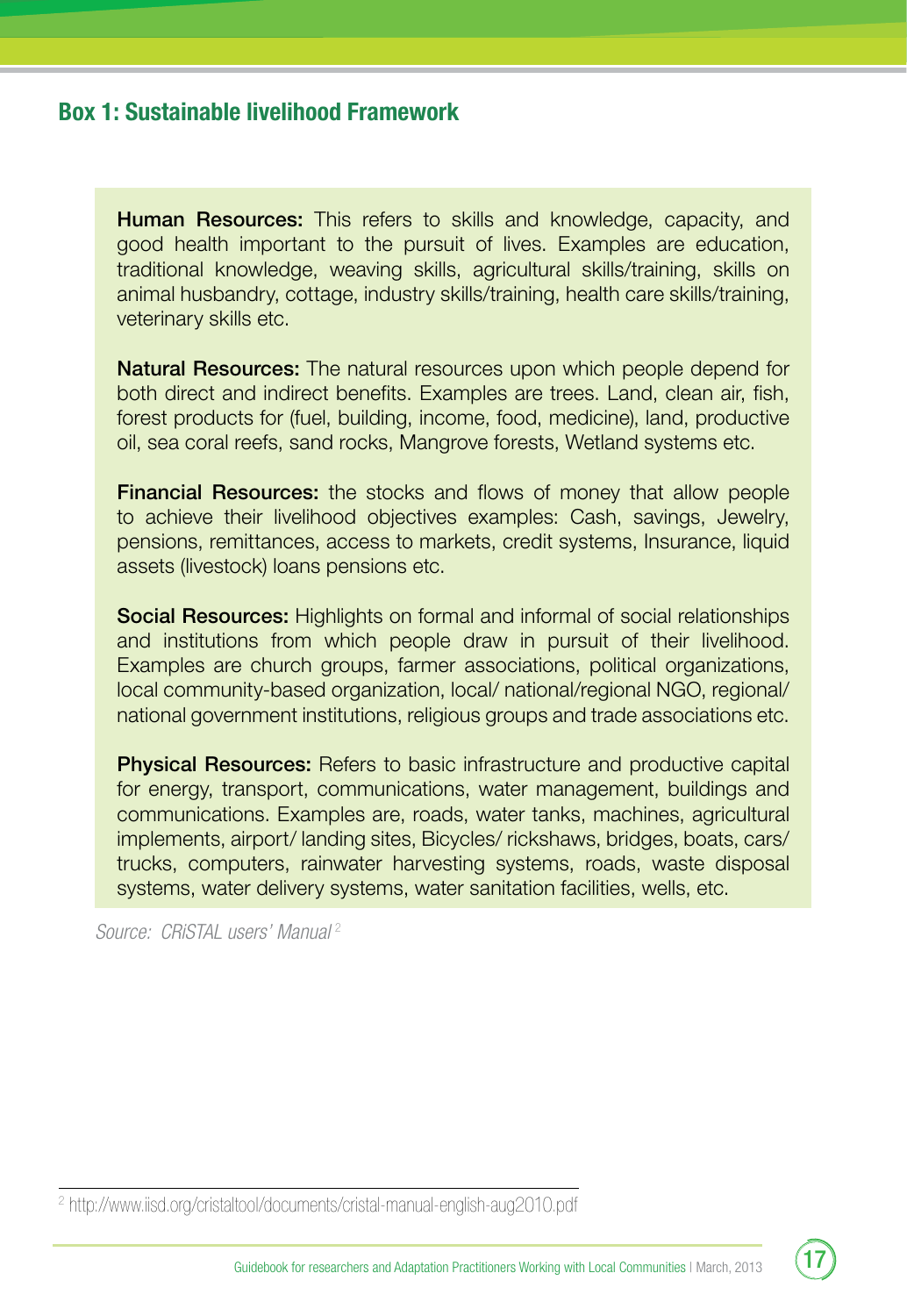| MAPPING                            |                 | OUT INSTITUTIONS                                                          |                                                       | <b>ACTIVITIES</b>                                                            |
|------------------------------------|-----------------|---------------------------------------------------------------------------|-------------------------------------------------------|------------------------------------------------------------------------------|
| INSITutions                        | MOF             | MAIN GOAL                                                                 | MAJOR ANETS                                           | PART YEAR<br><b>BIKE</b> continuent                                          |
| ADWAC                              | <b>SEP 1996</b> | confibute to<br><b>Brigatovic,</b> favole heart<br>of women petition      | Vehicles, Louise<br>Motor Cyclett.<br>Cymulur phirit. | FORMER HOWAINS<br>Improve sent on                                            |
| NAT C                              | 190             | pontrty allociation                                                       | vescleti metrojco<br>office, working                  | former travers<br><b>MARKWHATER AT SE</b>                                    |
| NEA                                | 1994            | ENsimmenta /<br>Management                                                | · Africa, Venetici,<br>MORRAYCOS.                     | <b>BIA</b><br>Antilettening<br><b>GREACTIE</b><br>constal proba<br>SOC SCALL |
| the <i>management</i><br>Committee | $d$ 61/         | · Onsare proper<br>management<br>and me<br>mamenace of                    | <b>Fank</b> Boot<br>· improve rice                    | monitor my<br>Dike.<br>Collection<br>contribution<br>From Forme              |
| V O C                              | 2002            | DIKE<br>To coordinate<br><b>I'LL</b> dev.<br>activities in<br>the village | Bank Rook<br>WATSAN<br>equipments.                    | resrto<br>. mee Congr                                                        |

*Figure 5: An output of institutional mapping. Stakeholders' workshop -Gambia*

### 2.5 RESOURCES/FACILITIES

The facilities needed for this exercise are:

- Flipcharts
- Markers of different colours
- Post-it notes
- Notebooks to take notes of the discussions

#### 2.6 EXPECTED OUTPUT

The final products of this exercise are stories of success and maps drawn on flipcharts, as well as a synthesis of the discussions.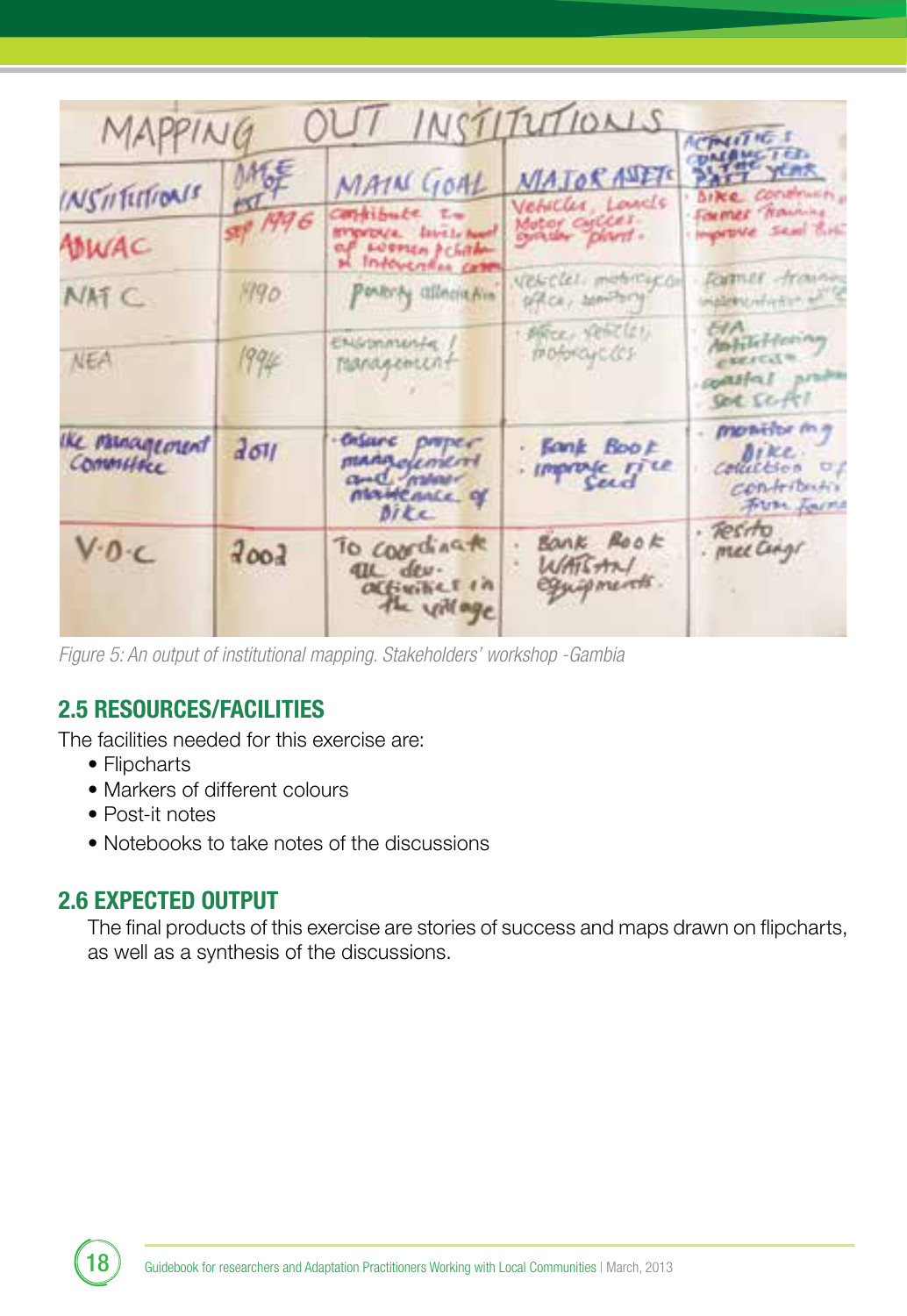# 3. TREND ANALYSIS AND HISTORICAL DISTURBANCE PROFILE

# 3.1 BRIEF DESCRIPTION

This exercise is implemented with a group of community representatives who have lived in study the area for at least 5 years. It requires good facilitation to ask questions that help explore the disturbance dynamics in the past and coping mechanisms as a basis to understand current vulnerability. This activity may require two hours to be completed.

# 3.2 SPECIFIC OBJECTIVES

The objectives of this exercise are mainly to explore and identify events that have shaped the development of the site in the past (going back 3 to 4 decades) and the coping strategies that were implemented to overcome the negative impacts of these events. This will help in understanding the dynamics that influence current vulnerability.

# 3.3 EXPECTED OUTCOMES

- Better understanding of the issues/ events/ disturbances that have affected the site in the past decades (including climate-related disturbances)
- Identification of coping strategies that were used by different actors (individuals, households, businesses and organisations)
- Better understanding of the current vulnerability of those in the project area
- Enhance knowledge sharing by helping young people gain knowledge of historical events and build on their past (social memory)

# 3.4 ACTIVITIES

#### *Step 1: Historical disturbance analysis*

Discuss the events/ disturbances that have affected the site over the past decades. These events can be social, political, economic, ecological, technological changes, etc. Represent them in a historical profile or timeline. When possible, add the year for each important event. If an event lasts for a period of time, add a line to mark this period. Example of disturbance profile is shown below in figure 6.



*Figure 6: An example of a historical disturbance matrix, stakeholders' workshop, Banjul-Gambia*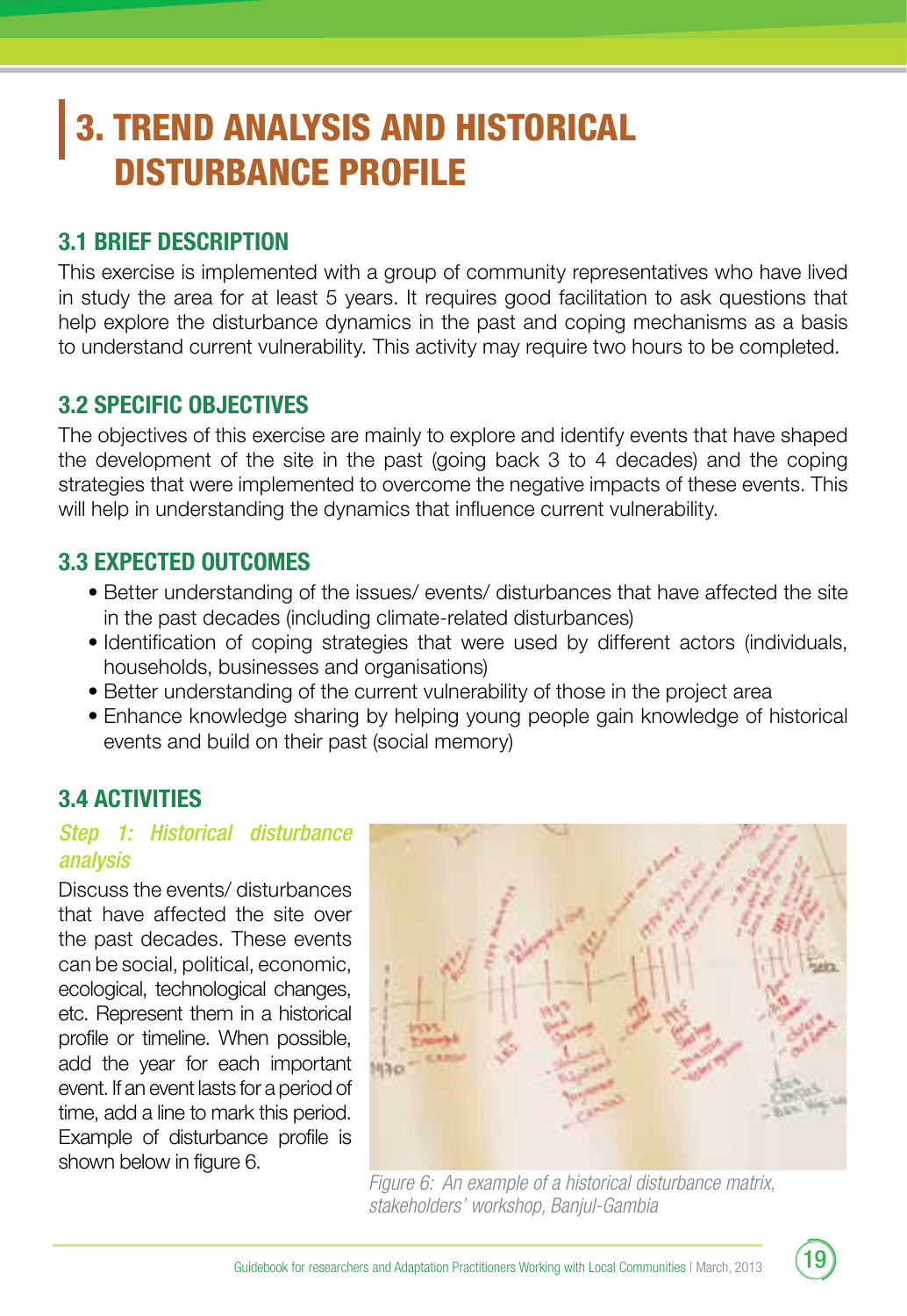#### *Step 2: Resource trend analysis*

Discuss and describe the changes (both quality and quantity) in key biophysical resources at the site over the past decades using the table shown below. First identify and list key resources based on outcomes of the resource mapping exercise, then discuss trends using a decade as a baseline (e.g. 1970s). You can use stones to populate the table or participants may decide to directly give percentage scores to indicate the changes of the resources in each decade in relation to the baseline. Percentages represent the amount of resource in relation to the baseline. The researcher may access



*Figure 7: Making a historical disturbance profile, stakeholders workshop, Banjul- Gambia*

available scientific information in order to compare local perceptions of change with observed trends; this is especially helpful where there are disagreements within the group.

|                        | 1970s | 1980s | 1990s | 2000s | 2010s | 2020s |
|------------------------|-------|-------|-------|-------|-------|-------|
| Primary forest<br>area |       |       |       |       |       |       |
| Cropland               |       |       |       |       |       |       |
| Road                   |       |       |       |       |       |       |
| Housing                |       |       |       |       |       |       |
| Water                  |       |       |       |       |       |       |
| Population             |       |       |       |       |       |       |

#### Table 3: Example of table for showing trend descriptions

Once percentages are added to the table, you can use the scores to draw the trend lines of the resources over time, see for example the case of Gambia illustrated in figure  $8^{\circ}$ . Discuss in the group the changes for each resource, the main drivers of change and the consequences. Ask about some of the responses or reactions they had to overcome the effects of these changes (i.e. what did they do to recover from negative effects or how did they use the opportunity of positive effects). The graph is a visual way to recognize some trends that may be related, which is interesting to explore and discuss in more depth with the participants. Finally, discuss possible future scenarios for the 2020s and add a percentage to the table and the graph. In the discussion, try to capture why participants envisage the future the way they do.

<sup>3</sup> The researcher may perform this activity outside the group complementing the field data with available scientific ones.

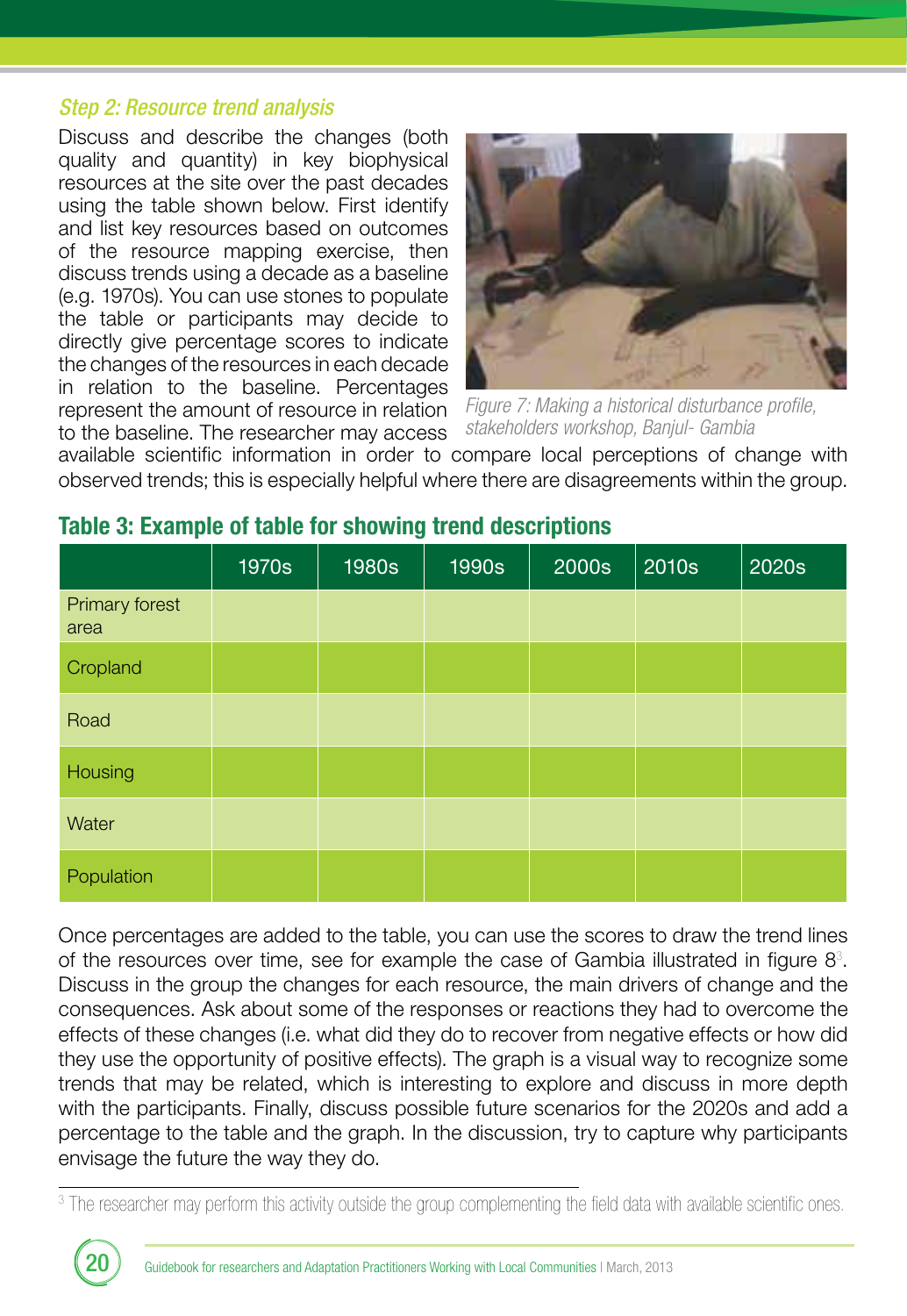

*Figure 8: An example of a plotted trend analysis, Ebo Town community - Gambia*

#### *Step 3: Climate-related disturbance analysis*

Focus only on the climate-related disturbances identified in the profile and list them in a separate table. If there are additional climate-related disturbances add them to the list. Describe each climate-related disturbance as shown in figure 9.

- 1. Is the disturbance a singular event (i.e. a shock) or a continuous event (i.e. gradual change)?
- 2. With what frequency does it happen?
- 3. Has the disturbance become more frequent, more severe and/or more widespread over time and how?

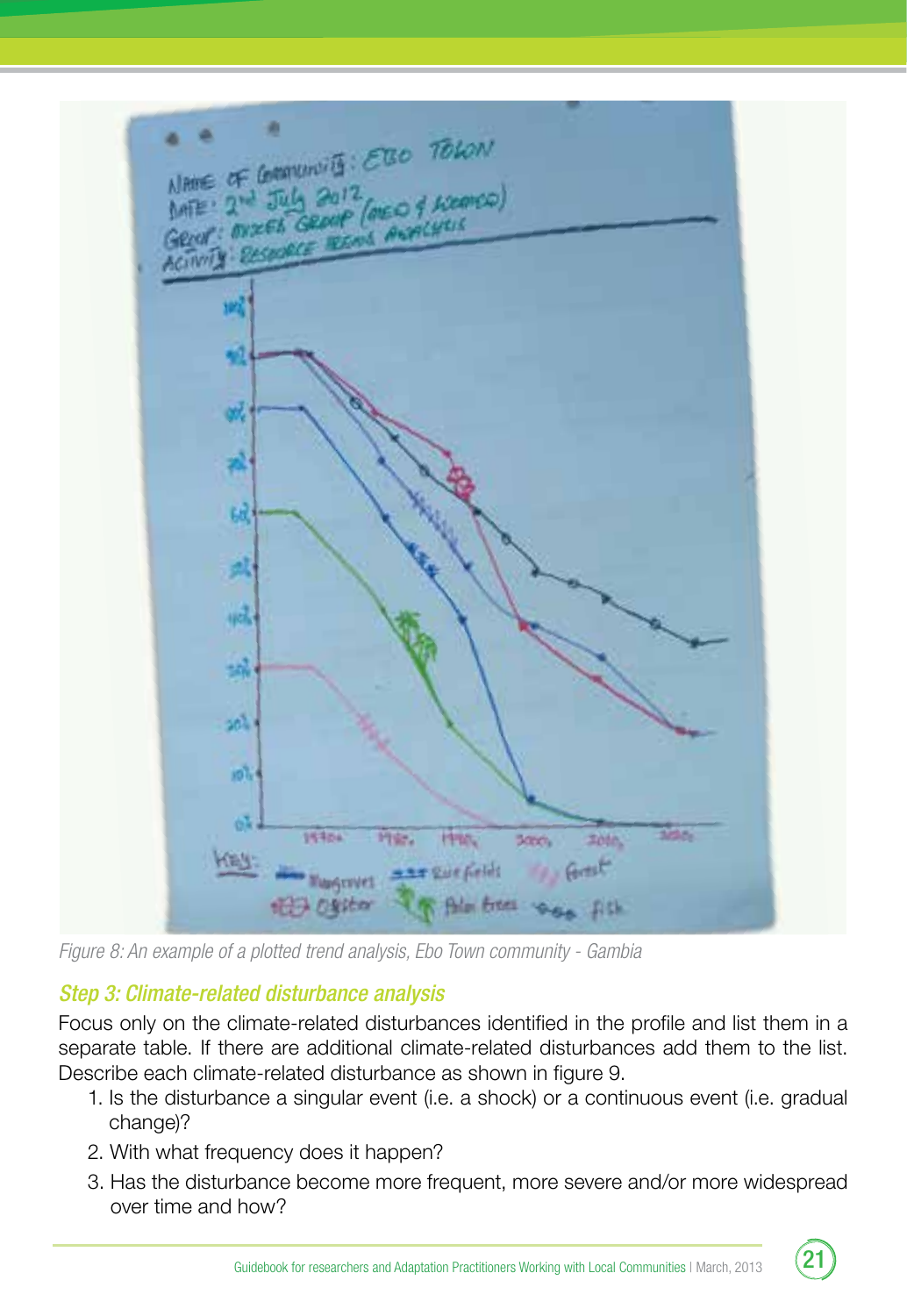NAWLE OF Comm Lamin NAME of Comm Lamin<br>DASE: 6/3/12<br>GROUP Need's group<br>ACTIVITY Trend omaly Register (MOR) SINGLILAR REQUELOT **NORE** REDUPALY DISTURBANCE Hunger/food show tage **NOT** Singular Fiequent Drought Singular Notcauent Lethind storm Angual Singular **Alsie** preguent Floody Singular Annual Soil Exasion and hinuous Mare Greguert Annual

*Figure 9: Example of climate related disturbance description (Lamin Community- Gambia)*

#### *Step 4: Coping strategies*

- 1. Identify and describe the coping strategies that were used in response to the most frequent or most severe climate-related disturbances. Add these descriptions to a table
- 2. Encourage participants to discuss the effectiveness of these coping mechanisms and the reasons why they worked or did not work, add the explanations to the table
- 3. Discuss whether coping strategies used in the past were sustainable or not.
- 4. Explore who was involved in implementing the coping strategies and explain if these actors still play an important role today.
- 5. Allow participants to discuss if past coping strategies could be used in present day.
- 6. Take notes of reasons why some coping strategies would still work in current years while others do not. An example is shown in Figure 10.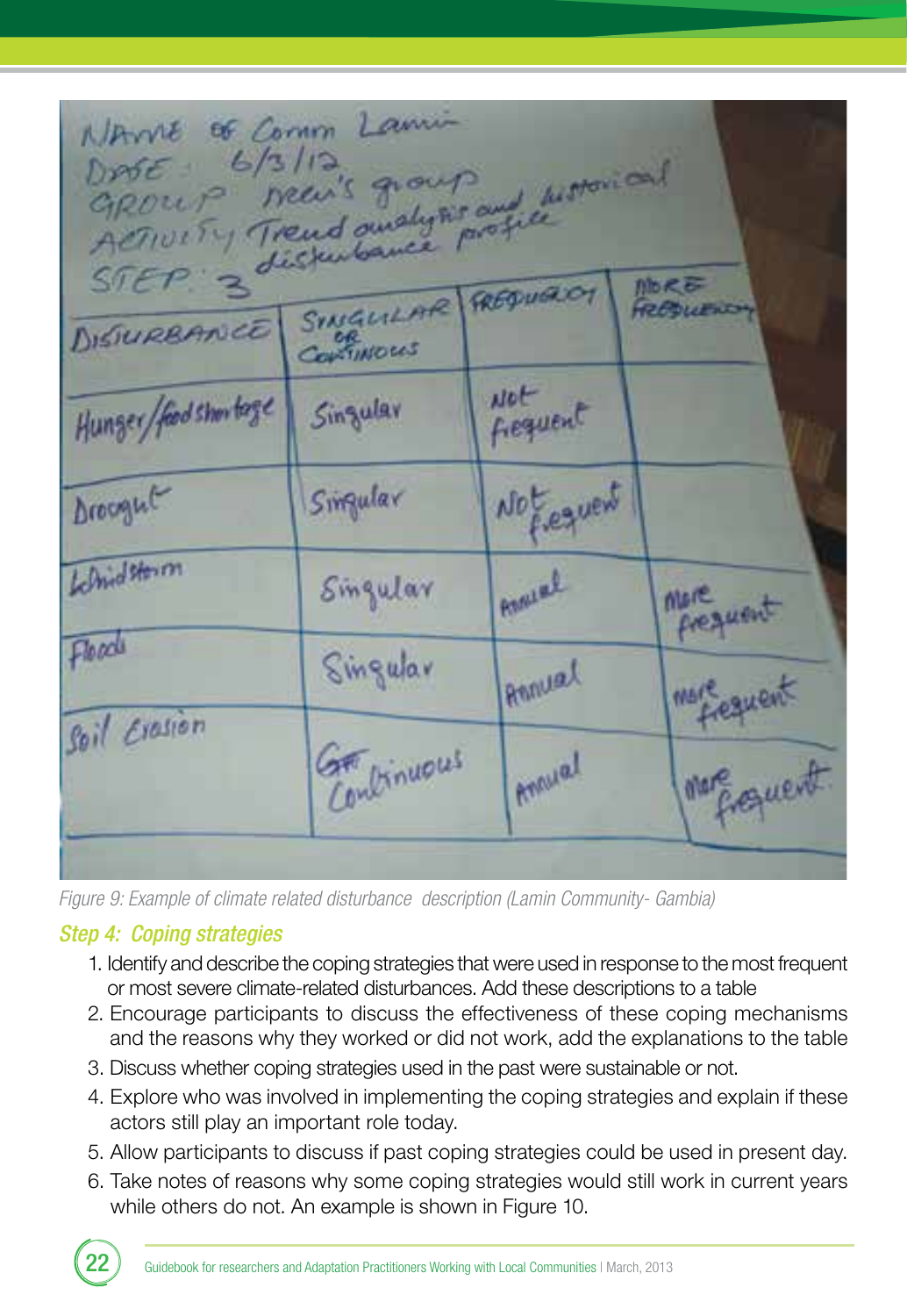$M$ And of any Leoning<br>Dese 6/3/12<br>GROUP Men's group AROUN Trend Analysis and historical distinction STEP **UTURE** CAPIX, CEEDERIC ALTERS **EFFECTURARY ALESS LISRIABIUS STRATES** family 1 - Laund State Role Vergenio -Ereley havicult time prezervation Hunger Haturing سي 4) Point **Cartific** Droper Stor British **PEACH** afer 18 (bet not plant) **ANTIQUES BOOK AND** VELAS ... 35000 **Distroy COLLEGAN Heifo** Tilue- $2.1760$ ing in Castledo Filip **Roman** Beck **RALLING William** Charles Chain **SHOEN LEE Ford Night-**The affiliate is very office a lie commonly 1/33 **John H**  $\frac{1}{2}$  and  $\frac{1}{2}$  and  $\frac{1}{2}$  and  $\frac{1}{2}$  and  $\frac{1}{2}$  and  $\frac{1}{2}$  and  $\frac{1}{2}$  and  $\frac{1}{2}$ yes Washington Charles

*Figure 10: Evaluation of coping strategies (Lamin Community - Gambia)*

# 3.5 RESOURCES/FACILITIES

The facilities needed for this exercise are:

- Flipcharts
- Markers of different colours
- Post-it notes
- Stones/ pebbles for scoring
- Notebooks to take notes of the discussions

### 3.6 EXPECTED OUTPUT

The final products of this exercise are diagrams and tables drawn on flipcharts, as well as a synthesis of the discussions.

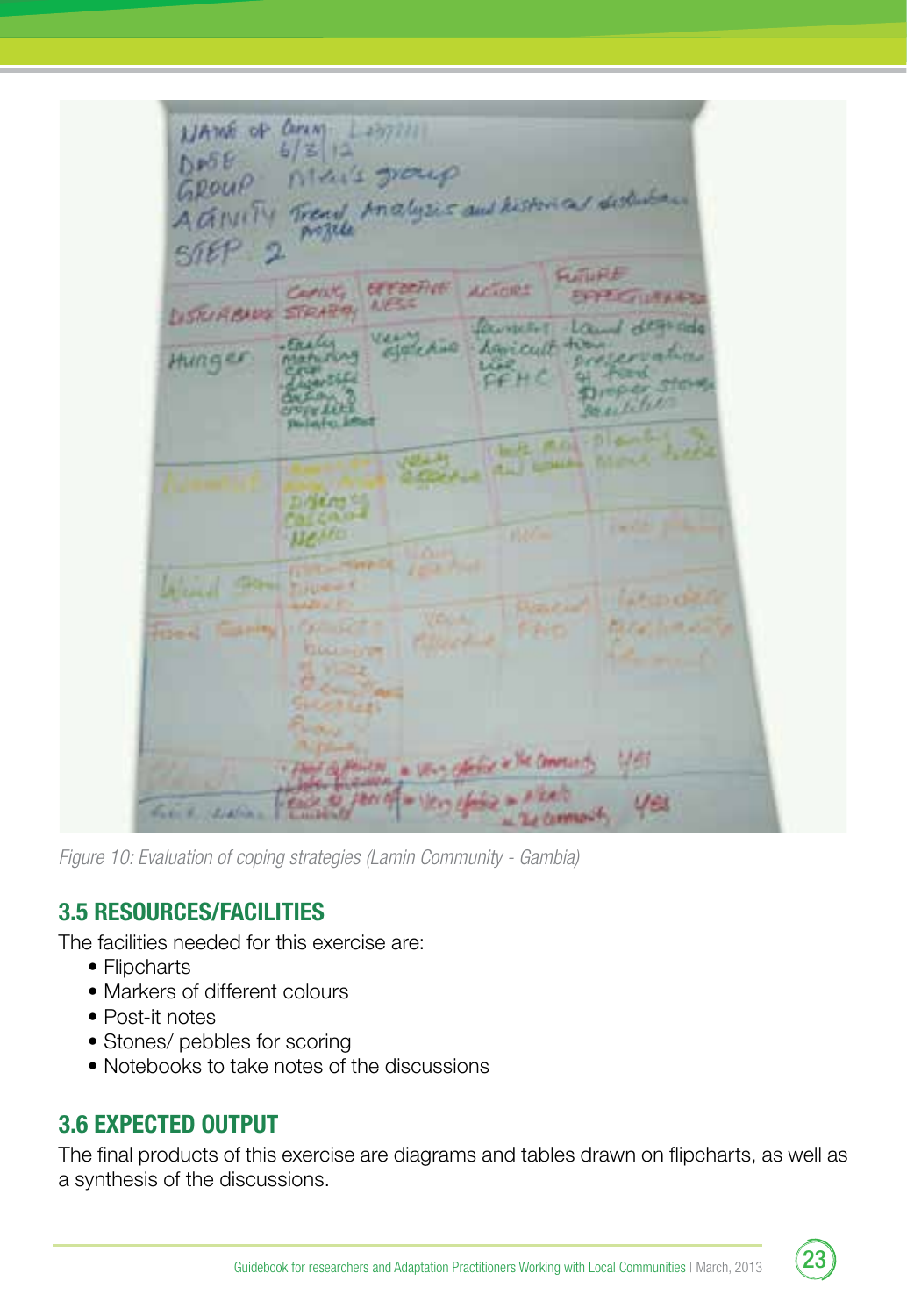# 4. CURRENT VULNERABILITY MAPPING

# 4.1 BRIEF DESCRIPTION

In order to assess how climate change might impact certain livelihoods resources and social groups it is necessary to establish the level of exposure of these to relevant climate hazards that impact the area. This participatory exercise is conducted in stratified or mixed groups and helps understand current vulnerability by discussing how different climatic disturbances affect resources and social groups in the project site differently. Facilitation is needed to guide the exercises and also to encourage discussion and analysis of the results obtained. This activity may require an hour and a half to complete.

# 4.2 SPECIFIC OBJECTIVES

A vulnerability-exposure matrix can be used to gain a broad overview of which livelihoods/ resources/ social groups are most vulnerable to different types of climatic hazards and the degree to which livelihood activities are impacted by different climate hazards. This analysis focuses on current vulnerability and serves as a basis to explore future scenarios of vulnerability.

#### 4.3 EXPECTED OUTCOMES

- Better understanding of current vulnerability in the site
- Shared knowledge on differentiated vulnerability
- Better understanding of the main climatic hazards affecting the site

### 4.4 ACTIVITIES

#### *Step 1: List exposure units in the case study*

List the main resources, and social groups in the site on post-it notes (use outputs of tools 1 and 2). These will be exposure units and will be added as the rows of the matrix below.

#### *Step 2: List the present climatic hazards (or opportunities) that affect exposure units*

List the current climatic hazards in the case study using post-it notes. The identified climate hazards are filled in the columns of the matrix below. Be careful of separating the continuum of weather and climate into distinct hazards (e.g. episodes of drought over a year or more are separated from shorter dry spells during the year).

#### *Step 3: Vulnerability Exposure Matrix*

How vulnerable is each exposure unit to each climatic hazard (i.e. how significant is the impact of the climate hazard on the exposure unit)? By ranking hazards to their level of impact one is able to prioritise the key climate hazard(s) to address. By assessing how different groups and resources are affected by climate-related disturbances differently one is able to explore differentiated vulnerability and identify the most vulnerable. To assess the level of impact hazards may have on each exposure unit you can agree on different categories. For example, you could use a scale of 1-3, 3=high impact; 2=medium impact; 1=low impact, O= no impact, N/A= non-applicable

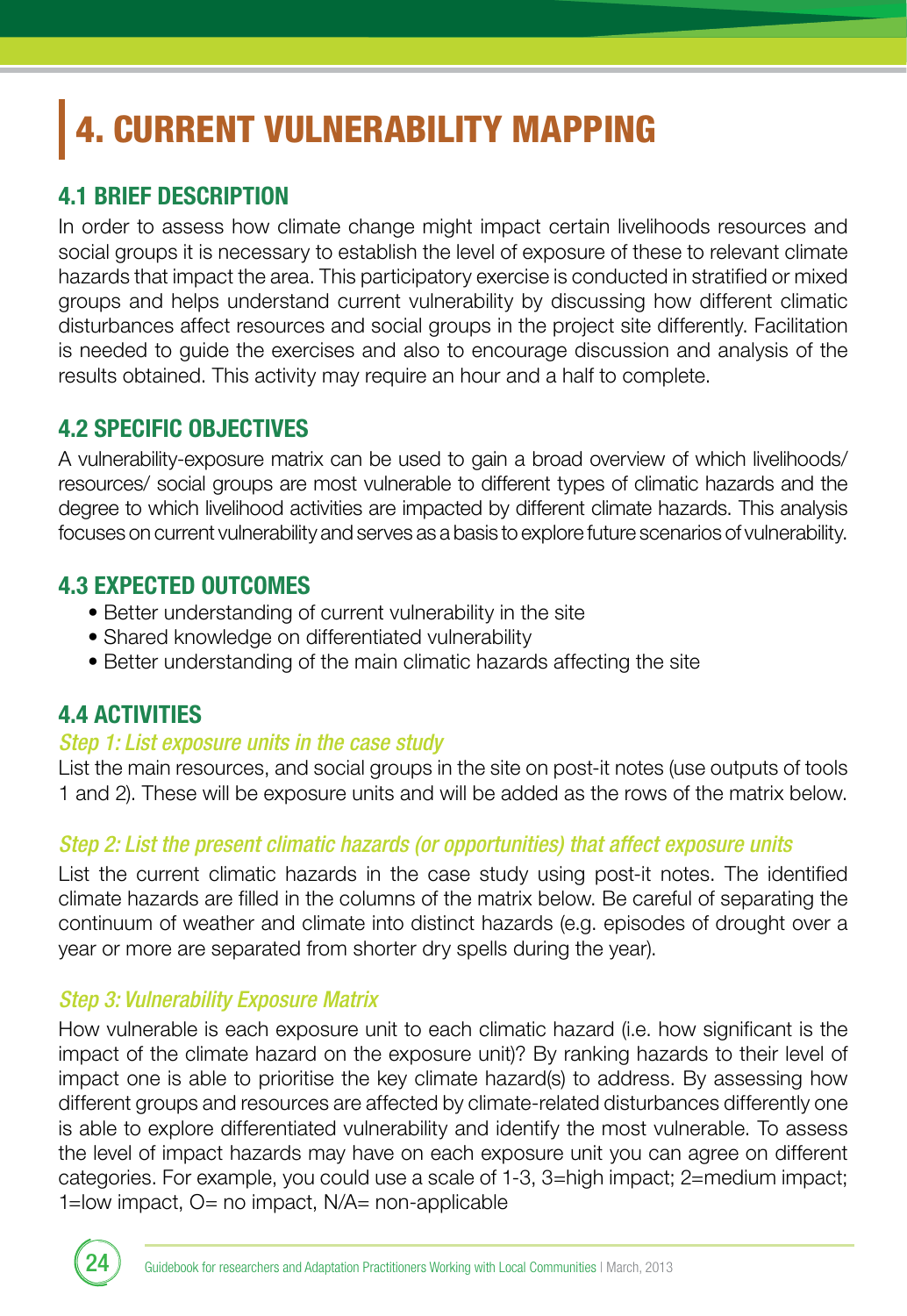# Table 4: Example of a table for vulnerability-exposure matrix

|                           | Droughts | <b>Floods</b> | Sea-level<br>rise | <b>Strong</b><br>winds | <b>Dryspells</b> | Intense<br>rainfall |
|---------------------------|----------|---------------|-------------------|------------------------|------------------|---------------------|
| Key resources             |          |               |                   |                        |                  |                     |
| Forest                    |          |               |                   |                        |                  |                     |
| Cash crops                |          |               |                   |                        |                  |                     |
| Subsistance<br>farmers    |          |               |                   |                        |                  |                     |
| Religions<br>associations |          |               |                   |                        |                  |                     |
| Road network              |          |               |                   |                        |                  |                     |

or comme Lanin *<u>Almani</u>*  $L$ me.  $6/3/12$ GROUP Men's group 3: VULNERABILITY RAIDERUDG wheat Glen **SAS WORKING ONE MEASURE** مسرحاتها dath **EILE FIELD!** ъ 2. э. NIA  $N/A$ NA. **N/A** N/A **RIVER**  $N/A$ N/A  $N/A$ **N/A** FISH CYSTER  $N/A$  $N/A$  $N/F$  $N/A$  $N/A$ N/R **NA**  $\pi P^s$ **MANGRAIES N/A** N/A N/A NA V. GARAENT N/A OCHARAS **N/B** 

*Figure 11: Example of Vulnerability-Exposure matrix: Impacts of hazards on major livelihood resources (Lamin community- Greater Banjul, Gambia).*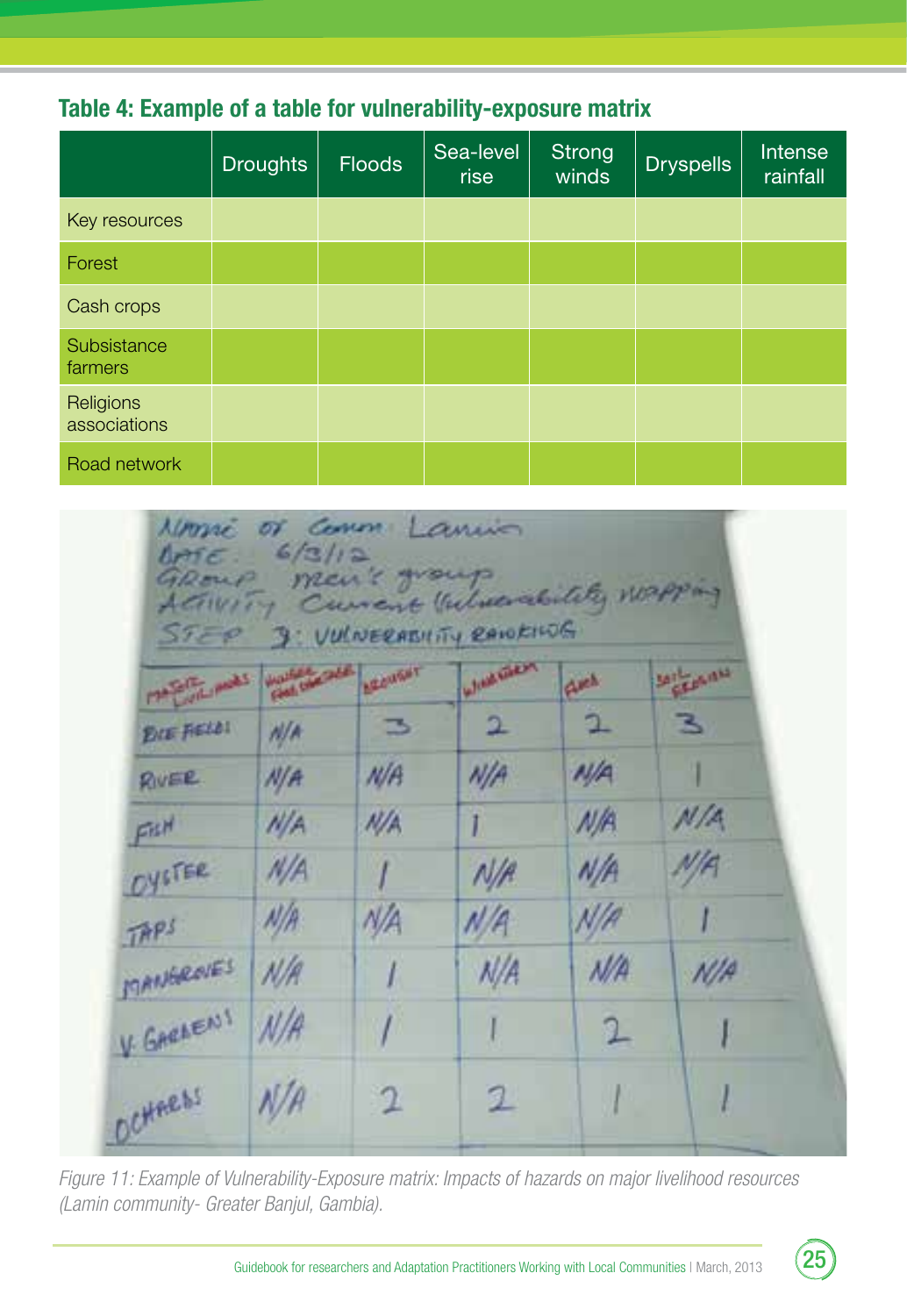#### *Step 4: Outcome of exposure and hazard*

In most cases, the initial values provide a rough estimation. However, if the matrix is to be used analytically, it is necessary to:

- Specify what are the consequences or outcomes of the identified vulnerabilities. How large is the area affected?
- How many people or households are affected?
- Are there particular socio-economic groups (e.g. women, the elderly) who are dependent on the most vulnerable resource?
- How long is the unit exposed to a hazard and what are the implications?
- What contribution does this livelihood make to the household wellbeing?

Most commonly, an analysis of the outcomes may refine the ranking given to hazards.

#### *Step 5: Discussion*

- What does the matrix reveal about who is vulnerable?
- What are the gaps in knowledge?
- This exercise has focused on vulnerability to climate-related hazards, however there are many other factors influencing vulnerability. In your opinion is climate variability and change a major stress in your case study or are other stresses (political, social, economic, etc.) more important? But remember many of these stresses and impacts are actually inter-connected so don't be too quick to exclude any from your planning.
- When prioritising action, what happens when two livelihoods have the same score?
- Can indicators of vulnerability be developed using the matrix? Would this be generic to the matrix or specific to key livelihoods and threats?

### 4.5 RESOURCES/FACILITIES

The facilities needed for this exercise are:

- Flipcharts
- Markers of different colours
- Post-it notes
- Notebooks to take notes of the discussions

### 4.6 EXPECTED OUTPUT

The final products of this exercise are diagrams and tables drawn on flipcharts, as well as a synthesis of the discussions.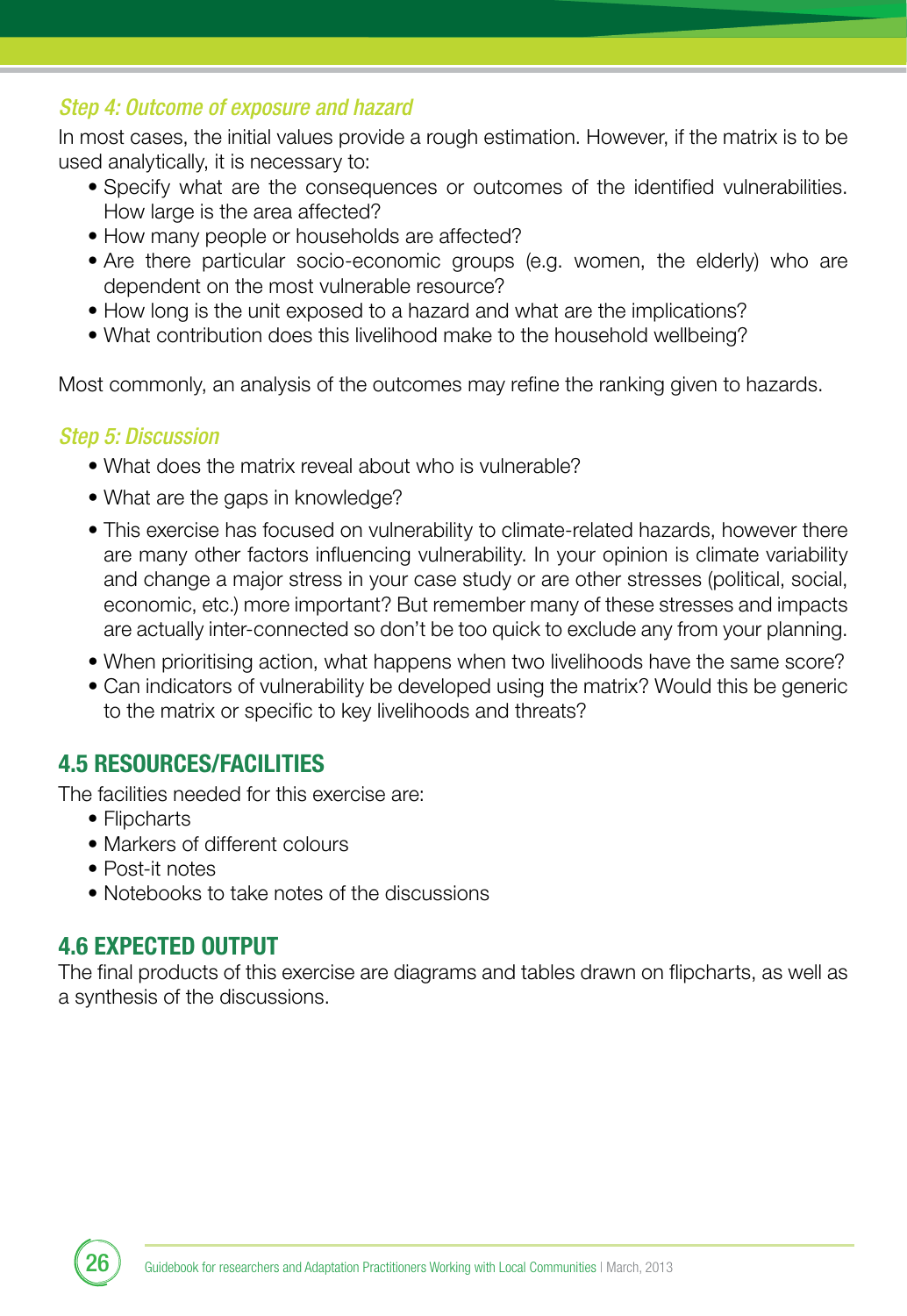# 5. CLIMATE CHANGE PERCEPTIONS

## 5.1 BRIEF DESCRIPTION

This activity is to assess communities' perceptions of climate change identifying the influential factors as well as its related current and future consequences. This activity is organized in a form of group discussions with a total number of participants between 10 and 15. It can be organized at both the community and institutional levels.

At the community level, it is appropriate to have participants from different livelihood groups (farmers, fishermen, oyster collectors etc). Participants can be selected by community leaders and the activity may be conducted with men's and women's groups separately to identify gender differences. This tool can also be used to assess the perceptions of local government and national service providers in the community such as agricultural extension agents, meteorological service and veterinary officers. This exercise can be completed in an hour.

#### 5.2 SPECIFIC OBJECTIVES

• This activity is to help local people explore their own understanding of climate change dynamics and those of others, identifying the multiple influential factors and consequences in the context of the site.

#### 5.3 EXPECTED OUTCOMES

• Participants develop a shared knowledge of the dynamics of the climate change phenomenon, i.e. understand the multiple causes , local contributing factors and the consequences.4

### 5.4 ACTIVITIES

- 1. Discuss briefly with participants what they think climate change is and identify what it is called in their local language.
- 2. Allow them to sketch an object that represents climate change or write climate change (in their local language if possible) on a post-it note and paste at central point on a flip chart.
- 3. Allow participants to identify some factors they perceive to be the causes and influential factors of climate change. Each factor should be written on post-it notes and pasted on the same flip chart but on left-side of the central post-it note from step 2 (with the inscription of climate change).
- 4. Allow participants to show the linkages between the causal or influential factors with arrows.
- 5. Identify the consequences of climate change and write each on a post-it note and paste all on the right side of the central post-it. The color of the post-it notes for the consequences should be a different from that of the causes.
- 6. Again separate negative consequences from positive consequences by using different colors of the post-it notes.
- 7. Rearrange these consequences showing linkages between them by drawing arrows. Example of this output is shown in figure 12.

<sup>4</sup> expected responses should be what participants percieve to the causes or contributing factors and not necessarily what is scientifically proven.

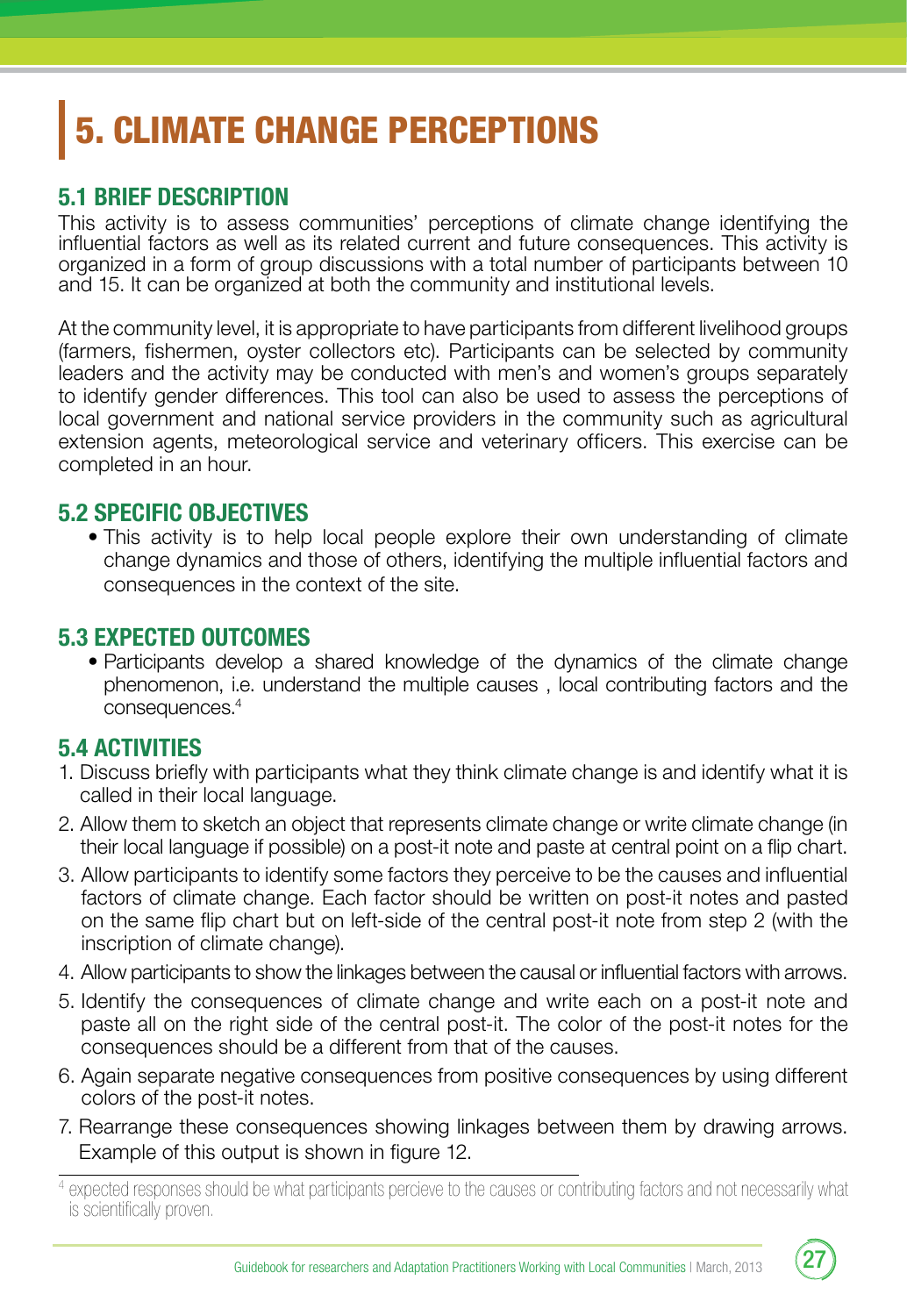

*Figure 12: Assessing climate change perceptions in EBO town. The Gambia*



*Figure 13: A map of climate change perceptions (from researchers training in The Gambia)*

# 5.5 RESOURCES/ FACILITIES

- Post-it notes of four different colours (each for the climate change inscription, causes, positive and negative consequences)
- Pens/makers
- Large sheet of paper or a flipchart
- A note book and pen to take notes

#### 5.6 EXPECTED OUTPUTS

• The tool produces a pictorial map of local perceptions on climate change outlining its causes and consequences and showing which of these factors are related / connected.

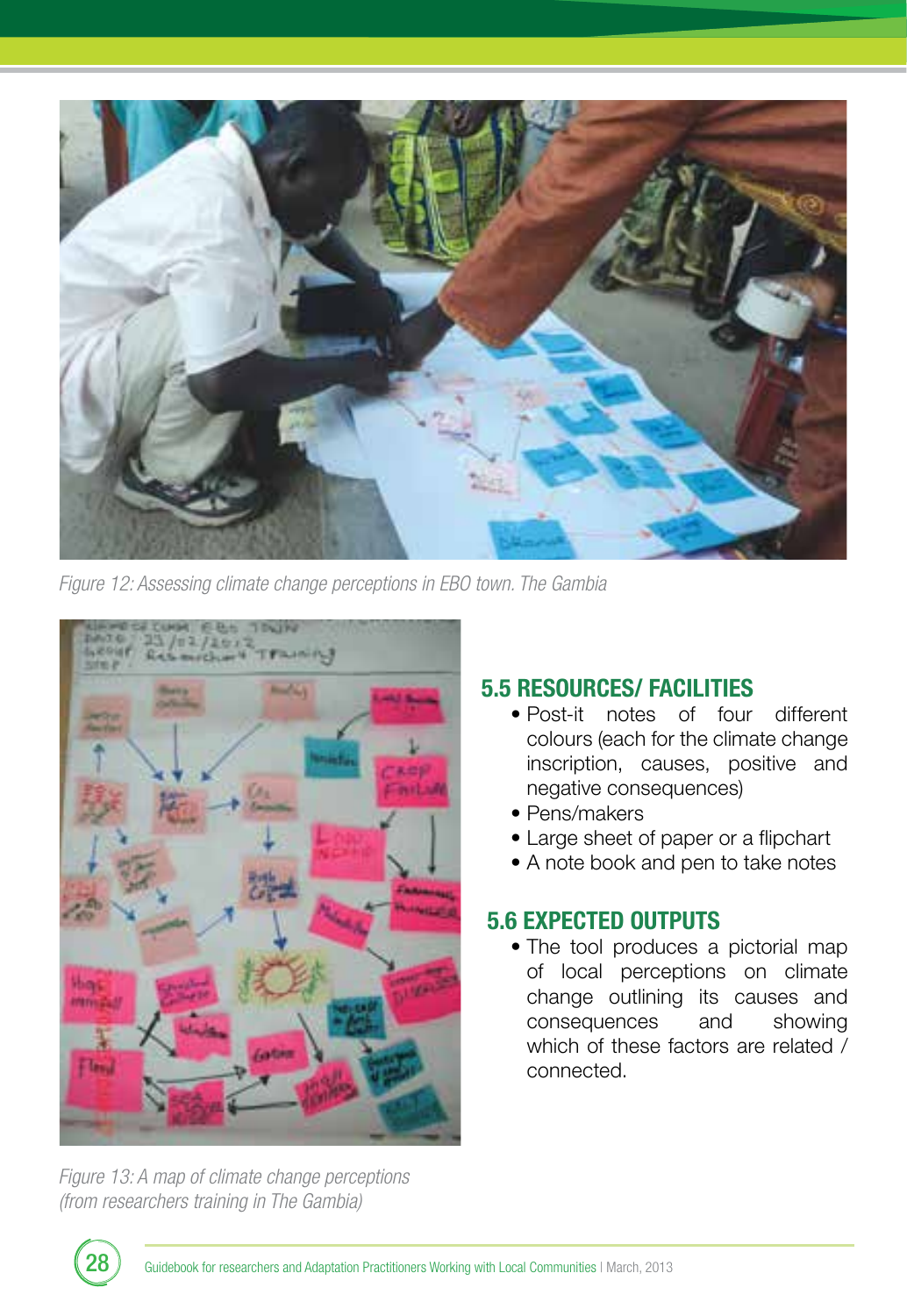# 6. PARTICIPATORY SCENARIO BUIDLING AND BACK-CASTING

### 6.1 BRIEF DESCRIPTION

This tool allows participants to make adaptation plans based on their current capacities and assets (tool 2), the climate disturbances they are facing (tool 3), their current vulnerability (tool 4) and perceptions of climate change (tool 5). Participants are led through a brainstorming exercise to develop road maps/ adaptation alternatives towards the desired state of the community in the future. Participants may need an hour and a half to complete this activity.

### 6.2 SPECIFIC OBJECTIVES

• To enable community members to develop adaptation action plans for future (climatic) events building on their current capacities.

### 6.3 EXPECTED OUTCOMES

- Build a shared understanding of the community and its capacities in relation to climate hazards and other stresses.
- Build a common vision of a desired future and a shared plan to achieve this future based on current capacities and possible future changes in climate.

### 6.4 ACTIVITIES

- 1. Allow participants to discuss and agree among themselves how far they would like to plan into the future (year 2020, 2030, other).
- 2. Draw two diagonal lines to cross each other on a large sheet of paper dividing it to four parts.
- 3. Ask participants to represent the current capacities and assets on one part using the results from tool 2 as a basis.
- 4. Allow participants to sketch impacts of present climate hazards and other stresses on their lives on the second part (use results from tools 3 and 5 as a reference).
- 5. Ask participants to sketch how they perceive climate change in the future and ask them to represent this in the third part (tool 4). This step could also be informed by additional climate data and information if available (see for example what observed data and downscaled climate projections are available from the Climate Information Portal for your area: http://cip.csag.uct.ac.za).
- 6. Considering these challenges, ask participants to envision positive things they can do in their community in the future based on their capacities as indicated in step 3 above and considering possible future changes in climate. Represent this in fourth part of the diagonal line. This can, but does not need to, build on the existing capacities.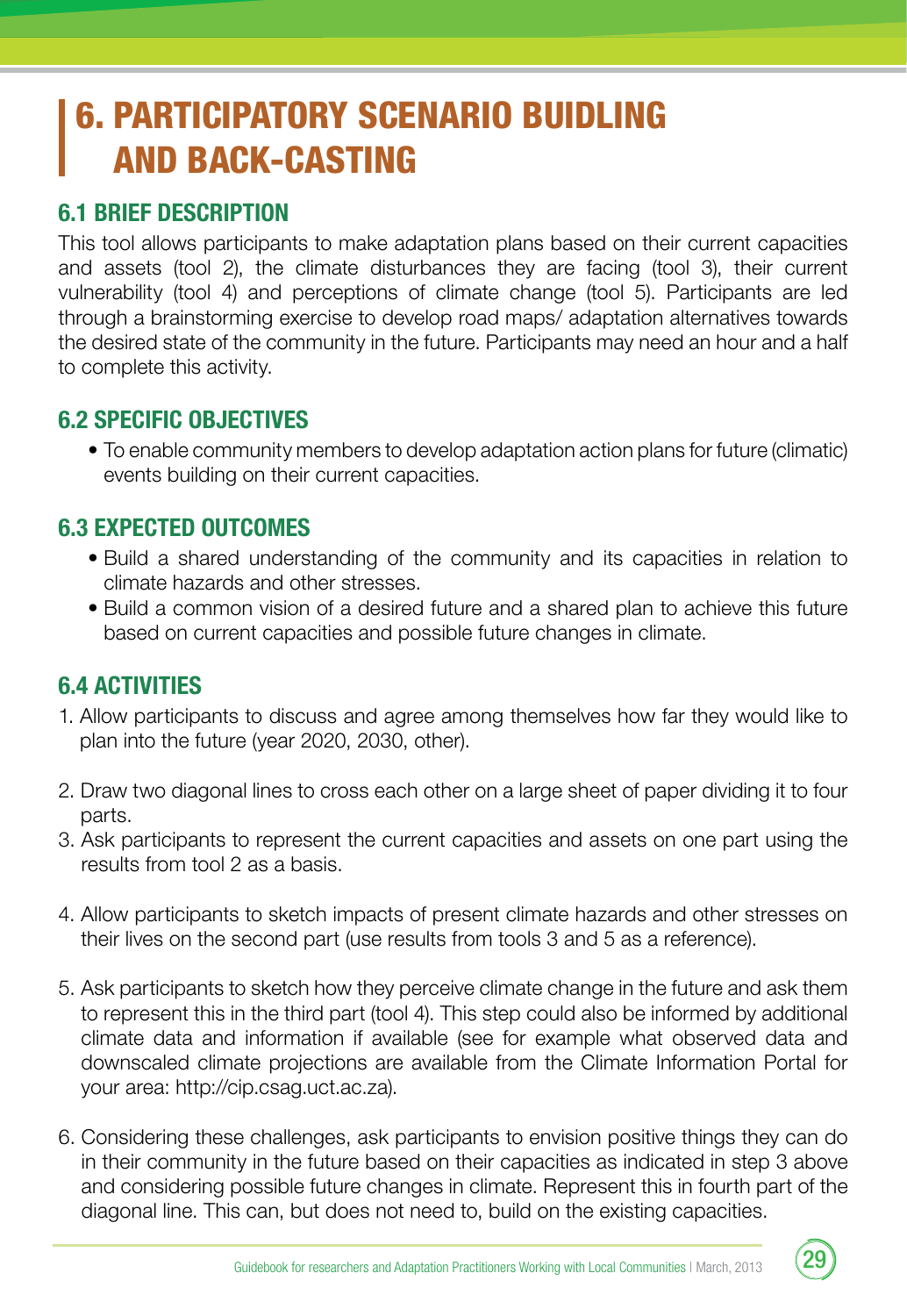7. Discuss what is needed to build adaptive capacity<sup>5</sup> and achieve this fourth scenario. This brainstorm can result in the design of an action plan that includes all the alternatives or actions suggested to achieve this future scenario. For each alternative prepare a short description that includes: purpose, scope, time frame, and measures of success. Remember some activities (e.g. upgrading a road, establishing a co-operative) might require registration with, assistance or permission from government agencies, so make sure to identify what other role-players need to be contacted in order to implement parts of the plan.

# 6.5 RESOURCES/ FACILITIES

- Flipcharts
- Pens and makers
- Straight edge / ruler

# 6.6 EXPECTED OUTPUT

- A pictorial presentation of the current state of the community, which can easily be communicated to government authorities, donor agencies and non-governmental organizations for actions.
- A shared future scenario constructed collectively.
- Documented action plans with several adaptation options to achieve a desirable future. Example of output shown in figure 14.



*Figure 14: Example of output on participatory scenario building and back casting (Lamin Community- Gambia)*

<sup>&</sup>lt;sup>5</sup> Attention is needed to ensure that, responses are actions which lead to building adaptive capacity and not just needed social amenities in the community..

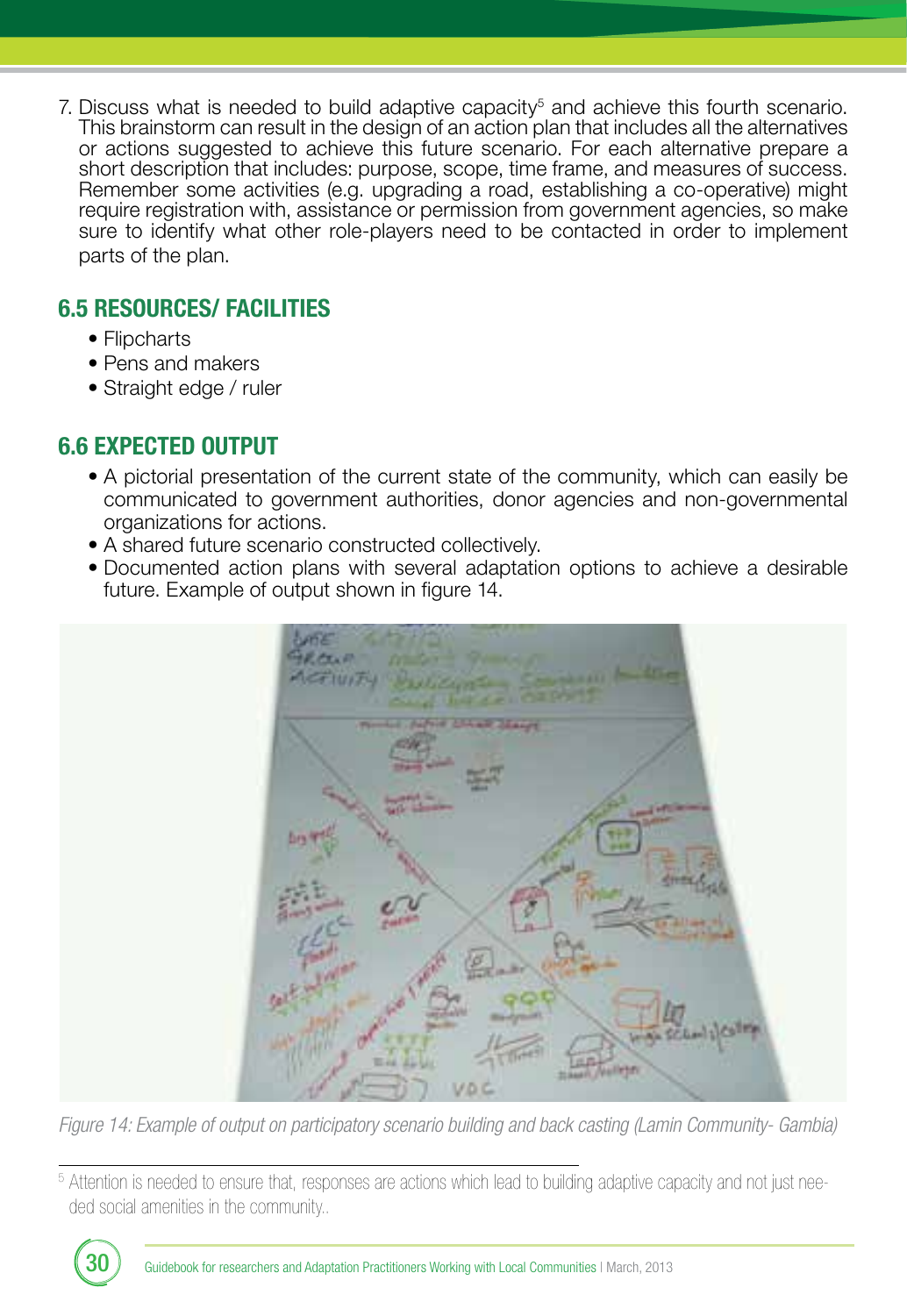# 7. ADAPTATION SCREENING

# 7.1 BRIEF DESCRIPTION

Adaptation screening to select the most appropriate and preferable options from a set of adaptation options can be challenging due to conflicting views about the problem and uncertainty about possible future outcomes. The Adaptation Decision explorer (ADx) is a computer-based tool. It was conceived as a decision support tool to screen adaptation options. The philosophy of the ADx is there is no one-size-fits-all method to analyse everything, hence it does not rely on only one approach to select the most appropriate adaptation options for a specific place or set of people. Currently, two methods are already developed under the ADx prototype, which helps to compare the results obtained from each method. The first method is a voting exercise that can be applied in groups. The second method is a type of multi-criteria assessment that can be applied individually or in groups. Running this tool with the two methods may take about 2 hours accounting for the time participants need to select adaptation options based on the results (scores). The prototype tool can be downloaded here:

*http://weadapt.org/knowledge-base/adaptation-decision-making/adaptation-decisionexplorer.*

### 7.2 SPECIFIC OBJECTIVES

• Select the most appropriate and preferable adaptation options from a wide set of possible adaptation options identified with tool 6.

### 7.3 EXPECTED OUTCOMES

- Better understanding of the adaptation options that can be prioritised for implementation in the project area.
- Better understanding of the need to use more than one method to screen adaptation options.

# 7.4 ACTIVITIES

#### *Method 1: Voting*

#### *Step 1*

Once you have downloaded the tool (see link in the description above) you will see that the ADx 'shell' has two methods: 'Voting' and the 'Analytic Hierarchy Process' (AHP). These options should be left ticked (as it is by default) and the OK button should be pressed to start the first method, which is Voting as represented in the screenshot below: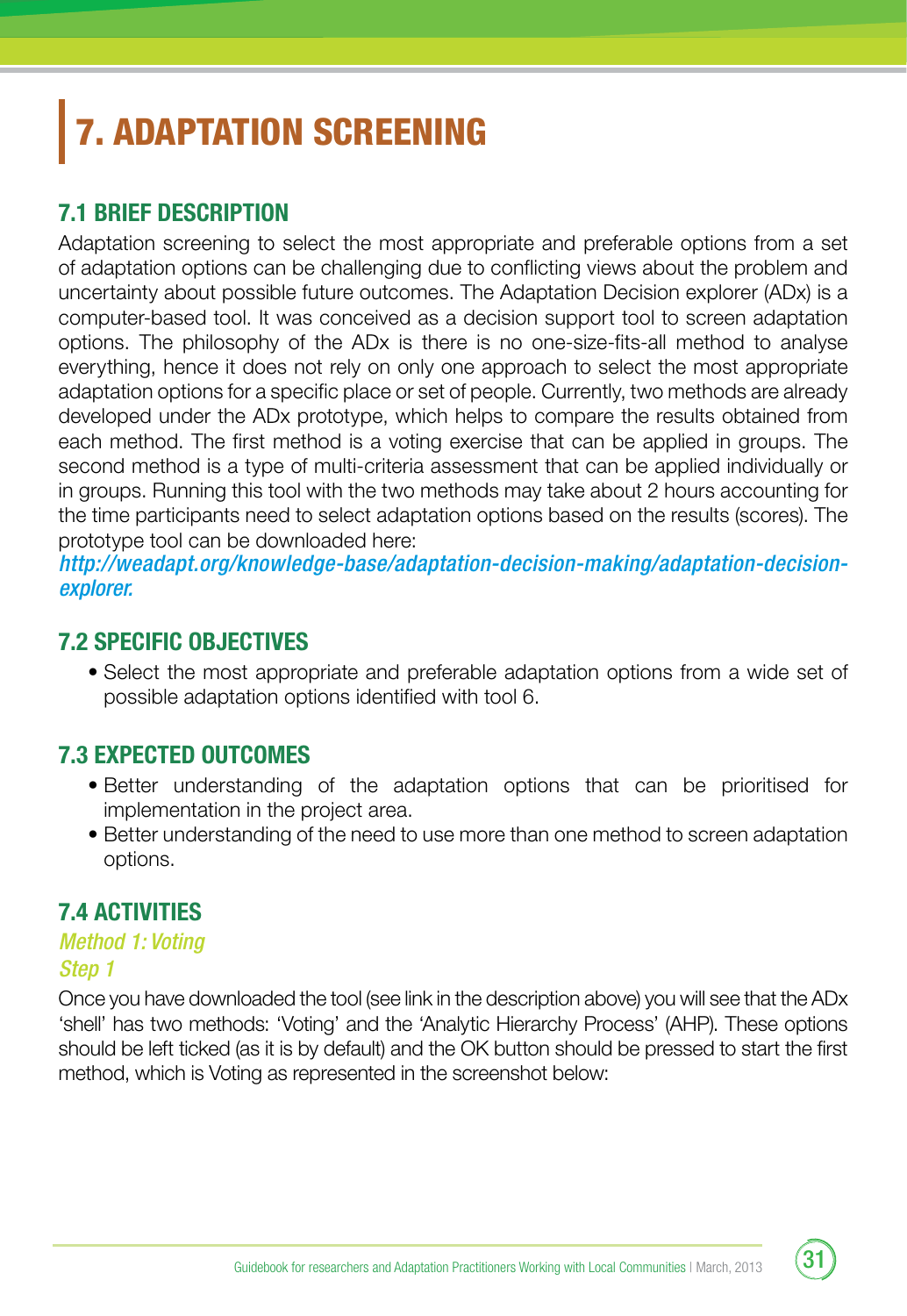

*Figure 15: Two methods within the ADx shell*

The voting screen allows the user to input his/her/their preferences for what adaptation options they would like to see implemented. Votes are applied by selecting from the drop-down box (shown in the screen shot below and clicking the 'Vote' button in the top part of the screen.

| of 17 arms                | Enter num. votes req.: | g                  |                           | Update                                                                             |
|---------------------------|------------------------|--------------------|---------------------------|------------------------------------------------------------------------------------|
| Select a rank, then VOTE: |                        |                    | Vote                      | Votes takes:                                                                       |
| Adaptation Option         |                        |                    |                           |                                                                                    |
| descriptor                |                        |                    | Construction of new draws |                                                                                    |
| <b>Goals</b>              |                        |                    |                           | To create passage for heavy run offs and to numerous flood risk during rash select |
| Sector                    |                        |                    | Rivet hopest to and       |                                                                                    |
| Cost, calvanty            |                        | <b>Sledum</b><br>W |                           |                                                                                    |
| mplementing_agency        |                        |                    |                           | National Disaster management Agency and Noeds Authority                            |
| Scale                     |                        | tion               |                           |                                                                                    |

*Figure 16: Voting Screen: left arrow shows the "drop-down box" and right arrow points to the "vote button".*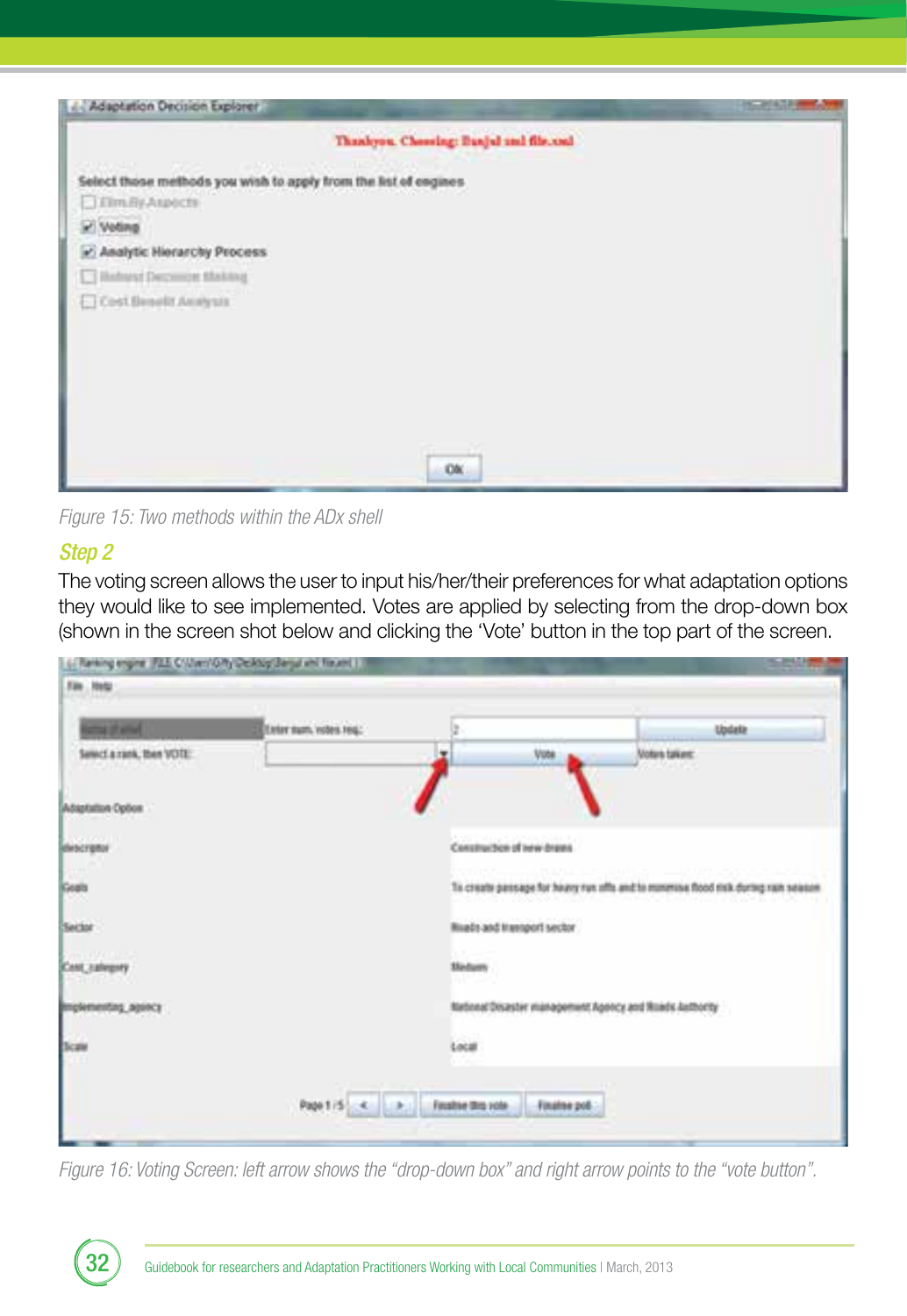The set of options can be assessed using the "adaptation options browser" that shows the different options and their characteristics in the central part of the screen. The browser is navigated using the arrow buttons in the bottom panel of the screen. Figure 17 is a screen shot of the "adaptation options browser"

| 4. Adaptation options (FILE: Banjul xml file.xml) | ×<br>$-162$                                              |
|---------------------------------------------------|----------------------------------------------------------|
| Adaptation Option                                 |                                                          |
| descriptor                                        | Construction of new drains                               |
| Goals                                             | To create passage for heavy run offs and to minimise flo |
| Sector                                            | Roads and transport sector                               |
| Cost_category                                     | Meduim                                                   |
| Implementing_agency                               | National Disaster management Agency and Roads Author     |
| Scale                                             | Local                                                    |
| Page 1 out of 5                                   | Close                                                    |

*Figure 17: Screen shot of the adaptation options browser*

#### *Step 3*

The name of the voter is shown in the top left corner of the voting 'card'. To make the process of browsing options and voting easier any votes already taken are listed on the top right hand side (Votes taken: see figure 18). Votes can be applied in any order and can be changed at any time by reselecting from the drop down list.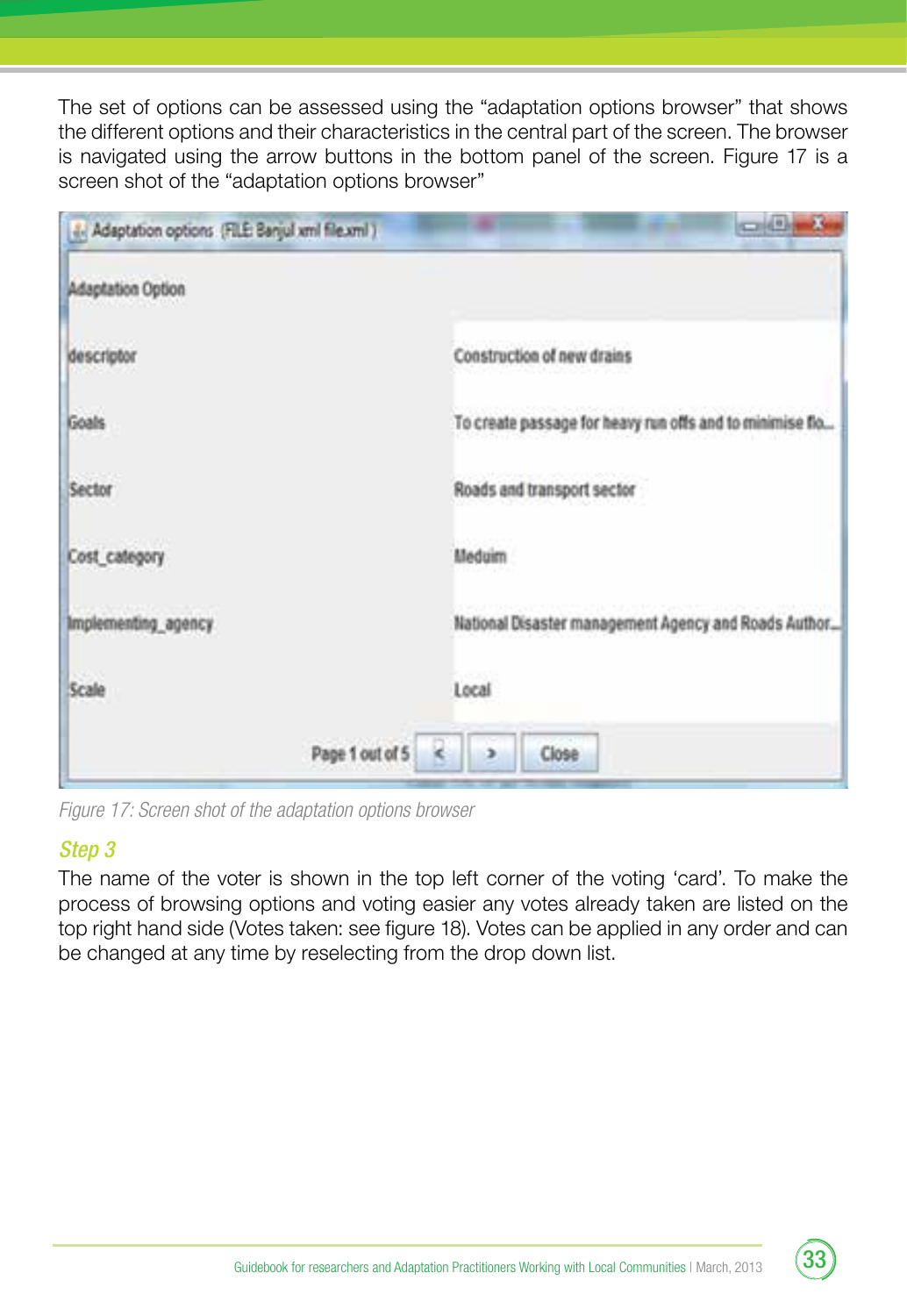|                                                    | Enter num, verso neg: |       |                                                                                                 | <b>Stylute</b>                                                                      |
|----------------------------------------------------|-----------------------|-------|-------------------------------------------------------------------------------------------------|-------------------------------------------------------------------------------------|
| Select a rask, then VOTE:<br><b>DOMESTICS</b> WITH | z                     | ٠     | Vote                                                                                            | Votes takes: 1.2.                                                                   |
| Adaptation Option                                  |                       |       |                                                                                                 |                                                                                     |
| <b>DOMESTIC</b><br><b>Intercretor</b><br>0 0 F 3 6 |                       |       | Cleaning of evising drains                                                                      |                                                                                     |
| Gues                                               |                       |       | <b>CONTRACTORS</b>                                                                              | To create passage for heavy run offs and to minimize flood risk during rain season. |
| Sector                                             |                       |       | <b>Municipal Authority</b>                                                                      |                                                                                     |
| Cost_category                                      |                       | Low   |                                                                                                 |                                                                                     |
| an may a short<br><b>Implementing_apincy</b>       |                       |       | association and the<br>Slargel City Council community members<br><u>IN STREET IN THE STREET</u> |                                                                                     |
| Scale                                              |                       | locat |                                                                                                 |                                                                                     |

*Figure 18: Voting Card- Left arrow points to name of Voter and right arrow shows votes already taken.*

Both the name of the voter and the number of votes that each voter is allowed can be changed from their default values. The 'Update' button registers the changes, as does the 'Finalise this vote' button.

#### *Step 5*

The screenshot below shows a change in the appearance of the drop down box when the parameter 'number of votes required' has been modified by the first voter.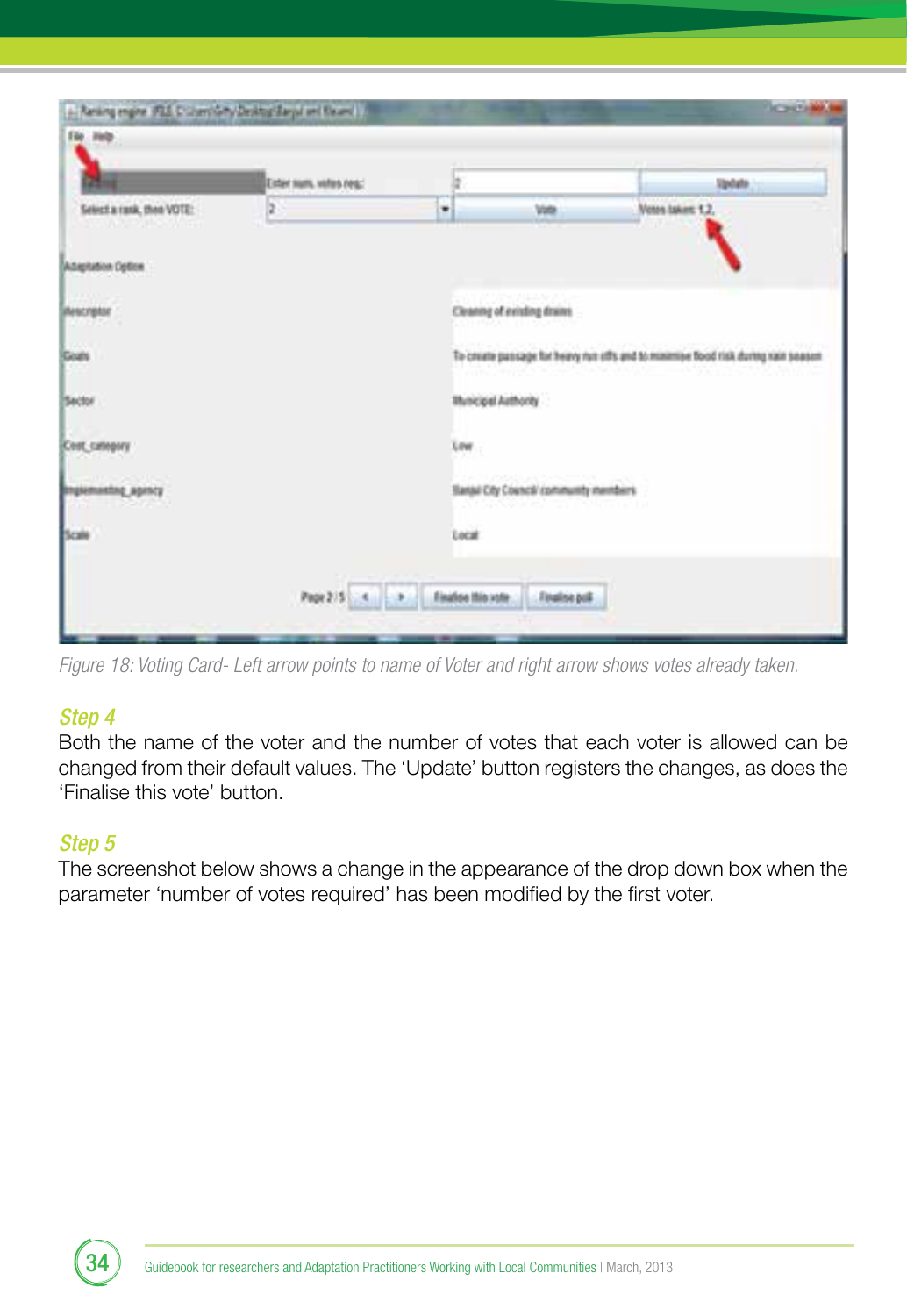| AHE VIEW 1. press ENTER Enter num. votes req.: | э      |                            | Update                                                   |
|------------------------------------------------|--------|----------------------------|----------------------------------------------------------|
| Select a rank, then VOTE:                      |        | Vote                       | Votes taken:                                             |
| daptation Option                               |        |                            |                                                          |
| lescriptor                                     |        | Construction of new drains |                                                          |
| alsoi                                          |        |                            | To create passage for heavy run offs and to minimise flo |
| sector                                         |        | Roads and transport sector |                                                          |
| lost_category                                  | Meduim |                            |                                                          |
| mplementing agency                             |        |                            | National Disaster management Agency and Roads Author     |
| icale                                          | Local  |                            |                                                          |

*Figure 19: Change in the "drop-down box" when the number of votes required is changed*

When the current voter has finished entering information, the vote card can be finalised and registered with the voting engine by clicking 'Finalise this vote' (see figure 20).

#### *Step 7*

Each participant / group of participants follows the same sequence of steps. The screen shot below shows the final voter (voter-3) ready to register the vote card. The final voter can click directly on the 'finalise poll' button.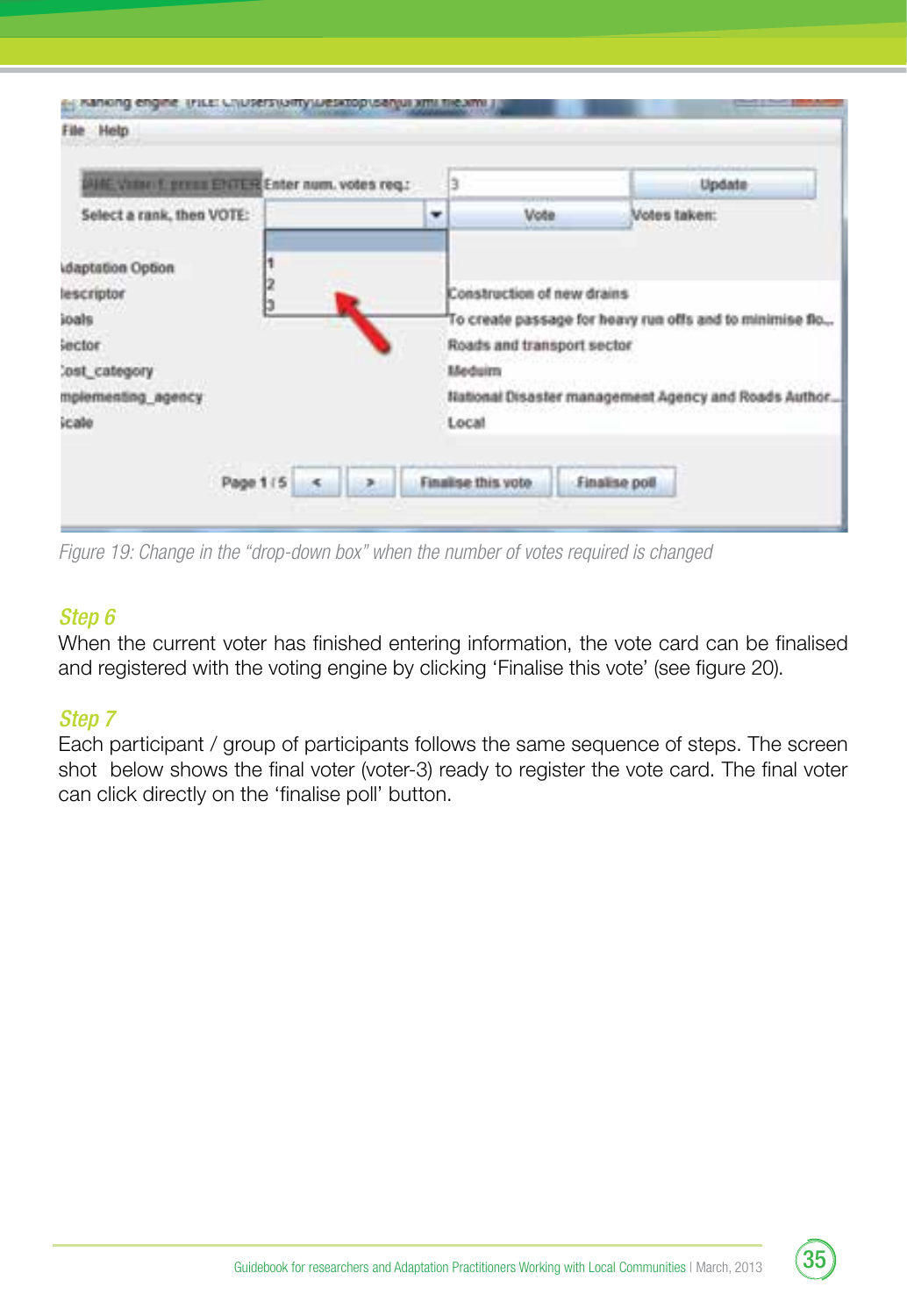| <b>15</b><br><b>Help</b>                               |                                                                                                                                                                                                                                                                                                                                                                                                 |                   |                                                                                                               |                                  |
|--------------------------------------------------------|-------------------------------------------------------------------------------------------------------------------------------------------------------------------------------------------------------------------------------------------------------------------------------------------------------------------------------------------------------------------------------------------------|-------------------|---------------------------------------------------------------------------------------------------------------|----------------------------------|
|                                                        | Enter nom, votes req.:                                                                                                                                                                                                                                                                                                                                                                          | b                 |                                                                                                               | Update                           |
| Select a rank, then VOTE:<br><b>INSTRUCTION</b>        | $\vert 3 \rangle$                                                                                                                                                                                                                                                                                                                                                                               | <b>Stoke</b><br>٠ |                                                                                                               | Votes taken: 2.1.1.<br>San retor |
| Moleptiation Option                                    |                                                                                                                                                                                                                                                                                                                                                                                                 |                   |                                                                                                               |                                  |
| descriptor                                             |                                                                                                                                                                                                                                                                                                                                                                                                 |                   | Halt encroachment on wetlands                                                                                 |                                  |
| <b>Boone</b>                                           |                                                                                                                                                                                                                                                                                                                                                                                                 |                   | To protect wetlands and mangreves<br>1992년 1992년 1월 1일 1일 1일 1일 1일 1일 1일                                      |                                  |
| Socion                                                 |                                                                                                                                                                                                                                                                                                                                                                                                 |                   | Forestry@www.mment.techer                                                                                     |                                  |
| Cost category                                          |                                                                                                                                                                                                                                                                                                                                                                                                 | Low               |                                                                                                               |                                  |
| <b>SEARCH CONTRACTOR</b><br><b>Emplomenting</b> agency |                                                                                                                                                                                                                                                                                                                                                                                                 |                   | Sale Leatener String of Carling Called<br><b>National Environment Agency</b><br>2007년 1월 1일 전 전 1월 1일 전 1월 1일 |                                  |
| Scale                                                  |                                                                                                                                                                                                                                                                                                                                                                                                 |                   | Local and cross scale<br><b>AT LE PERMIT AND</b>                                                              |                                  |
|                                                        | Page 4/5 $\begin{array}{ c c c c c }\hline \textbf{a} & \textbf{b} & \textbf{F1} & \textbf{F1} & \textbf{F2} & \textbf{F3} & \textbf{F1} & \textbf{F2} & \textbf{F3} & \textbf{F2} & \textbf{F3} & \textbf{F1} & \textbf{F2} & \textbf{F3} & \textbf{F2} & \textbf{F3} & \textbf{F4} & \textbf{F5} & \textbf{F6} & \textbf{F7} & \textbf{F8} & \textbf{F8} & \textbf{F9} & \textbf{F9} & \text$ |                   | Finalise poll                                                                                                 |                                  |

*Figure 20: Finalise poll by clicking on the "finalise poll" button.*

The results screen gives a view of detailed information on the data held by the voting engine. This takes the form of a table including the adaptation option information read from the XML input file (the first six columns in the table) and collected and computed by the engine (the remaining four columns). The latter set includes total 'points' by combining the votes of each voter. It includes the 'score', which is the total points divided by the number of voters. It includes the 'rank', which is the highest to lowest ordering of scores – in the example below 'construction of concrete structures' is ranked first (number 1).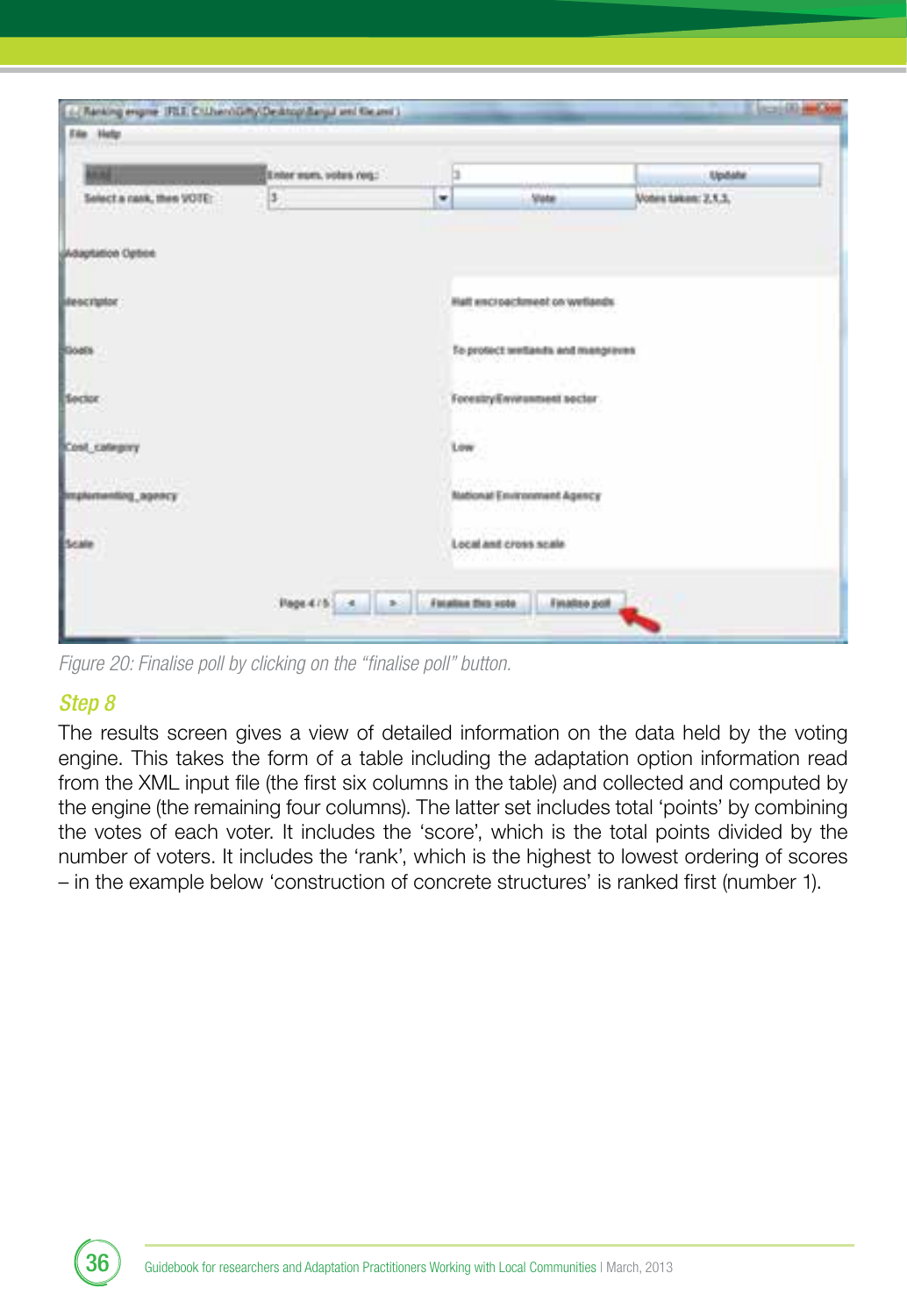|                                                       |                                                          |                                        |        | Data collected during purticipatory session                       |                                 |         |             |                        |        |
|-------------------------------------------------------|----------------------------------------------------------|----------------------------------------|--------|-------------------------------------------------------------------|---------------------------------|---------|-------------|------------------------|--------|
| descriptor                                            | Céals                                                    | Sector                                 |        | Cost_category (Implementing a                                     | <b>Scale</b>                    | 3 Citra | <b>rank</b> | voted                  | points |
| Construction of<br><b>Insuranzins</b>                 | To create<br>minissipp for<br>the run plead.             | Roads and<br><b>Instage/teacher</b>    | Medulm | <b>TUSchal Disaster Local</b><br>management<br><b>Dres LonseA</b> |                                 | 23      | а           | Gft: And-Tiana 9       |        |
| Cleaning of<br>assating diams                         | To create<br>gassage for<br>heav on oth                  | Municipal<br>Authority                 | ltine  | Banjut City<br>Council<br>community                               | Local                           | its:    |             | Office And Chang (10)  |        |
| Columnists of<br>concrete<br>mudures                  | To reduce<br><b><i>ATTAINMENT</i></b><br>collapse during | Private Housing High<br>sector         |        | Banjul City<br>Council                                            | 3, ecal                         | 15.75   | Ħ           | Offy. Andy filana (11) |        |
| <b>Hait</b><br>engagement in lwettings and<br>wetands | To protect<br>mangraves                                  | Forestru@nutronmil_car<br><b>INOUT</b> |        | <b>National</b><br>Environment<br>Hoency                          | Local and cross 71.75<br>bisile |         |             | Gifti Andr. Nana (7 -  |        |
| Provision of<br>the able to easier for<br>community   | To reduce water<br>salinity and also<br>to control water | Water sedan                            | High   | <b>Traditional Water</b><br>and Evolutiv<br>company               | Lice and over 20<br>scale       |         |             | Offs. Andy, Naris B    |        |

*Figure 21: The voting results screen*

There is a scroll bar on the right-hand side that allows the user to view all the options. It is convenient to order them by rank by clicking on the column name. In the case shown below, there are two options tying for second place with identical scores – as a consequence there is no third-placed option. There is a text field for 'No. preferred options' that will determine the number of options that are carried forward into a combined results screen. It is possible to change this parameter from its default value. Click the 'Ok' button to continue.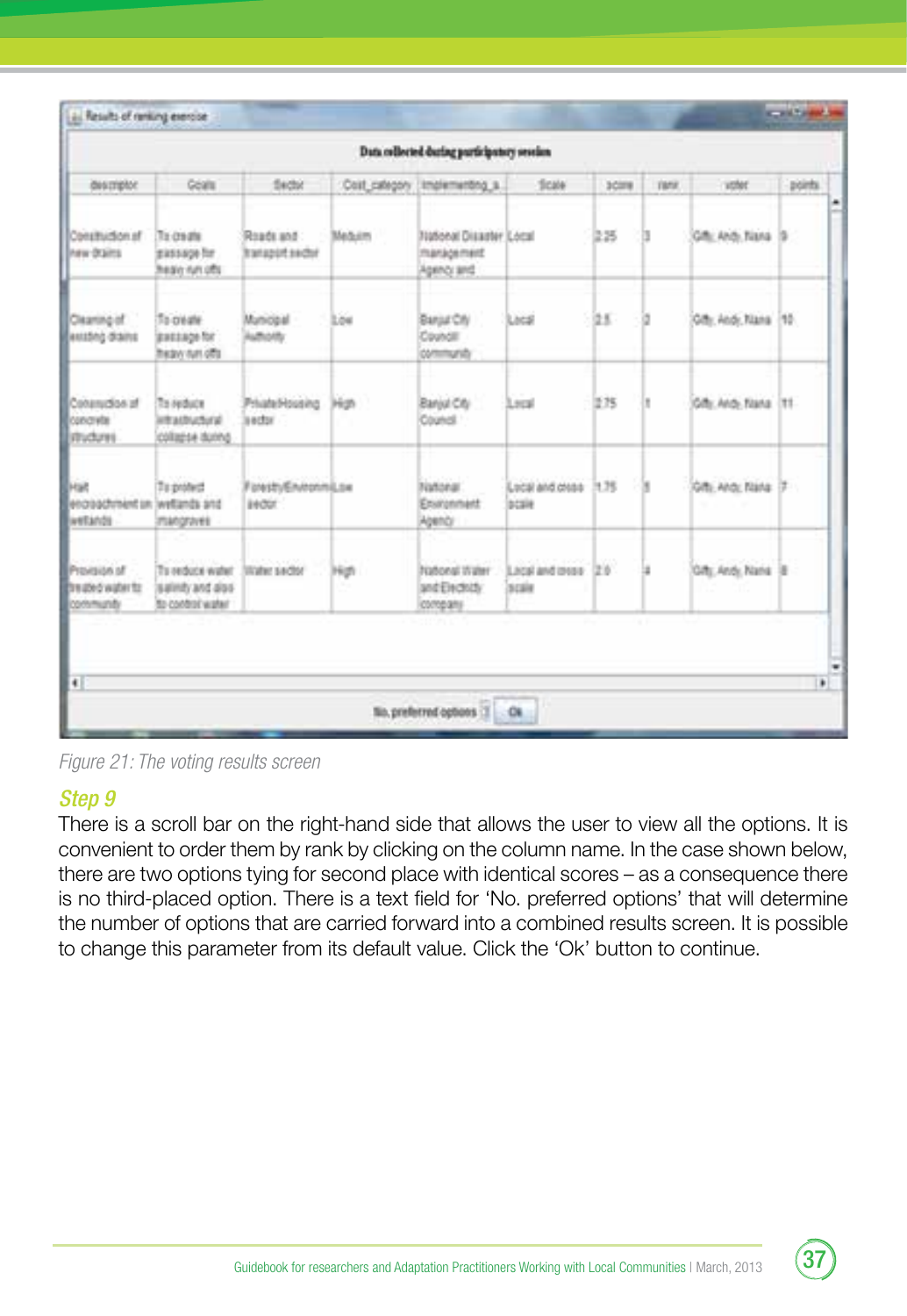|                                                |                                                          |                               |                                | Data collected during participatory session |                                      |              |       |                                             |        |
|------------------------------------------------|----------------------------------------------------------|-------------------------------|--------------------------------|---------------------------------------------|--------------------------------------|--------------|-------|---------------------------------------------|--------|
| descriptor                                     | Goals                                                    | Sador.                        |                                | Cost_category Intelementing                 | Scale                                | <b>SCOFE</b> | canic | voter                                       | points |
| Construction of<br>hea drains                  | To create<br>passage for<br>heavy run afts               | Roads and<br>transport sector | <b>STATE</b><br><b>MAdulfr</b> | <b>Material</b><br>Disactier<br>management  | Local                                | 25           |       | Type NAME<br>Votel-1, press.<br>ENTER, Andy |        |
| Cleaning of<br>anisting chains                 | To create<br>passage for<br>heavy run offs               | Municipal<br>Authority        | Low                            | Banjul City<br>Council<br>community         | Local                                | 15           |       | Type 1948E<br>Voter-1, press<br>ENTER, Andy |        |
| Construction of<br>concrete:<br>structures.    | Ta reduce<br>intrastructural<br>collapse during          | Private/Housing<br>14 chief   | 34ch                           | Banjul City<br>Council                      | Local                                | 15           |       | Andy                                        |        |
| Haft.<br>encreachment<br>on wetands            | To protect<br><b>britands</b> and<br>mangroves           | ForestruEnarcantLow<br>sedor  |                                | Istorial<br>Eneroniert.<br>Agency           | Local and cross 10.0<br><b>SCAFE</b> |              | $n +$ |                                             |        |
| Provision of<br>the share bearing<br>community | To reduce water<br>salinity and also<br>ho control water | Water sector                  | High                           | National Water<br>and Electrich<br>compani  | Local and cross (0.0<br>scale        |              | na:   |                                             |        |

*Figure 22: An ADx result case where there are two options tying for a second position.*

### *Method 2: Analytic Hierarchy Process Step 1: Define the problem*

- Define the main overall goal of the all adaptation options identified by the community (i.e. what do these options try to achieve?)
- Define the criteria and sub-criteria to use in the AHP evaluation (i.e. what attributes are you going to use to compare? which options are better than others) Criteria can be social, economic, or environmental in nature (e.g. social criteria: equitable benefits, pro-poor; environmental criteria: enhance natural buffer capacity of ecosystems, robust against different possible future climate projections; economic criteria: avoided housing loss, number of benefited people).
- The adaptation options identified by the communities to be evaluated by the tool have to be uploaded to the ADx as an XML file.
- Define the participants to involve in the process (same actors as in the voting method; these can be community representatives and local decision-makers, local practitioners, etc.)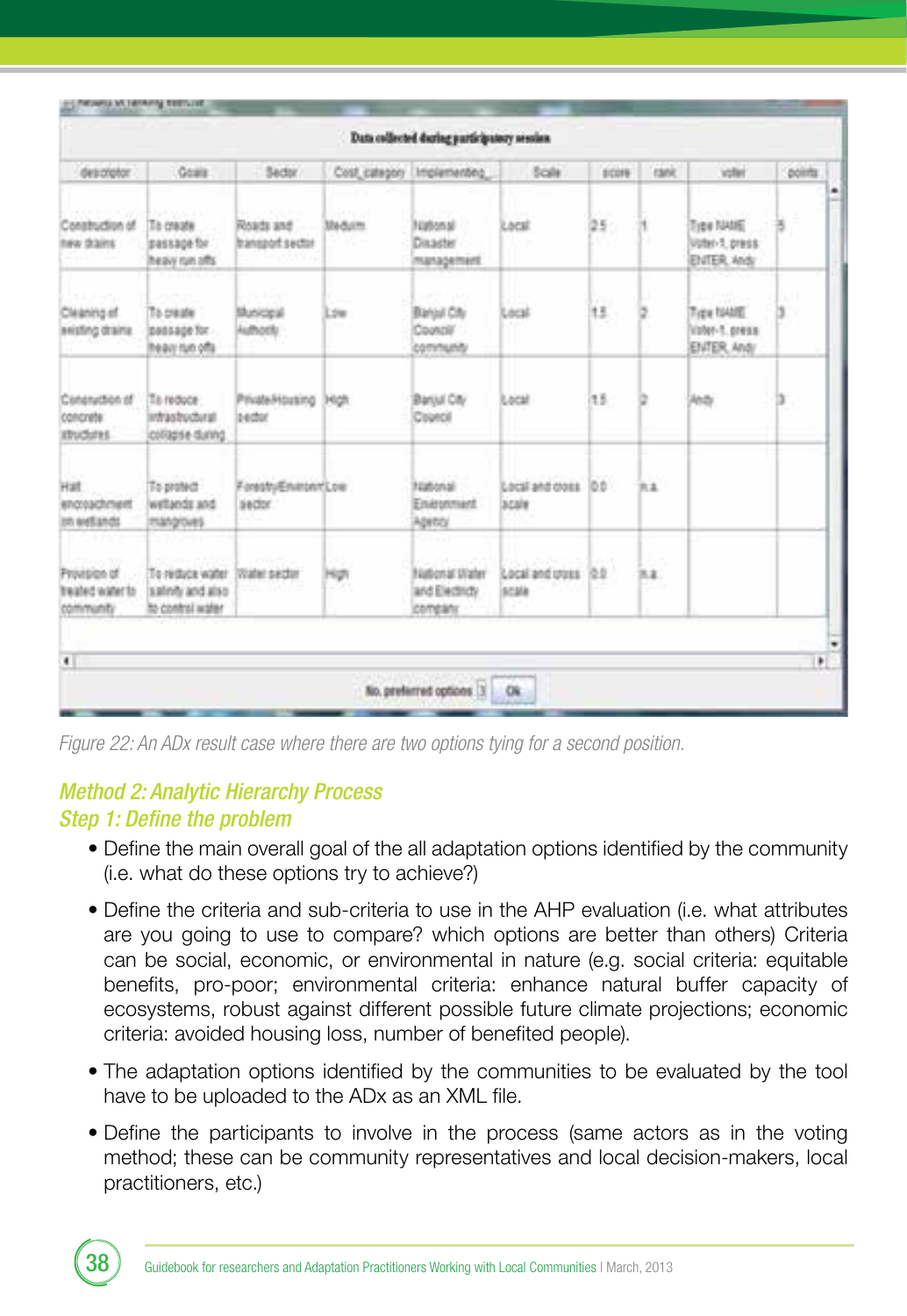#### *Step 2: Structure*

• The ADx sets up the hierarchy using the elements defined in Step 1: Goal on the top level, criteria in the intermediate level, set of options in the lowest level

#### *Step 3: Pairwise comparison*

- Using the sliders in the ADx, compare elements to one another, two at a time, with respect to their impact/ importance on an element above them in the hierarchy
- Use numerical values provided in the ADx to conduct the pairwise comparisons
- The ADx will construct a set of pair-wise comparison matrices to compare the options (alternatives) with respect to each criterion, and the criteria with respect to the goal. An example is shown in figure 23.



*Figure 23: A pair-wise comparison of the AHP method*

#### *Step 4: Calculate relative priorities*

- Values in step 3 are processed to obtain numerical priorities or weights given to the elements. Priorities are absolute numbers between zero and one, without units or dimensions. For example, a priority.200 for a criteria has twice the weight in reaching the goal as one criteria with priority .100
- Depending on the problem at hand, a priority or weight can refer to importance, or preference, or likelihood

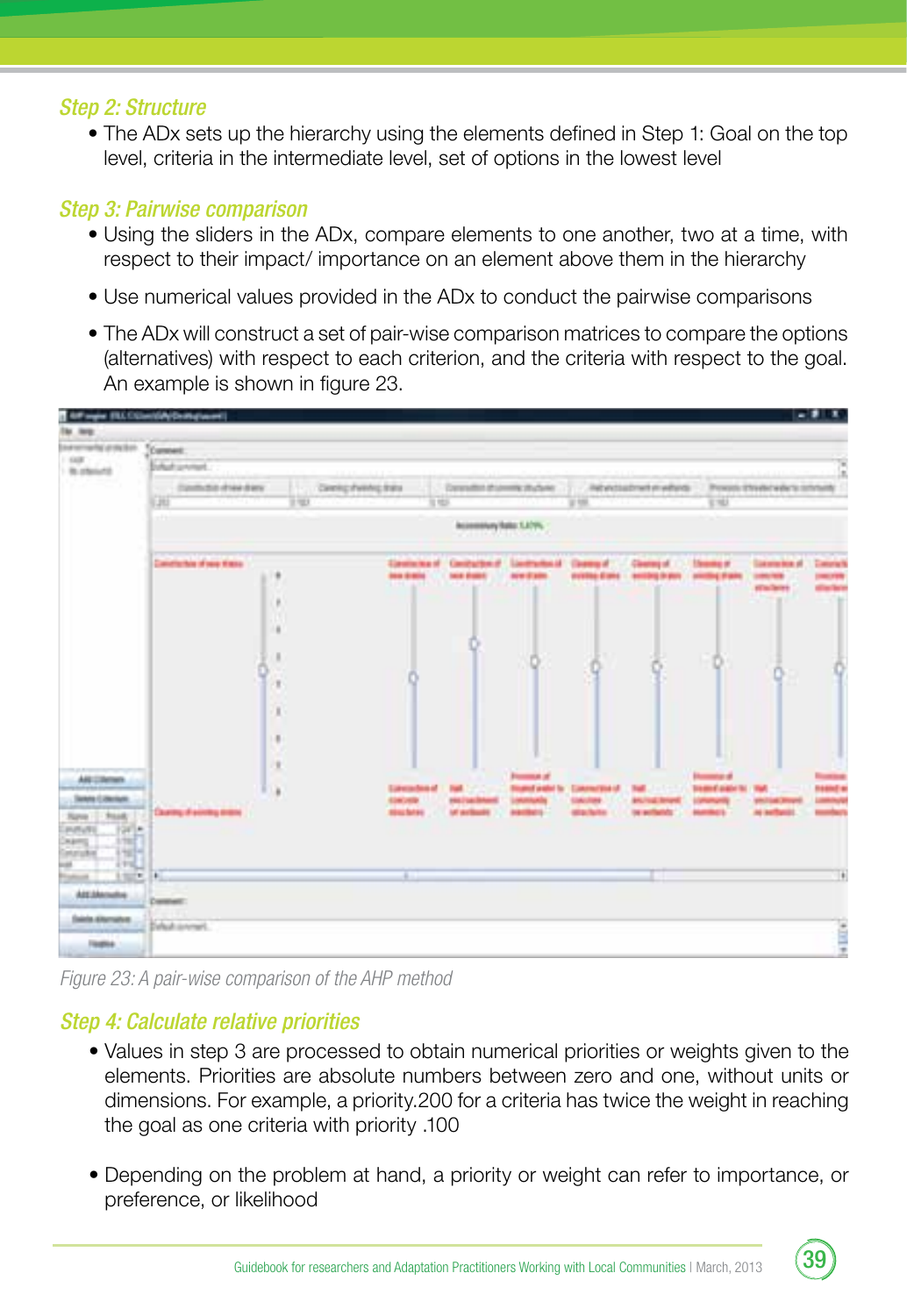#### *Step 5: Aggregate priorities*

• The ADx aggregates relative priorities to produce overall priorities (final evaluation metrics) which sum to 1.000.

Once you have completed both methods, the ADx presents the results in a comparison table (See Figure 24). This table serves as input to an informed discussion about the selection of appropriate adaptation options. More methods will be added to the ADx in the future to support this process.

| descriptor                                     | goal                                                  | sector                      | cost category | scale    | <b>VOTING</b> | AHP.   |
|------------------------------------------------|-------------------------------------------------------|-----------------------------|---------------|----------|---------------|--------|
| <b>Introduction</b><br>of new crop<br>wariety. | Food security Agriculture<br>and Income<br>generation |                             | High          | Local    |               | ×<br>÷ |
| Community.<br>Forest<br>platform               | Awareness<br>raising.<br>Market access                | Multi-sectoral Medium       |               | National | ×             |        |
| Microfinance                                   | improving<br>Iivelihoods                              | Private and High<br>Finance |               | National | ۰             |        |
| Training in<br>new<br>Itvelihood               | limproving<br>livelihoods                             | Agriculture<br>and Forestry | Medium        | National |               |        |

*Figure 24 : ADx comparison table showing the results from the Greater Banjul case study in Gambia*

# 7.5 RESOURCES/FACILITIES

The facilities needed for this exercise are:

- Flipcharts
- Laptops with tool installed
- Markers of different colours
- Notebooks to take notes of the discussions

### 7.6 EXPECTED OUTPUT

The final products of this exercise are a list of selected adaptation options, as well as a synthesis of the discussions.

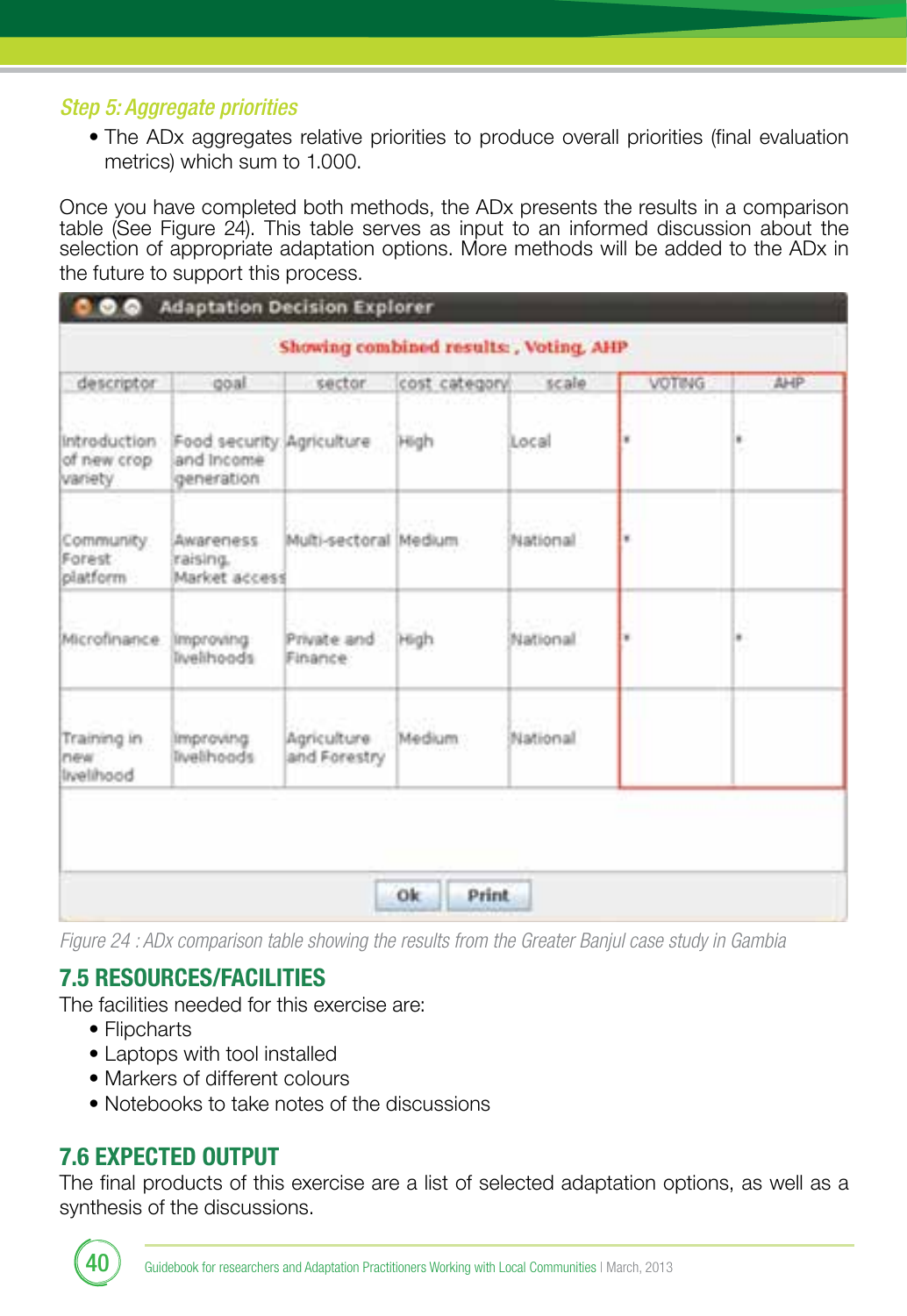# 8. LOCAL RESEARCH: GOOD PRACTICES

# 8.1 SYNOPSIS OF THE CASE STUDY

A case study was used to test and refine the toolkit. We focused on the Greater Banjul Area in Gambia, which located in the far west of Africa, on the Atlantic coast. The country shares all borders with Senegal, being almost entirely surrounded by Senegal, except for a small stretch of coastline. The Gambia's total land area is 11,300 km2 with 1,300 km2 covered with water (River Gambia). Lying along the Sahelian West Coast of Africa, it is located between latitudes 13° N and 14° N, and longitudes 13° W and 17° W. The country is exposed to three main climate threats. The first is sea-level rise, which leads to shoreline retreat and saline intrusion into soil, underground water and also the River Gambia. The second climate hazard is increasing temperatures contributing to heat stress, especially in the months of August, September and October. Thirdly, there is also erratic rainfall that is observed to be contributing to seasonal floods.

Two pilot communities within the Greater Banjul Area (GBA) were chosen for this case study, namely Lamin and Ebo town. These communities are exposed to almost all the above-mentioned hazards with the most serious one being seasonal flash floods resulting in the destruction of infrastructure and soil erosion.

#### The purpose of the study was to:

- (1) Assess how vulnerable people are to these climate hazards and to identify appropriate adaptation strategies in response.
- (2) Contribute to the enhancement of institutional capacities within the country to undertake climate vulnerability assessment and adaptation planning.
- (3) Test the adaptation toolkit and refine it based on experiences of this study.

#### From the process of testing and refining the toolkit in the context of this case study, we identified some good practices for local research:

#### • Political collaboration and approval

Research activities started with a first field visit to engage stakeholders, identify local partners and to select pilot zones. Relevant stakeholders from different sectors (both national and sub-national) were engaged. Through these stakeholder engagements the study was introduced, highlighting the participatory tools to be used. Following this, the case study benefited from the collaboration of both government and non-governmental institutions. Apart from the institutional support, the collaboration also offered a chance of accessing relevant materials and data for the study. Also, the engagement of policymakers throughout this case study created a potential avenue to influence policies with the research outcomes especially at the local level. One advantage, not to be overlooked, was the active engagement of these stakeholders in the refinement of the toolkit.

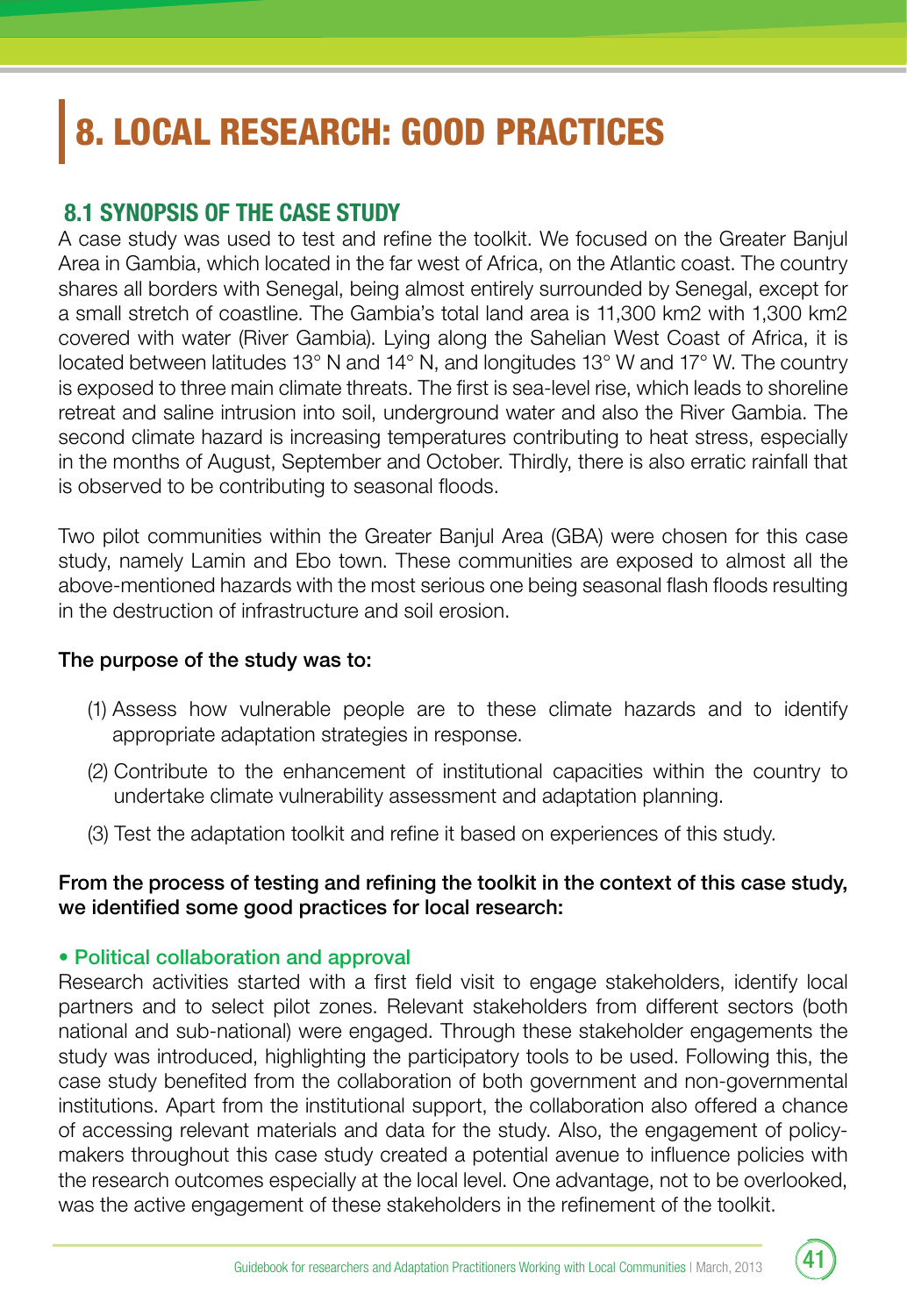#### • Local institutional ownership and inclusiveness

Local partners were identified to lead the in-depth field research activities. This was very useful especially as the use of participatory tools needed lots of interactions and discussions with respondents. These local organisations are normally well equipped with personnel who are able to facilitate discussions in local languages to enhance good understanding among community members. In this study, our local partners were very instrumental in the selection of the two pilot sites and the introduction of the case study to local 'gate-keepers'. This was very helpful in preparing the community ahead of the research activities, enabling them to be ready for the discussions since participatory tools take much time and therefore the need to inform respondents well in advance.

Also the engagement of local partners promoted a good response to the study as members identified themselves with the leaders thereby assuming local ownership of the initiative.

#### • Local capacity building

Stakeholder capacities at both the institutional and community level were enhanced through the use of the toolkit. To ensure accurate application of the tools hands-on training was given to local partners. They were taken through a step-wise process of all the tools, which enabled them to be comfortable with using them. This also gave them some practical experience of the kind of responses to expect from respondents and how best to explain each subject of discussions in their local languages.

#### • Shared knowledge among community members

The use of these participatory tools encouraged knowledge sharing among participants throughout various discussion sessions. Some local knowledge on historical experiences was transferred from the elderly to the youth. It was inspiring seeing community members trying to identify a local name for climate change and identifying its influential factors and effects in their local dialect. These participatory tools also provided opportunities for researchers to share their scientific knowledge of climate dynamics with the local community. The knowledge acquired using these tools helped community members make informed adaptation plans when required to do so.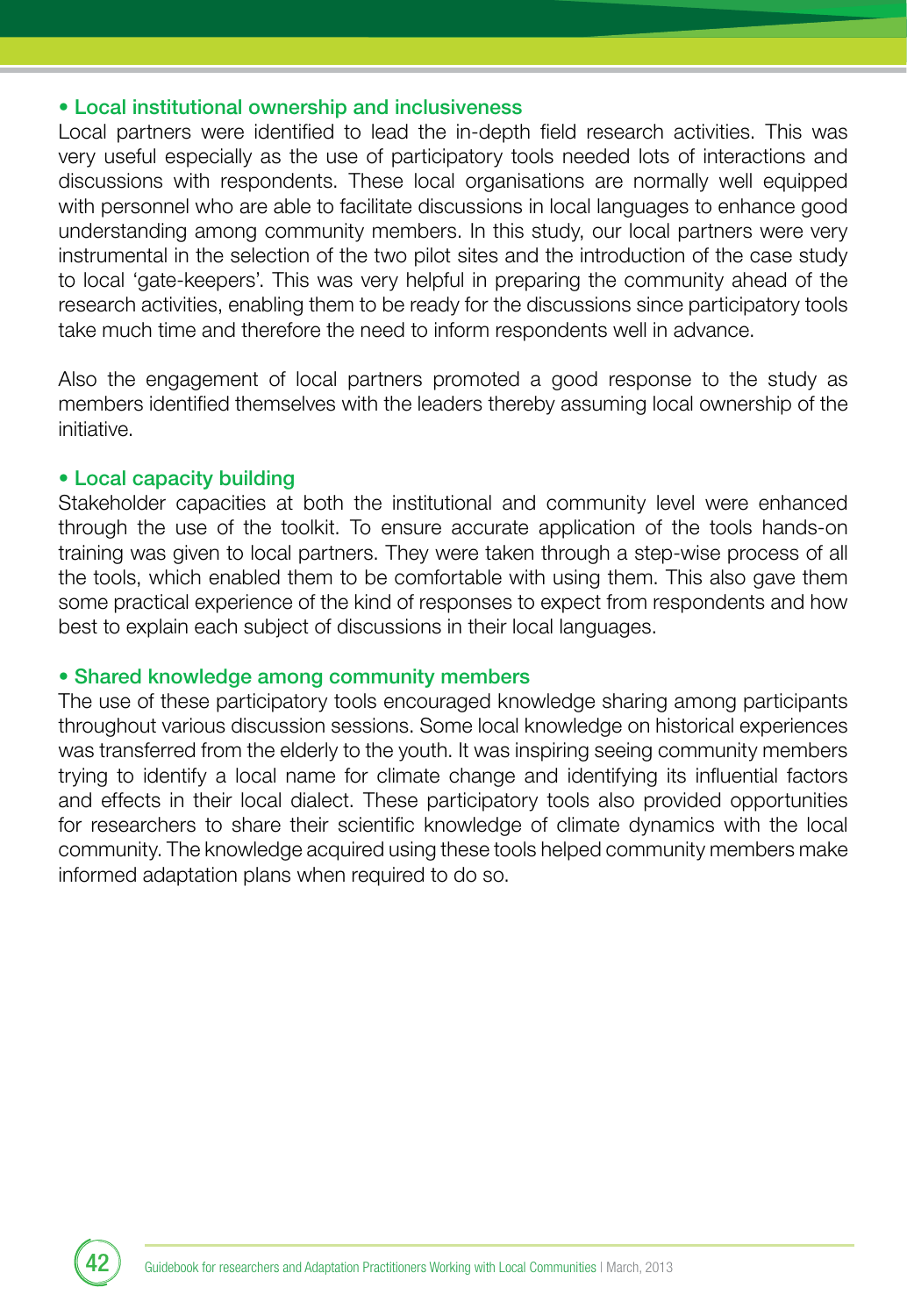#### 8.2 TOOLS APPLICATION: LESSONS LEARNED

- The step-by-step introduction and instructions to use each tool in this kit made it more comprehensible and easily applicable in the field with local community members. It gave researchers opportunities to initiate interesting discussions about how vulnerable the community is to the impacts of climate change, what the specific pathways are that lead to negative impacts and what can be done to reduce these.
- The tools are user-friendly and flexible, making them applicable to many climate change studies across different sectors at all levels. The advantage of this toolkit is that it has been tested in the field and refined on the basis of feedback from the users and participants.
- Through the application of these tools on a case study it has been realised that it is very important to follow ongoing discussions during the use of each tool. This is to ensure that all details of the discussions are well captured.
- It was identified that the assessment of community perceptions on climate change (tool 5) helps to unpack the local understandings of variations and changes in the climate but this does not necessarily arrive at the factors (causes and effects) that have been scientifically proven. In other words, the researcher should not expect local people to come up with climate change factors that are proven by hard science. However, the outcome of this activity does help to identify local knowledge that can be discussed further in relation to the available science and as a basis for identifying possible adaptation options.
- The ADx tool is very useful for decision makers (at all levels) especially in developing countries where there are limited resources for implementation of adaptation strategies so there is a need to screen and prioritise them. The ADx helps screening proposed adaptation options, which enables possible implementation of adaptation actions amidst limited resources. Applying the tool also helps to reduce the risk of mal-adaptation.
- Unlike the other tools mentioned in this toolkit, which entail applying different participatory exercises with community representatives, the ADx may require involving also local decision makers /community leaders in the process to enable many reflections to be made especially during voting sessions and the discussion of the results to inform adaptation decisions.
- Being computer-based, it becomes challenging to run the ADx in areas without access to computers, and it requires local researchers/ practitioners applying the tool to be computer literate and be familiar with the software running the tool before its implementation. It is therefore necessary to consider a hands-on approach to effectively train local researchers on the use the ADx tool; this makes it more comprehensible and appreciable by the trainees. It must be noted however that, a hands-on training of this tool requires much preparations of the trainees. It is important that each trainee have access to a computer with downloaded Java script software as this is needed to run the tool. Also, the adaptation options in the case study need to be readily documented in XML format.

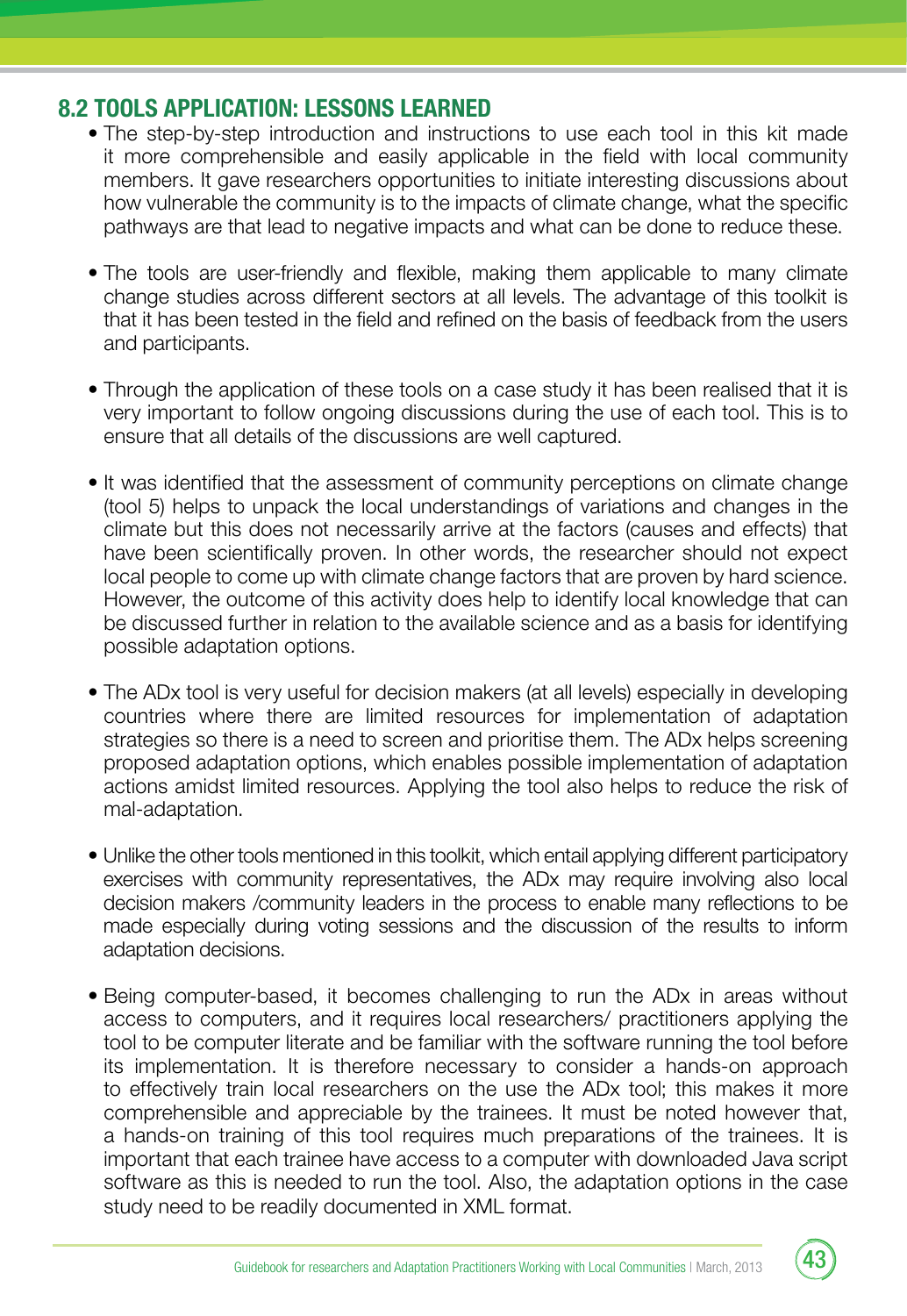# REFERENCES AND FURTHER READINGS

Bostrom, A., M.G. Morgan, B. Fischhoff., and D. Read (1994): What do people know about global climate change? 1. Mental models.Risk Analysis 6, pp. 959-970.

Bostrom, A., B. Fischhoff, and M.G. Morgan (1992): 'Characterising mental models of hazardous processes: a methodology and an application to radon.' Journal of Social Issues, 48, pp. 85-100.

CARE International (2009): Climate Vulnerability and Capacity Analysis Hand bookpg37-38.

*http://www.careclimatechange.org/cvca/CARE\_CVCAHandbook.pdf*

Care International (2012): Participatory Monitoring, Evaluation, Reflections and Learning for community-based Adaptation: A Manual for local Practitioners'. *http://www.careclimatechange.org/files/adaptation/CARE\_PMERL\_Manual\_2012.pdf*

Intergovernmental Panel on Climate Change (IPCC) Working Group 2 (2001): Third Assessment Report, Annex B: Glossary of Terms.

IPCC (2007): Climate Change 2007: Impacts Adaptation and Vulnerability. Contribution of Working Group II to the Fourth Assessment Report of the Intergovernmental Panel on Climate Change, Annex I. M. L. Parry, O.F Canziani, J.P Palutikof, P.J van der Linden and C.E. Hanson, Eds., Cambridge University Press, Cambridge, UK, 976pp.

Tschakert, P. and Sagoe, R. (2009): Mental Models: Understanding the causes and consequences of climate change. In: IIED (2009): "Participatory Learning and Action 60: community-based adaptation to climate change". Editors: Hannah Reid, Mozaharul Alam, Rachel Berger, Terry Cannon, Saleemul Haq and Angela Milligan. Pg 154-159. Pub: *(http://pubs.iied.org/pdfs/G02823.pdf).*

United Nations Institute for Training and Research, Project report: Advancing Capacity for climate change Adaptation (Analysis and Evaluation of the pilot Action) Project leaders: Samuel Nii Ardey Codjoe and Patra Tschakert). UNITAR- International Environment House 11-13 chemin de Anenones SH- 1219 Chatelaine-Geneva. *http://www.unitar.org/ccp/ sites/unitar.org.ccp/files/GHANA%20\_Afram%20Plains.pdf*

UNITAR and ENDA – (2010): Training Material on Climate Change Vulnerability and Adaptation.-C3D+ (Climate Change Capacity Development), Web link: (http://www.c3dunitar.org/c3d/).

Zaksek, M. and J.L. Arvai (2004): Toward improved communication about wildland fire: mental models research to identify information needs for natural resource management.' Risk Analysis 24 (6), pp. 1503-1514.

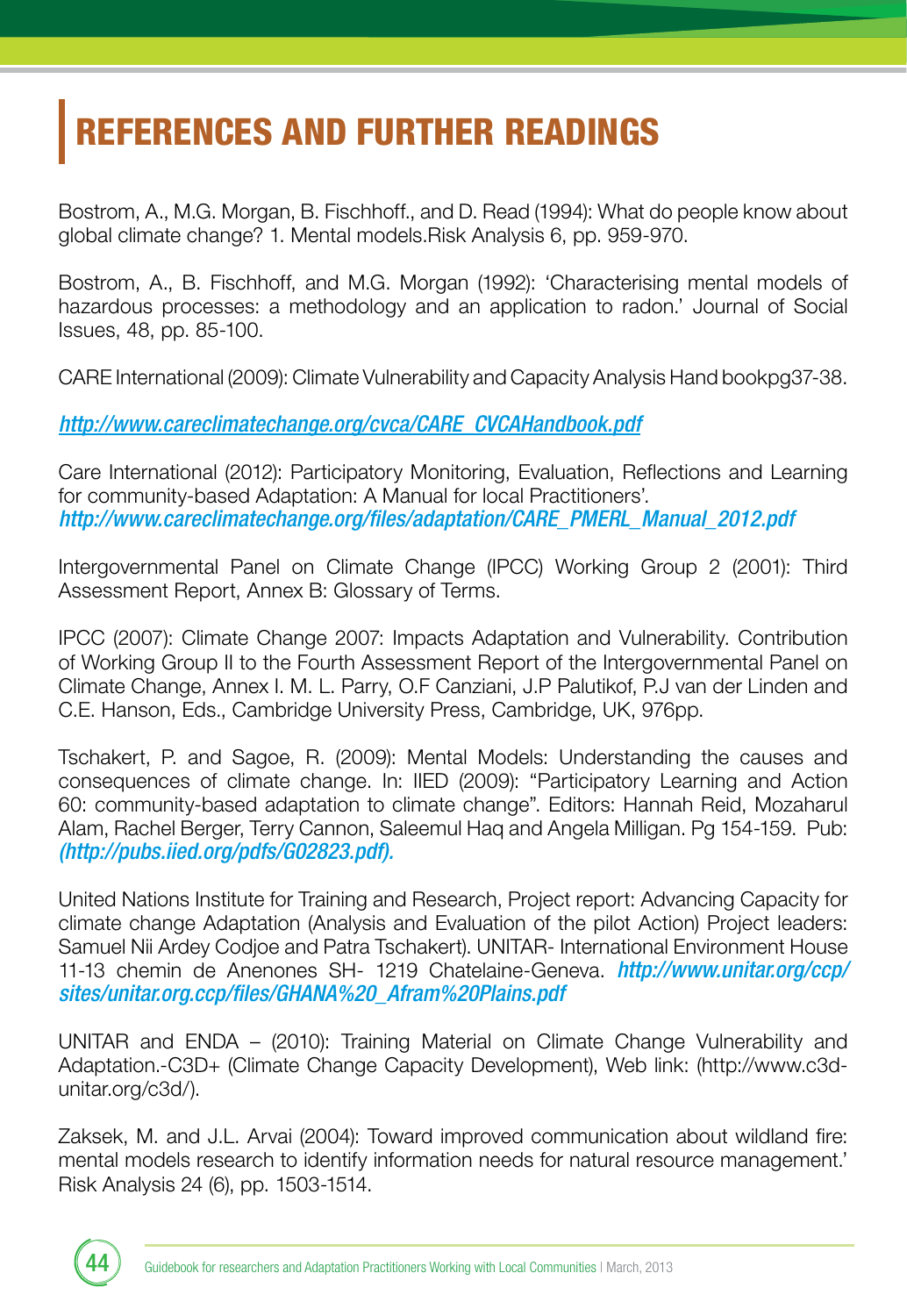# Annex I: Glossary

#### Adaptation to climate change:

*Refers to the adjustment in natural or human systems in response to actual climate stimuli or their effects, which moderates harm or exploits beneficial opportunities (IPCC, 2007).*

#### Climate change:

*"Climate change refers to a statistically significant variation in either the mean state of the climate or in its variability persisting for an extended period (typically decades or longer)". (IPCC, 2001). (http://www.ipcc.ch/pdf/glossary/tar-ipcc-terms-en.pdf)* 

#### Mal-adaptation:

*Refers to "any changes in natural or human systems that inadvertently increase vulnerability*  to climatic stimuli; an adaptation that does not succeed in reducing vulnerability but *increases it instead." (IPCC, 2001). (http://www.ipcc.ch/pdf/glossary/tar-ipcc-terms-en.pdf) .*

#### Stratified groups:

*By Stratified groups mention in this tool kit, we mean distributing actors in groups by age range or gender or different livelihood pratices. This allows identifying differences between these groups ( e.g. how different groups respond to specific conditions).*

#### Vulnerability to climate change:

*According to IPCC (2001), vulnerability to climate change is the degree to which a system is susceptible to, or unable to cope with adverse effects of climate change, including climate variability and extremes. Vulnerability is a function of the character, magnitude, and rate of climate variation to which a system is exposed, its sensitivity and its adaptive capacity.*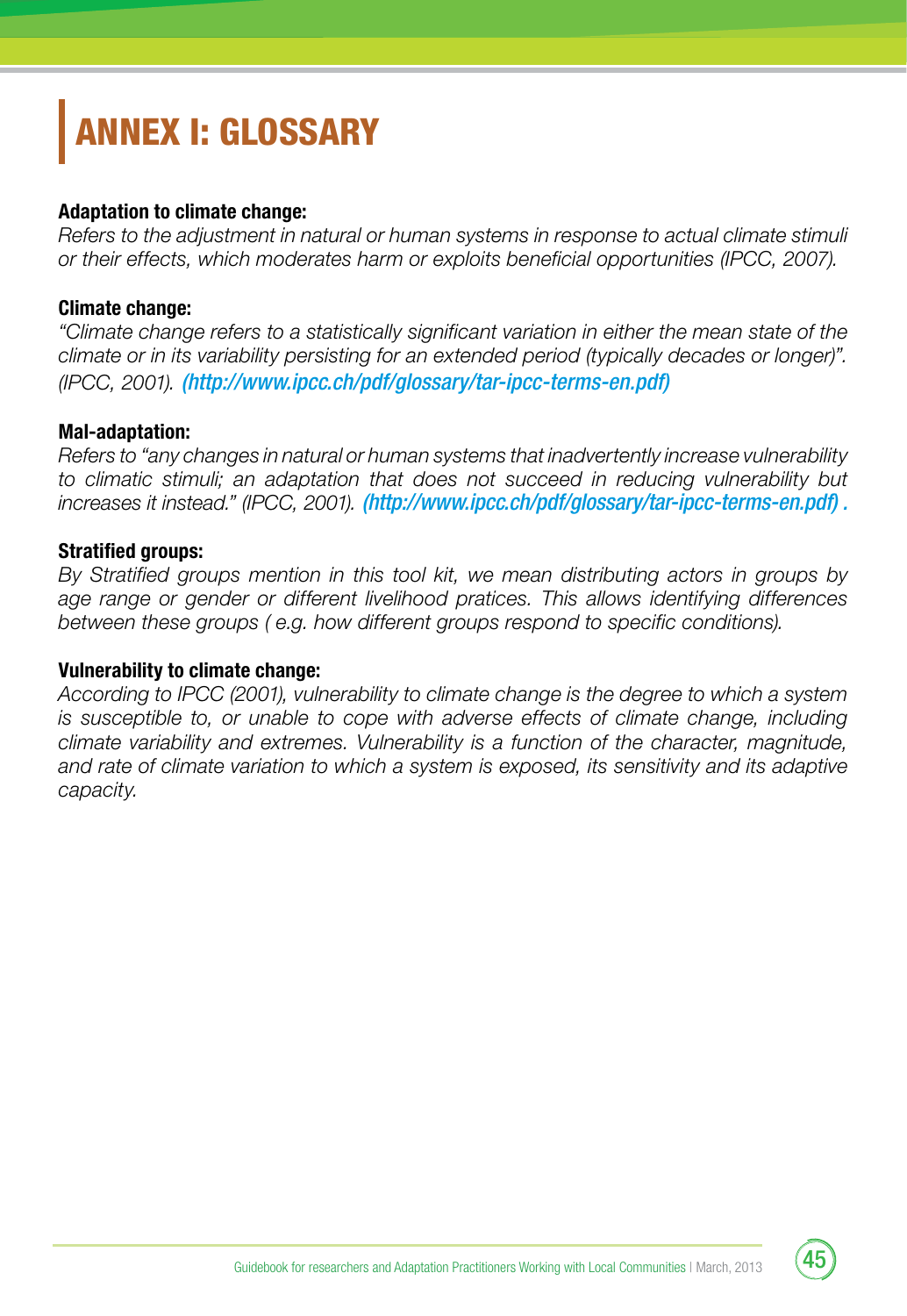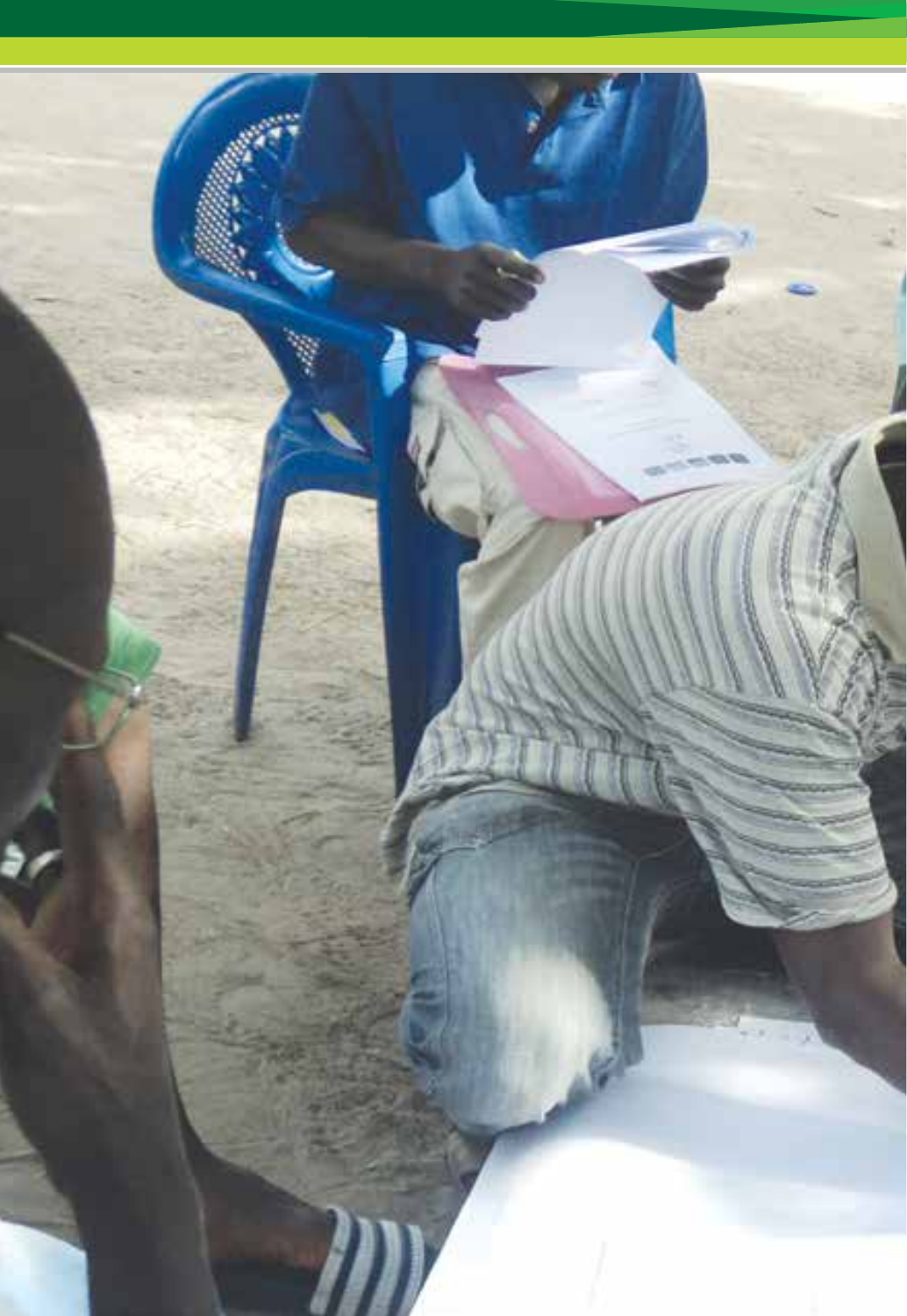